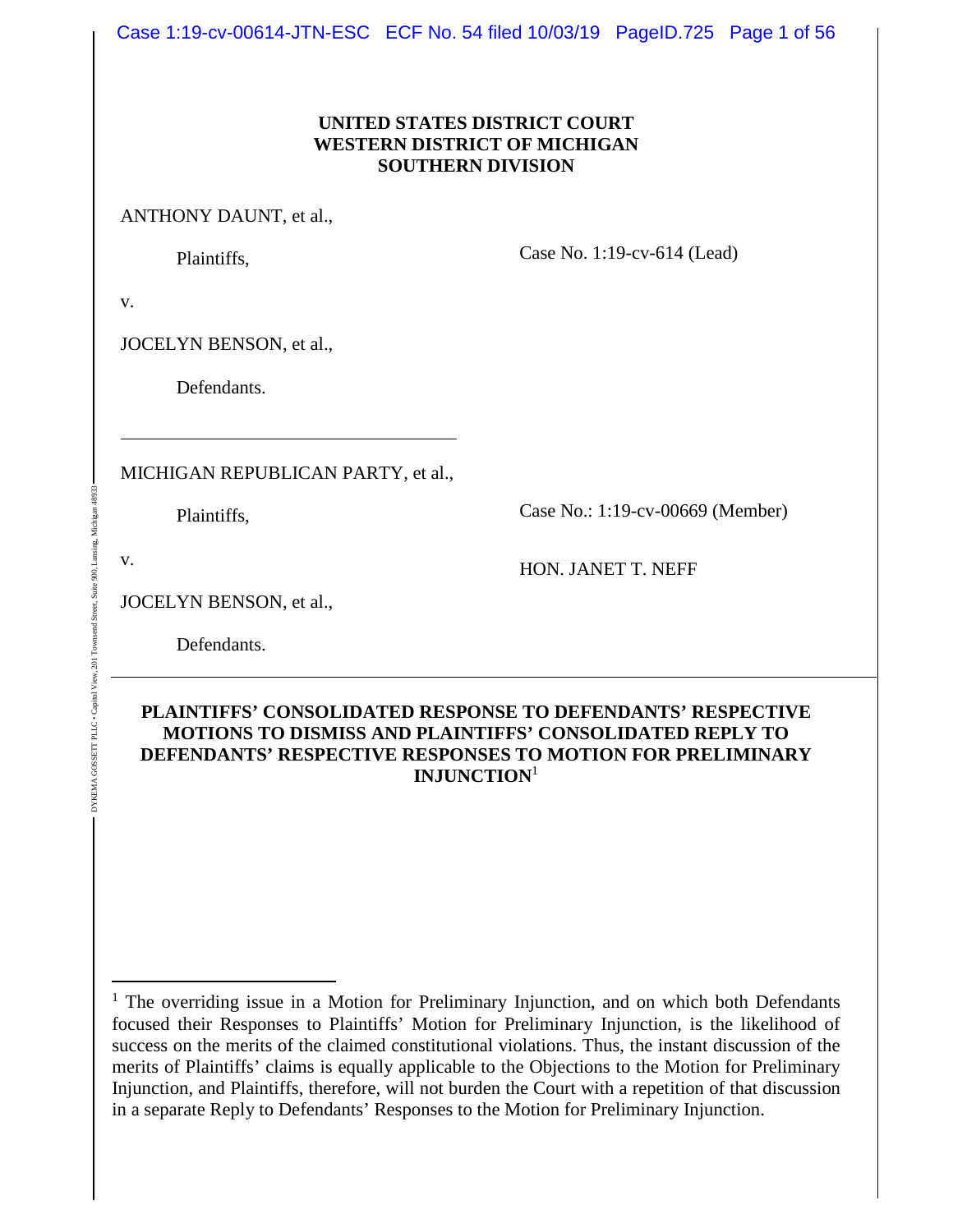## **TABLE OF CONTENTS**

| I.   |           |                                                                                                                                |  |
|------|-----------|--------------------------------------------------------------------------------------------------------------------------------|--|
| Π.   |           | PLAINTIFFS HAVE SUFFICIENTLY STATED FIRST AMENDMENT CLAIMS<br>UPON WHICH RELIEF CAN BE GRANTED AND ARE LIKELY TO PREVAIL ON    |  |
|      | A.        |                                                                                                                                |  |
|      |           | 1.                                                                                                                             |  |
|      |           | 2.<br>The Amendment Violates the Individual Plaintiffs' Right to                                                               |  |
|      | <b>B.</b> |                                                                                                                                |  |
|      |           | 1.                                                                                                                             |  |
|      |           | 2.                                                                                                                             |  |
| III. |           | PLAINTIFFS HAVE SUFFICIENTLY STATED AN EQUAL PROTECTION CLAIM<br>UPON WHICH RELIEF CAN BE GRANTED AND ARE LIKELY TO PREVAIL ON |  |
|      | A.        |                                                                                                                                |  |
|      | <b>B.</b> |                                                                                                                                |  |
| IV.  |           | PLAINTIFFS HAVE STANDING TO BRING THEIR CLAIMS 37                                                                              |  |
|      | Α.        |                                                                                                                                |  |
|      | <b>B.</b> | This Court Can Redress the Amendment's Restrictions on Plaintiffs'                                                             |  |
| V.   |           | PLAINTIFFS' CLAIMS ARE NOT BARRED BY THE DOCTRINE OF LACHES 46                                                                 |  |
|      |           |                                                                                                                                |  |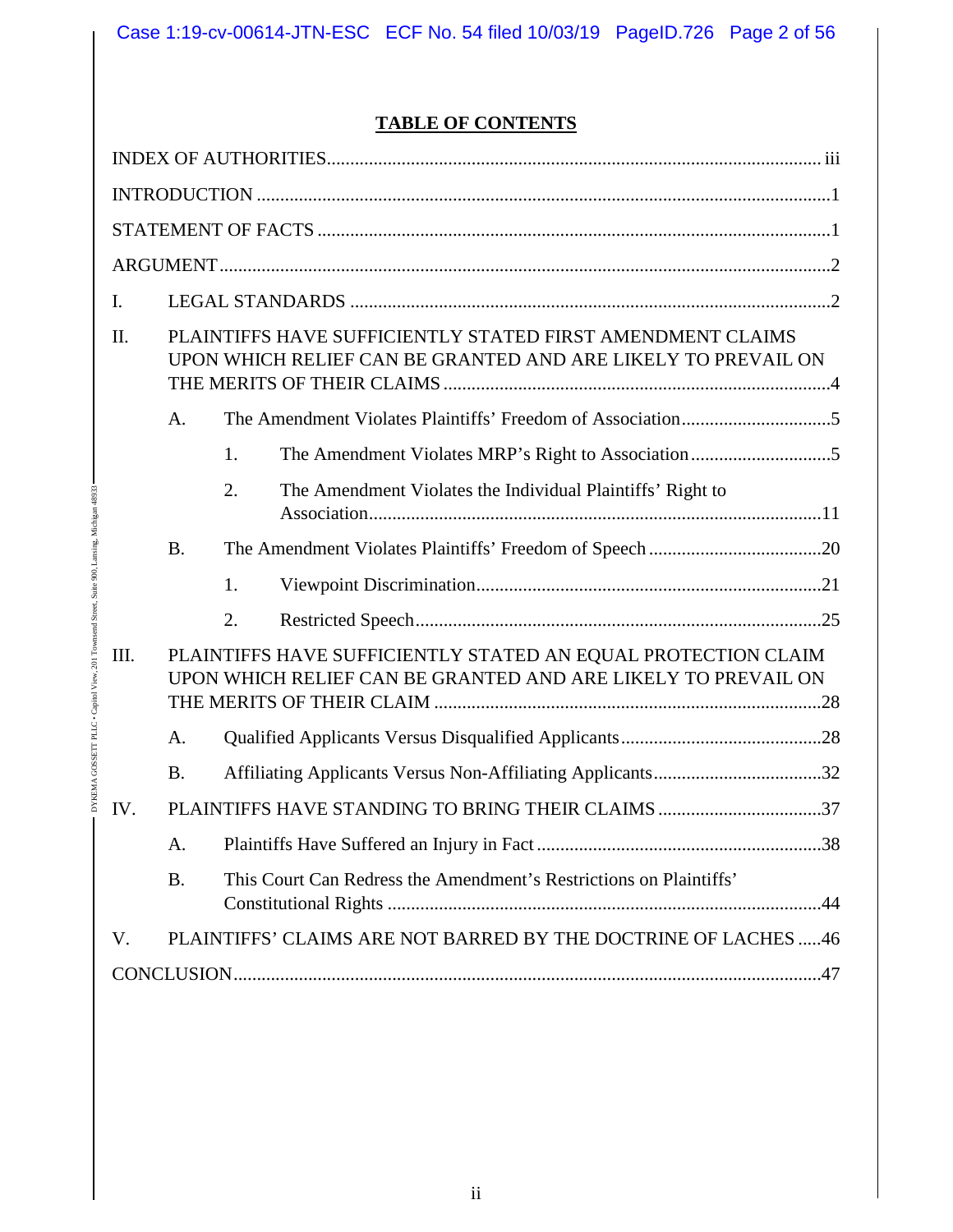## **INDEX OF AUTHORITIES**

### **Cases**

| ACLU v. NSA,                                            |  |
|---------------------------------------------------------|--|
| Adkins v. Bd. of Educ.,                                 |  |
| Am. Canoe Ass'n v. City of Louisa Water & Sewer Comm'n, |  |
| Armour v. City of Indianapolis,                         |  |
| Asgeirsson v. Abbot,                                    |  |
| Ashcroft v. Iqbal,                                      |  |
| Averett v. United States HHS,                           |  |
| Babbitt v. UFW Nat'l Union,                             |  |
| Bell Atl. Corp. v. Twombly,                             |  |
| Boston Correll v. Herring,                              |  |
| Branti v. Finkel,                                       |  |
| Bretz v. Center Line,                                   |  |
| Brinkman v. Budish,                                     |  |
| Broadrick v. Oklahoma,                                  |  |
| Buckley v. Valeo,                                       |  |
| Burdick v. Takushi,                                     |  |
| Cal. Democratic Party v. Jones,                         |  |
| Carey v. Brown,                                         |  |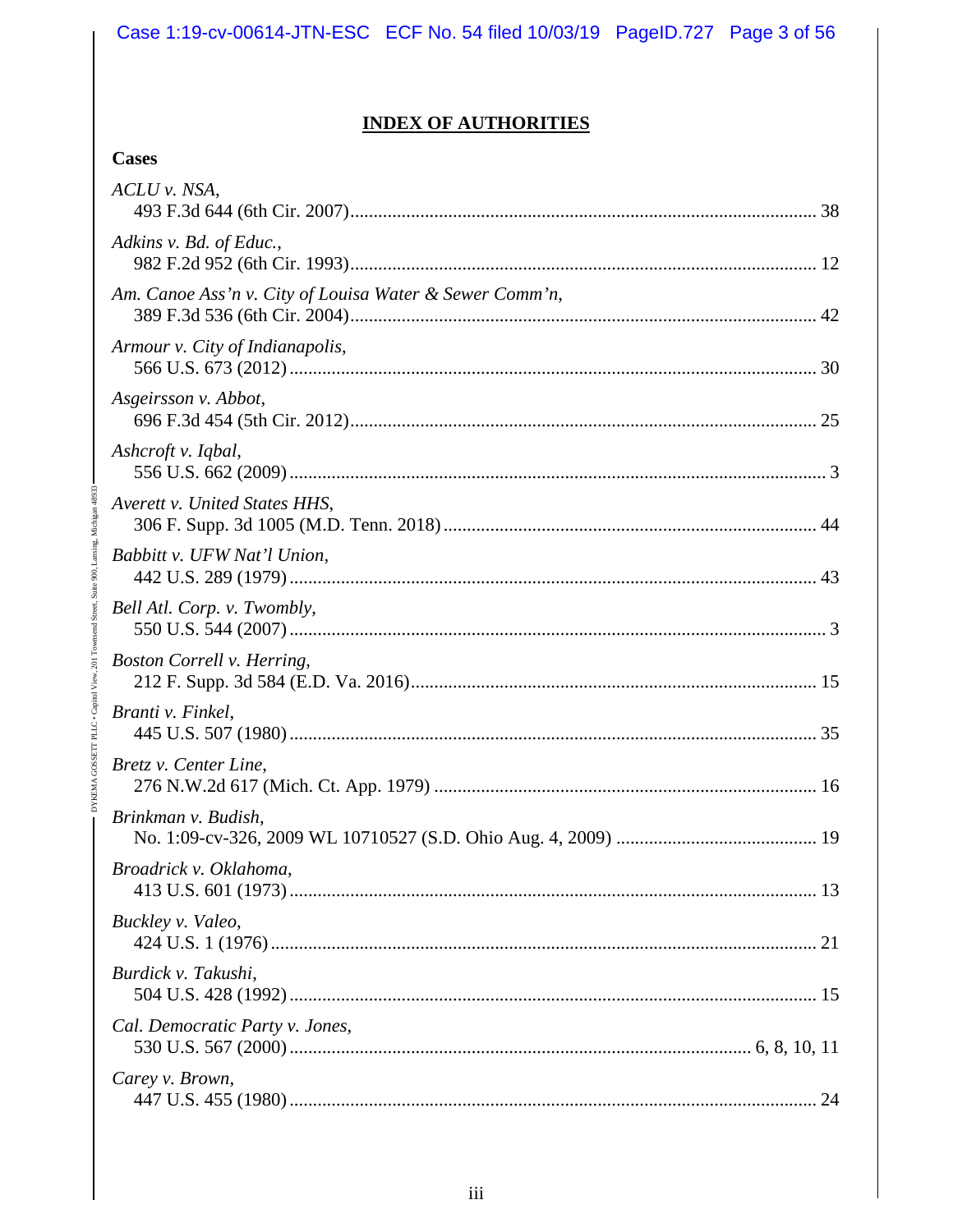# Case 1:19-cv-00614-JTN-ESC ECF No. 54 filed 10/03/19 PageID.728 Page 4 of 56

| Cartwright v. Garner,                                                 |
|-----------------------------------------------------------------------|
| Cincinnati v. Discovery Network, Inc.,                                |
| Citizens for Legislative Choice v. Miller,                            |
| Clark v. Library of Cong.,                                            |
| Clements v. Fashing,                                                  |
| Cohen v. California,                                                  |
| Consolidated Edison Co. v. Public Service Comm'n,                     |
| Corso v. Fischer,                                                     |
| Crawford v. United States Dep't of the Treasury,                      |
| Danjaq LLC v. Sony Corp.,                                             |
| Davis v. FEC,                                                         |
| Democratic Party of U.S. v. Wisconsin ex rel. La Follette,            |
| Democratic Party of Washington v. Reed,                               |
| DirecTV, Inc. v. Treesh,                                              |
| Duke v. Massey,                                                       |
| Estate of Smith v. United States,                                     |
| Eu v. San Francisco Cty. Democratic Cent. Comm.,                      |
| Forest Creek Townhomes, LLC v. Carroll Prop. Mgmt., LLC,              |
| Friends of Earth, Inc. v. Laidlaw Environmental Services (TOC), Inc., |

DYKEMA GOSSETT PLLC • Capitol View, 201 Townsend Street, Suite 900, Lansing, Michigan 48933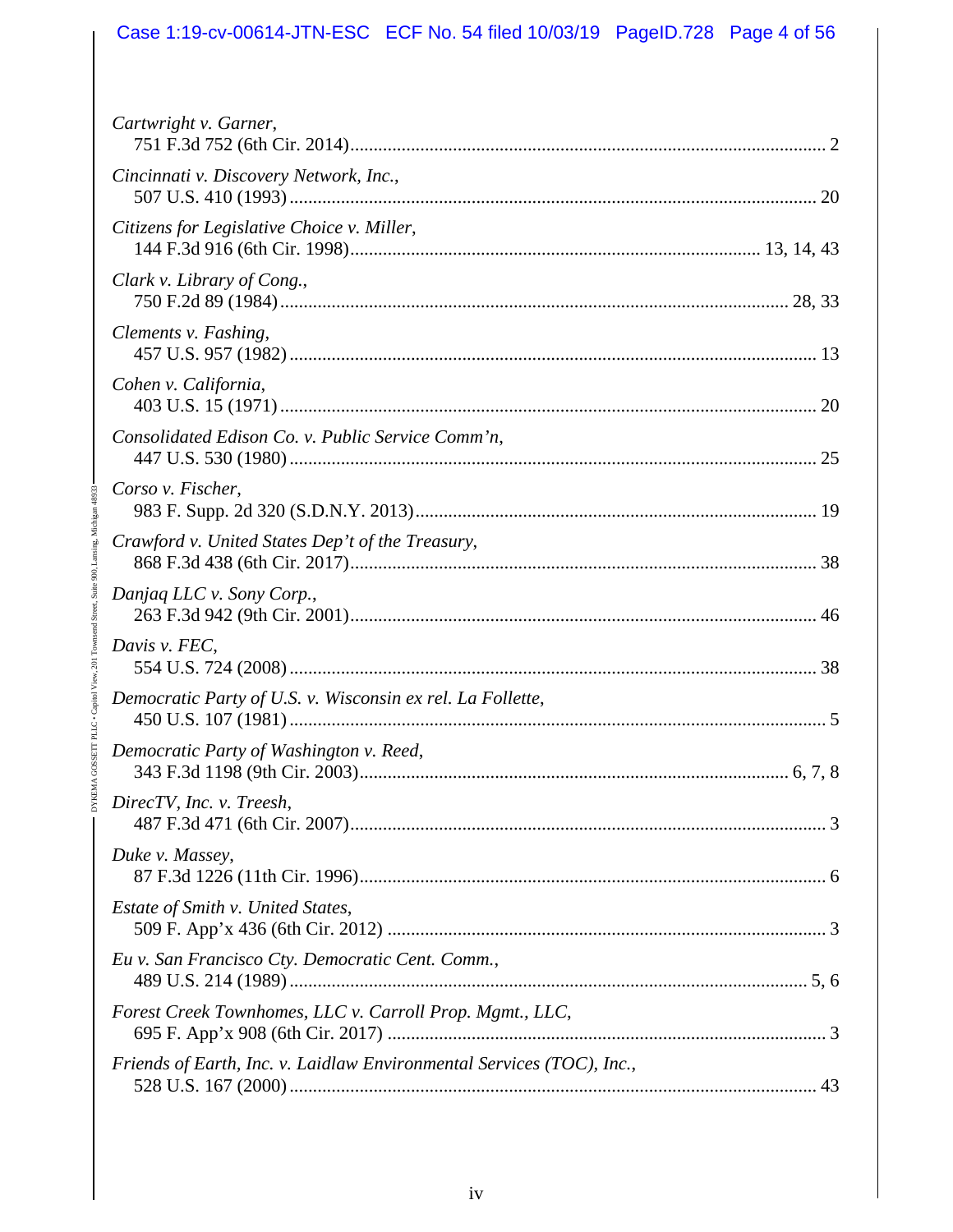# Case 1:19-cv-00614-JTN-ESC ECF No. 54 filed 10/03/19 PageID.729 Page 5 of 56

| Fritz v. Charter Twp. of Comstock,             |
|------------------------------------------------|
| Gaffney v. Cummings,                           |
| Griffin v. Padilla,                            |
| Grizzle v. Kemp,                               |
| Hechinger v. Martin, 411 F. Supp.              |
| Heller v. Doe,                                 |
| Hill v. Wallace,                               |
| Hollingsworth v. Perry,                        |
| In re Apportionment of State Legislature-1982, |
| Kellogg Co. v. Exxon Corp.,                    |
| King Enters. v. Thomas Twp.,                   |
| Kuhnle Bros., Inc. v. Cty. of Geauga,          |
| Kusper v. Pontikes,                            |
| L. Singer & Sons v. Union Pac. R. Co.,         |
| Laird v. Tatum,                                |
| Lane v. Franks,                                |
| LaRouche v. Fowler,                            |
| League of Women Voters of Mich. v. Benson,     |
| LoFrisco v. Schaffer,                          |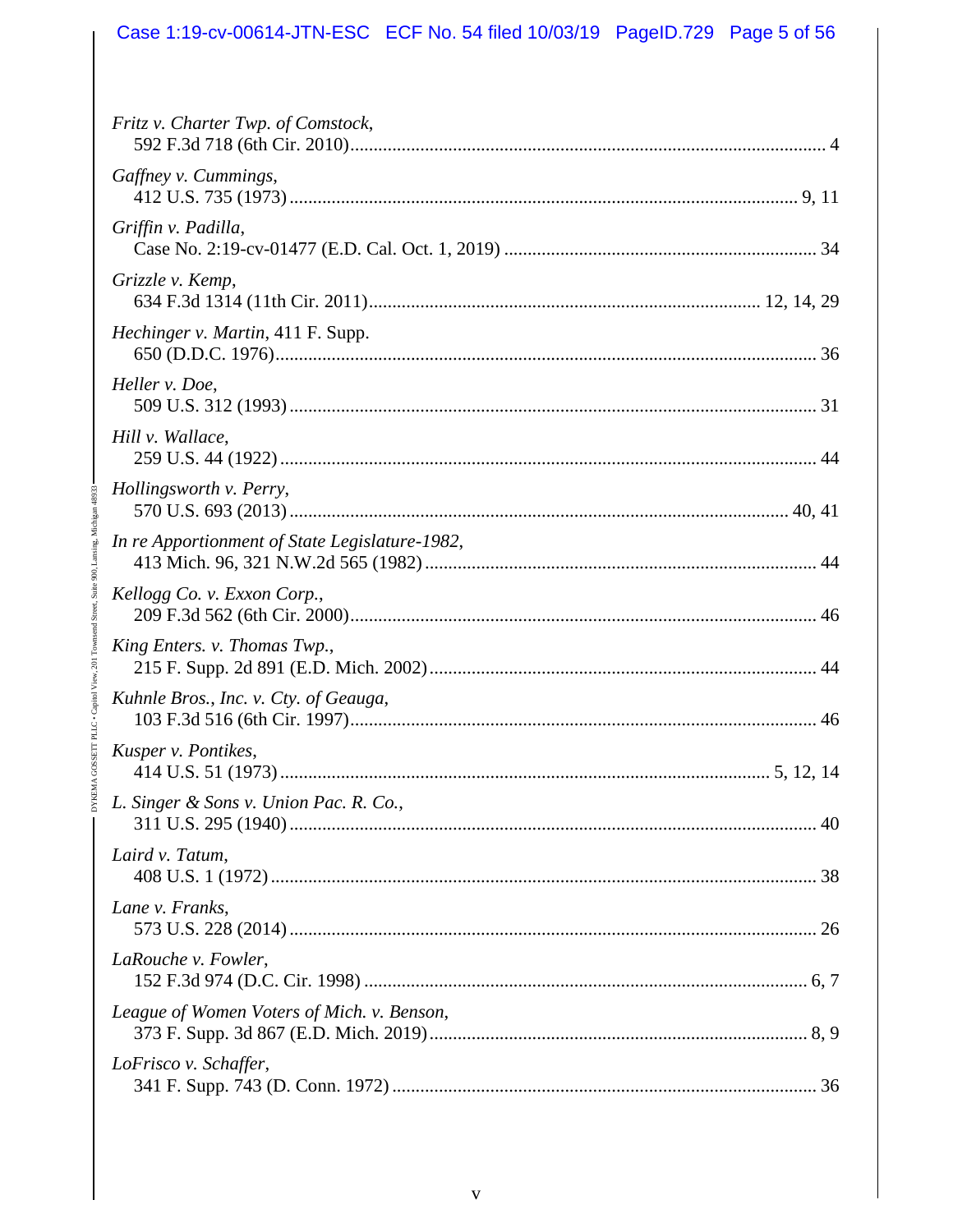# Case 1:19-cv-00614-JTN-ESC ECF No. 54 filed 10/03/19 PageID.730 Page 6 of 56

| Lujan v. Defenders of Wildlife,                  |
|--------------------------------------------------|
| McCabe v. Sharrett,                              |
| McCutcheon v. FEC,                               |
| MedImmune, Inc. v. Genentech, Inc.,              |
| Moncier v. Haslam,                               |
| Murphy v. Cockrell,                              |
| NAACP v. Claiborne Hardware Co.,                 |
| Nartron Corp. v. STMicroelectronics, Inc.,       |
| Nevada Comm'n on Ethics v. Carrigan,             |
| Nordlinger v. Hahn,                              |
| O'Bryan v. Holy See,                             |
| O'Toole v. O'Connor,                             |
| People ex rel. Plugger v. Twp. Bd. of Overyssel, |
| Pickering v. Bd. of Education,                   |
| Planet Aid v. City of St. Johns,                 |
| Police Dep't of Chicago v. Mosley,               |
| Pub. Citizen v. United States Dep't of Justice,  |
| Pub. Citizen, Inc. v. Miller,                    |
| R.A.V. v. St. Paul,                              |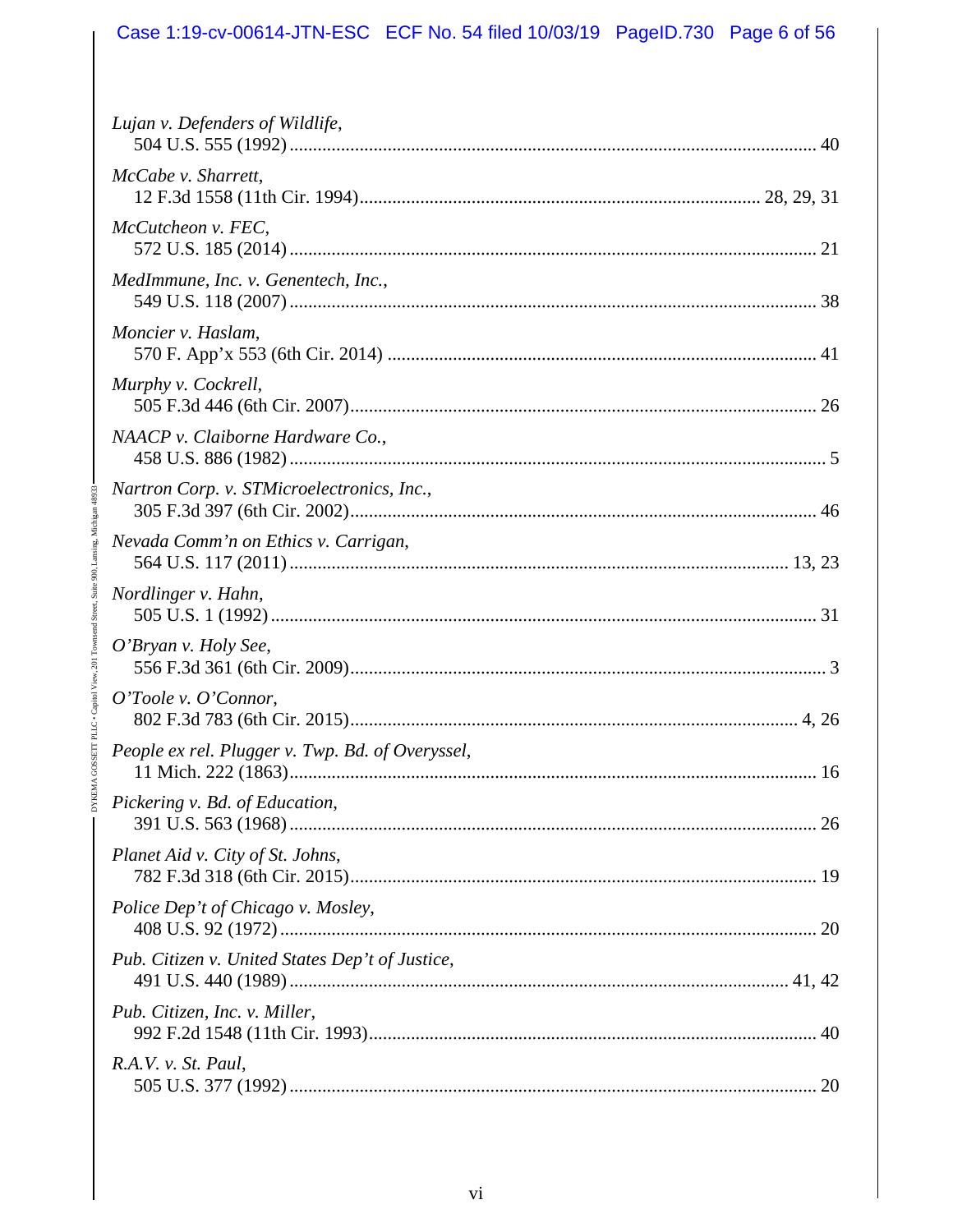# Case 1:19-cv-00614-JTN-ESC ECF No. 54 filed 10/03/19 PageID.731 Page 7 of 56

| Reed v. Town of Gilbert,                                            |
|---------------------------------------------------------------------|
| Roberts v. United States Jaycees,                                   |
| Rosenberger v. Rector & Visitors of Univ. of Va.,                   |
| Rote v. Zel Custom Mfg. LLC,                                        |
| Sch. Dist. v. Sec'y of the United States Dep't of Educ.,            |
| Simon & Schuster, Inc. v. Members of N.Y. State Crime Victims Bd.,  |
| Speet v. Schuette,                                                  |
| Spokeo, Inc. v. Robins,                                             |
| Steel Co. v. Citizens for a Better Env't,                           |
| Tashjian v. Republican Party of Connecticut,                        |
| The Florida Star v. B.J.F.,                                         |
| Timmons v. Twin Cities Area New Party,                              |
| Tinney v. Richland Cty.,                                            |
| U.S. Civil Service Comm'n v. Nat'l Ass'n of Letter Carriers,        |
| United States v. Playboy Entm't Group, Inc.,                        |
| United States v. Students Challenging Regulatory Agency Procedures, |
| VIBO Corp. v. Conway,                                               |
| Wash. State Grange v. Wash. State Republican Party,                 |
| Wilburn v. United States,                                           |

DYKEMA GOSSETT PLLC • Capitol View, 201 Townsend Street, Suite 900, Lansing, Michigan 48933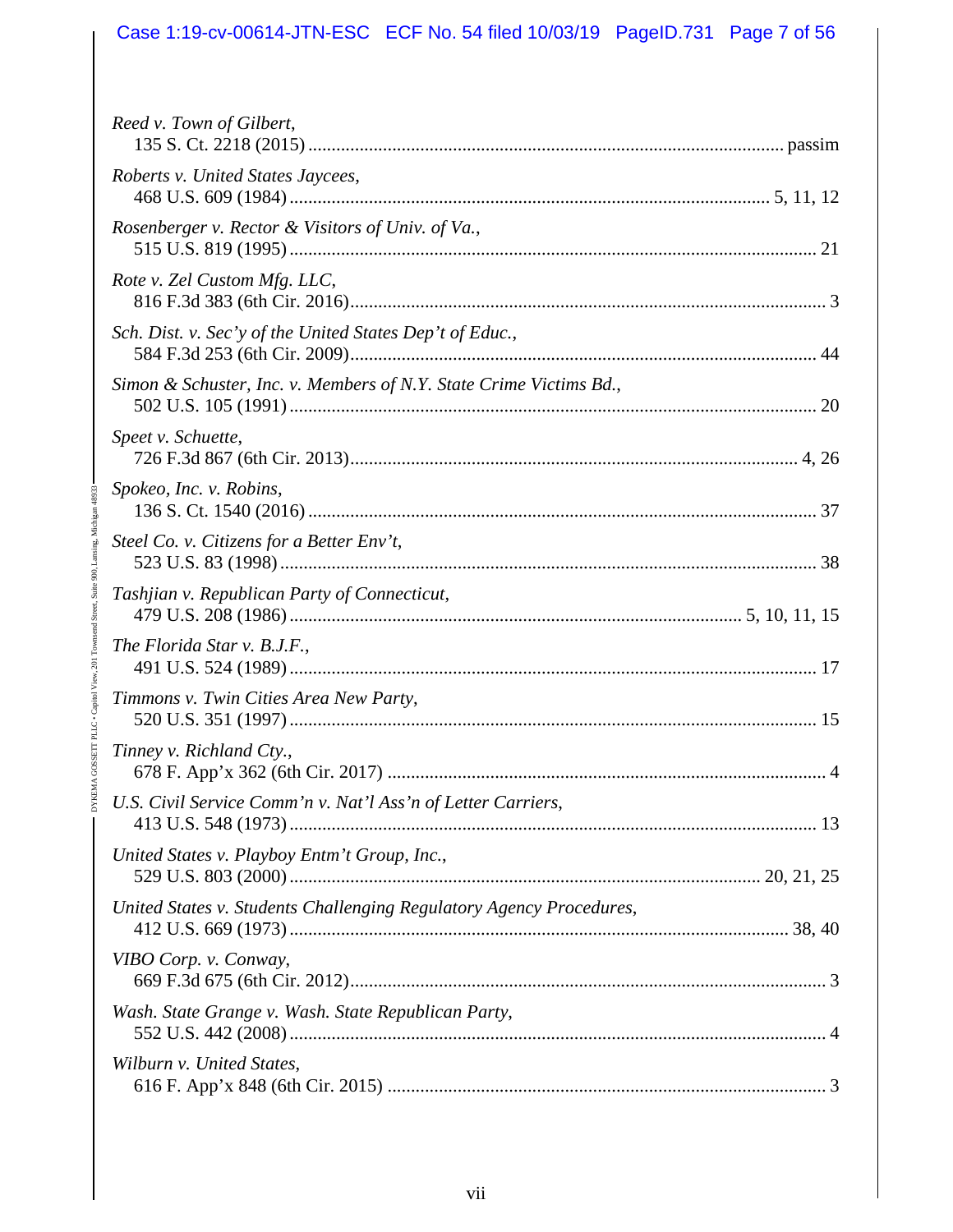### Case 1:19-cv-00614-JTN-ESC ECF No. 54 filed 10/03/19 PageID.732 Page 8 of 56

| Williams v. Rhodes, |  |
|---------------------|--|
| Wilson v. Taylor,   |  |
| Wilson v. Taylor,   |  |

### **Statutes**

# **Rules**

# **Constitutional Provisions**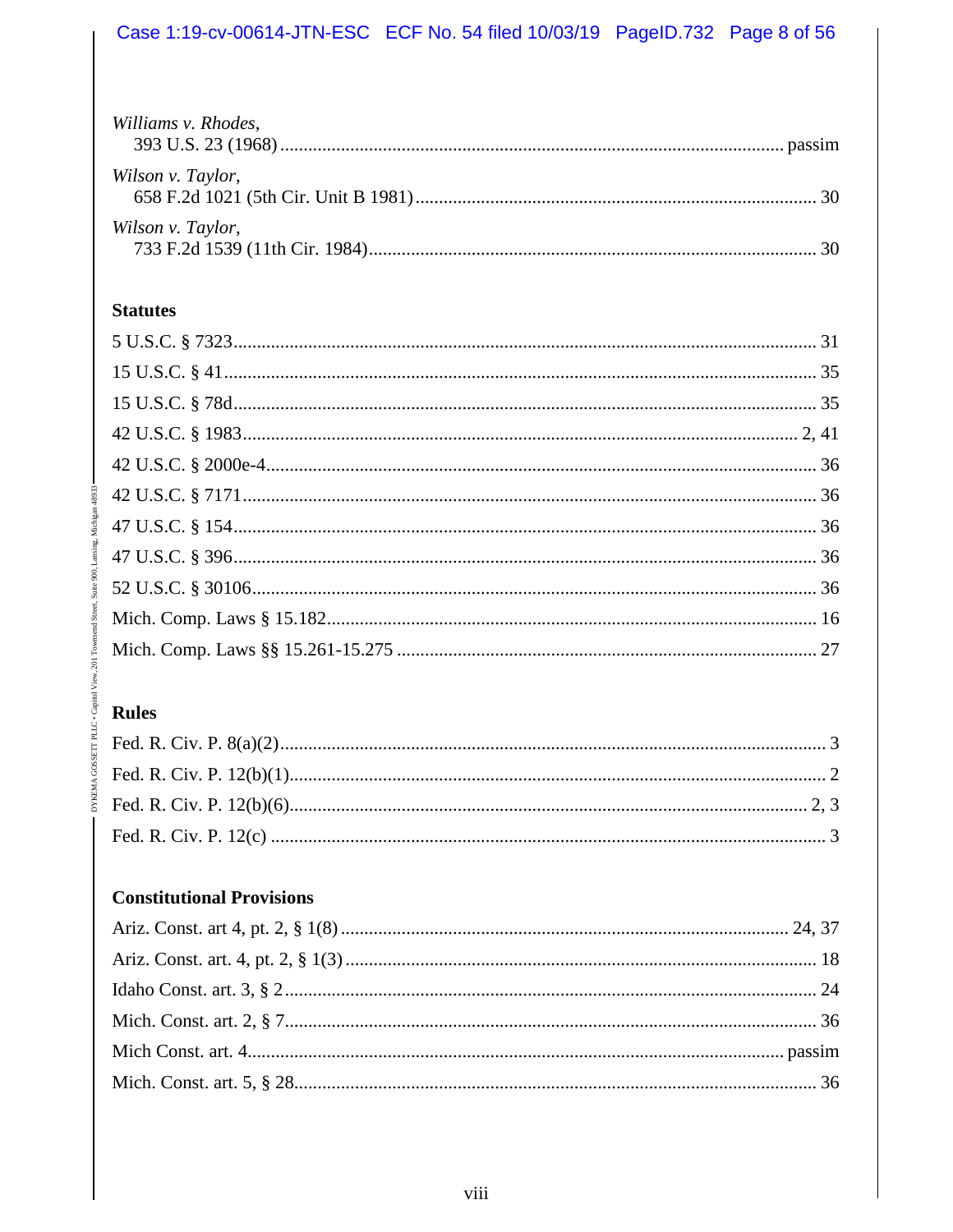## **Other Authorities**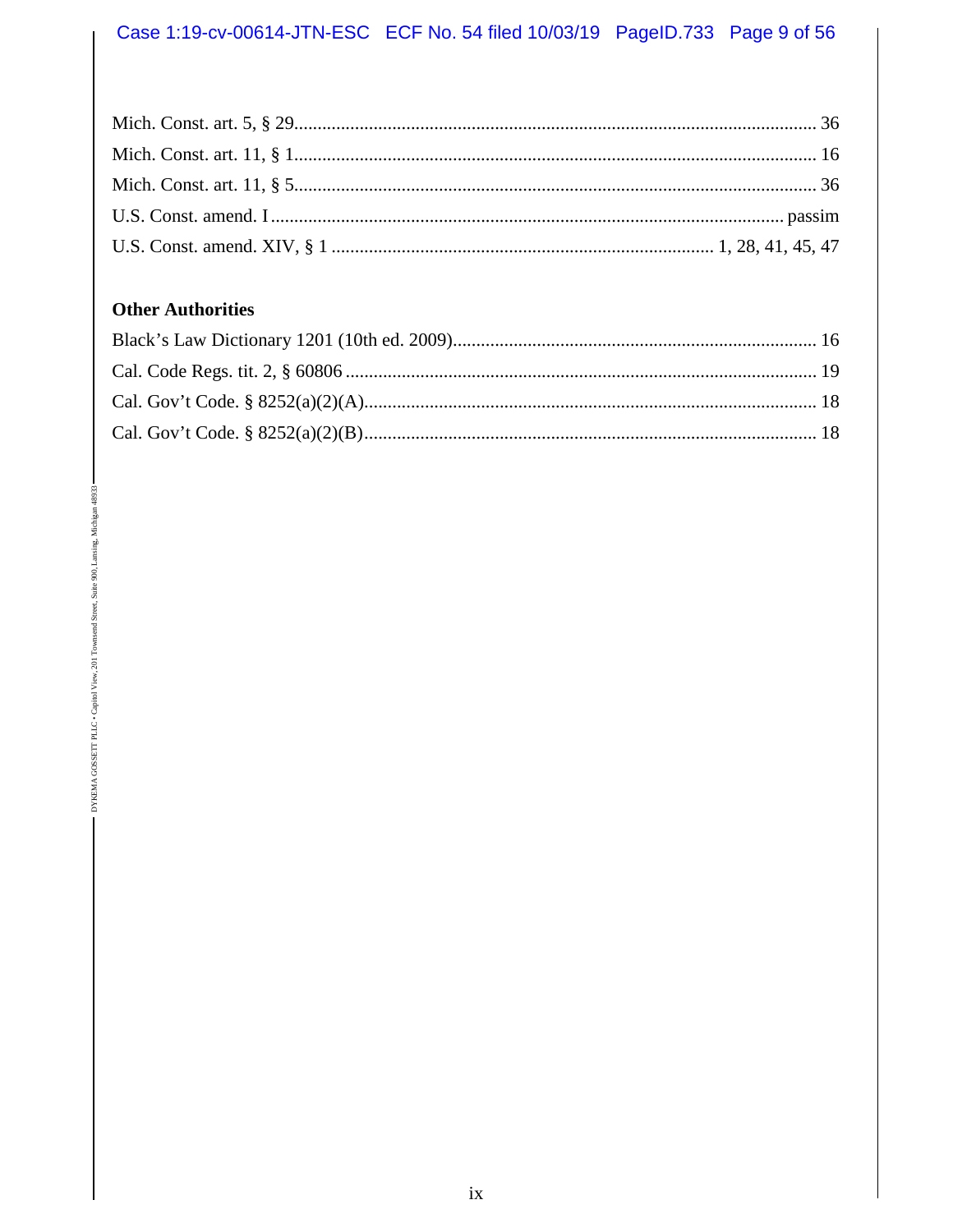#### **INTRODUCTION**

Defendants grossly mischaracterize the nature of the Commission and its members, contending they are divorced from partisanship, while ignoring that the predominant factor in determining eligibility and selecting Commissioners is political activity or partisan affiliation. Michigan Proposal 18-2 (the "Amendment") amended Michigan's Constitution to establish an independent citizens redistricting commission (the "Commission") for state legislative and congressional districts, Mich. Const. art. 4, § 6. Unfortunately, the Amendment unconstitutionally infringes on freedom of association, overtly discriminates against applicants because of their partisan affiliation, expression, or viewpoint, and unlawfully restricts the speech of Commissioners and Commission employees.

Plaintiffs do not contend that they have a "fundamental right" to public office or employment on the Commission. However, Plaintiffs do have a right to seek service as a Commissioner free from government regulations that impose a severe burden on, or substantially interfere with, their fundamental rights of association, speech, and equal protection. Although Plaintiffs do not necessarily oppose the general concept of a redistricting commission, they vehemently oppose this Commission because it is structured in a manner that violates their civil rights.

DYKEMA GOSSETT PLLC • Capitol View, 201 Townsend Street, Suite 900, Lansing, Michigan 48933

Because Plaintiffs have sufficiently stated constitutional claims arising from the Amendment's implementation, Plaintiffs are likely to prevail on the merits of their claims and this Court should deny Defendants' respective motions to dismiss and grant Plaintiffs' motion for preliminary injunction.

#### **STATEMENT OF FACTS**

Plaintiffs filed this lawsuit to challenge the Amendment's constitutionality under the First and Fourteenth Amendments to the United States Constitution and under federal law, 42 U.S.C. §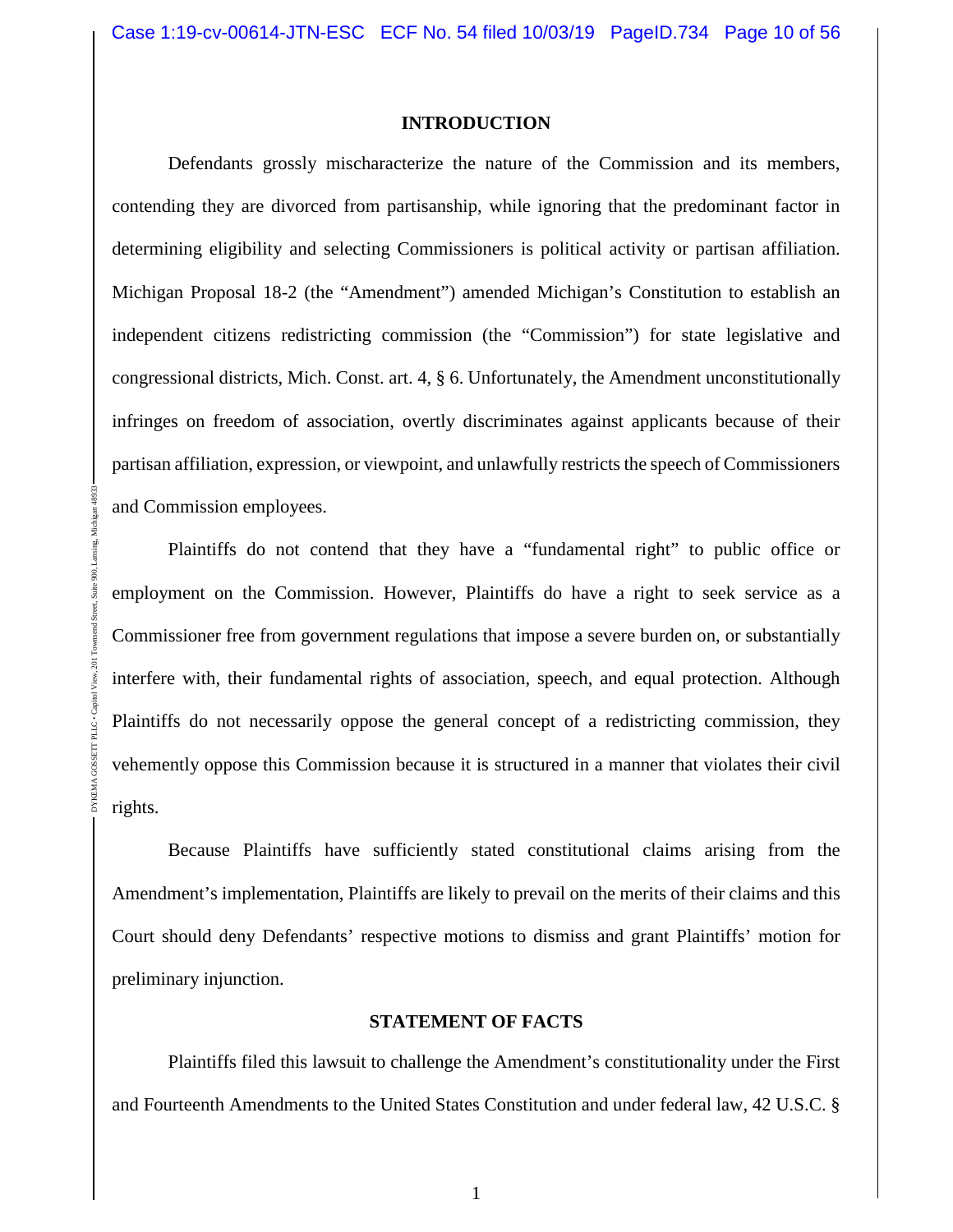1983. In particular, the eligibility criteria and Commissioner selection process violate Plaintiffs' freedoms of speech and association and their right to equal protection of the laws.

Plaintiff Michigan Republican Party ("MRP") is a major political party under State law. (Member Case, ECF No. 1, Complaint, PageID.5.) Each of the individual Plaintiffs, Laura Cox, Terri Lynn Land, Savina Alexandra Zoe Mucci, Dorian Thompson, and Hank Vaupel, affiliates with MRP and wishes to apply to serve as a Commissioner, but is ineligible under the Amendment, a fact not in dispute. (*See* Lead Case, ECF No. 36, Def. VNP's Br. Opposing Members' Mot. for Prelim. Injunc. ("Def. VNP's Resp."), PageID.446.) Defendant Jocelyn Benson is the public official responsible for implementing the Amendment. Voters Not Politicians ("VNP") was the Amendment's sponsor and intervened as a Defendant in this matter.

Rather than burdening the Court with further recitation of the material facts, Plaintiffs incorporate by reference the factual background from the Brief in Support of Plaintiffs' Motion for Preliminary Injunction. (Member Case, ECF No. 3, Br. in Support of Pls.' Mot. for a Prelim. Injunc.) The parties agree that this matter presents only legal issues for the Court. (Lead Case, ECF No. 36, Def. VNP's Resp., PageID.448.)

#### **ARGUMENT**

### **I. LEGAL STANDARDS**

DYKEMA GOSSETT PLLC • Capitol View, 201 Townsend Street, Suite 900, Lansing, Michigan 48933

DYKEMA GOSSET

Defendant VNP is seeking dismissal of the Complaint based on Fed. R. Civ. P. 12(b)(1) and Fed. R. Civ. P. 12(c), and Defendant Benson is seeking dismissal based on Fed. R. Civ. P. 12(b)(6). Neither Defendant can satisfy the standards for such motions.

*Rule*  $12(b)(1)$ *.* Under Rule  $12(b)(1)$ , the Court may dismiss an action for lack of subject matter jurisdiction. "A Rule 12(b)(1) motion for lack of subject matter jurisdiction can challenge the sufficiency of the pleading itself (facial attack) or the factual existence of subject matter jurisdiction (factual attack)." *Cartwright v. Garner*, 751 F.3d 752, 759 (6th Cir. 2014). A facial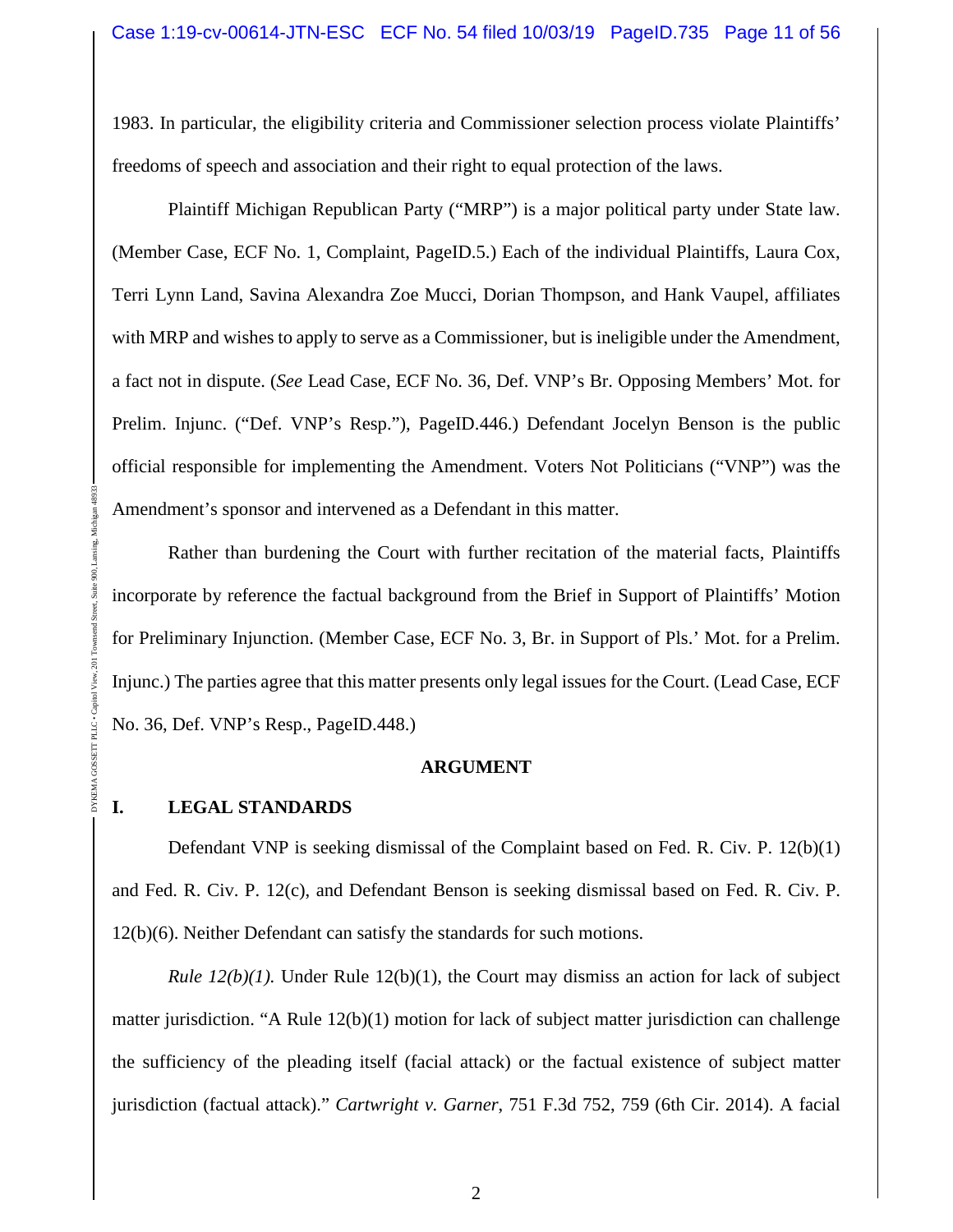attack—like the one Defendant VNP mounts here—challenges "the sufficiency of the pleading." *Rote v. Zel Custom Mfg. LLC*, 816 F.3d 383, 387 (6th Cir. 2016) (quoting *O'Bryan v. Holy See*, 556 F.3d 361, 375 (6th Cir. 2009)). In resolving a facial attack, all factual allegations "must be accepted as true." *VIBO Corp. v. Conway*, 669 F.3d 675, 683 (6th Cir. 2012).

*Rule*  $12(b)(6)$ *.* Under Rule  $12(b)(6)$ , the Court may dismiss an action for "failure to state a claim upon which relief can be granted." Here, too, the Court must "construe the complaint in the light most favorable to the plaintiff, accept its allegations as true, and draw all reasonable inferences in favor of the plaintiff." *Wilburn v. United States*, 616 F. App'x 848, 852 (6th Cir. 2015) (quoting *DirecTV, Inc. v. Treesh*, 487 F.3d 471, 476 (6th Cir. 2007)). Under Fed. R. Civ. P.  $8(a)(2)$ , a plaintiff need only provide a "a short and plain statement of the claim showing that the pleader is entitled to relief" to "give the defendants fair notice of what the claim is and the grounds upon which it rests." *Bell Atl. Corp. v. Twombly*, 550 U.S. 544, 555 (2007) (internal edits, quotation marks, and citation omitted). This standard of "notice pleading," *Estate of Smith v. United States*, 509 F. App'x 436, 439 (6th Cir. 2012), does not require "detailed factual allegations," *Twombly*, 550 U.S. at 555. Nor does it require probability, but only "facial plausibility"—i.e., "factual content that allows the court to draw the reasonable inference that the defendant is liable for the misconduct alleged." *Ashcroft v. Iqbal*, 556 U.S. 662, 678-79 (2009).

DYKEMA GOSSETT PLLC • Capitol View, 201 Townsend Street, Suite 900, Lansing, Michigan 48933

*Rule 12(c).* Rule 12(c) states that "[a]fter the pleadings are closed—but early enough not to delay trial—a party may move for judgment on the pleadings." "The pleadings are closed after the filing of the complaints, answers, and any replies ordered by the court." *Forest Creek Townhomes, LLC v. Carroll Prop. Mgmt., LLC*, 695 F. App'x 908, 913 (6th Cir. 2017) (citing 5C Wright & Miller, *Fed. Prac. & Proc.* § 1367). "The standard of review for a Rule 12(c) motion is the same as for a motion under Rule 12(b)(6) . . . ." *Tinney v. Richland Cty.*, 678 F. App'x 362,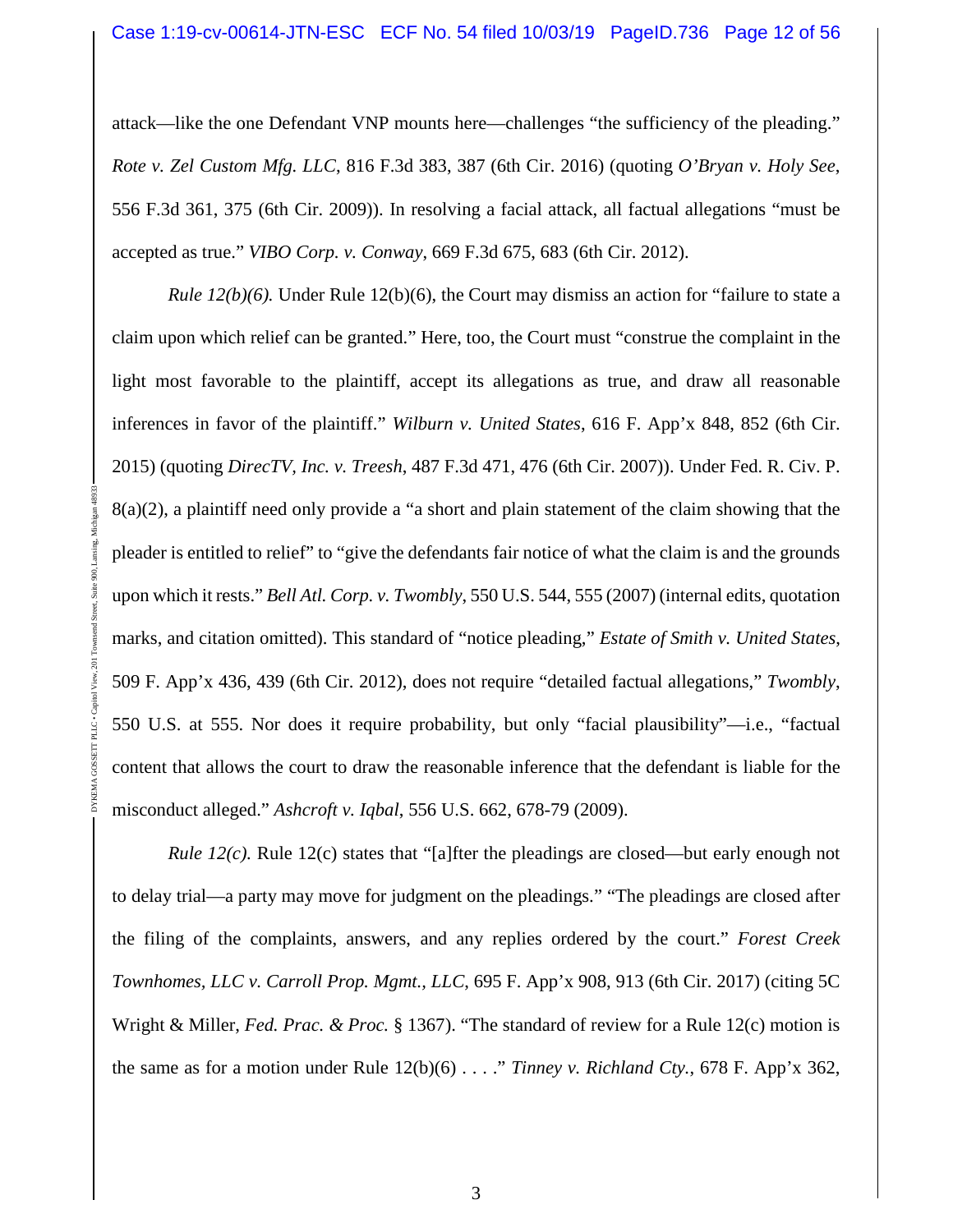364 (6th Cir. 2017) (quoting *Fritz v. Charter Twp. of Comstock*, 592 F.3d 718, 722 (6th Cir. 2010) (internal citation omitted)).

Accepting all allegations as true and construing the complaint in the light most favorable to Plaintiffs, there can be no real doubt that Plaintiffs have sufficiently stated claims upon which relief can be granted, and Plaintiffs have established standing to bring their claims. Therefore, the Court should deny Defendants' respective motions to dismiss.

### **II. PLAINTIFFS HAVE SUFFICIENTLY STATED FIRST AMENDMENT CLAIMS UPON WHICH RELIEF CAN BE GRANTED AND ARE LIKELY TO PREVAIL ON THE MERITS OF THEIR CLAIMS**

Where a plaintiff makes a facial challenge to the constitutionality of a State regulation under the First Amendment, the facial challenge is an overbreadth challenge. *O'Toole v. O'Connor*, 802 F.3d 783, 789 (6th Cir. 2015) (citing *Speet v. Schuette*, 726 F.3d 867 (6th Cir. 2013)). "To prevail, a plaintiff must show substantial overbreadth: that the statute prohibits a substantial amount of protected speech both in an absolute sense and relative to [the statute's] plainly legitimate sweep[.]" *Id.* (citing *Speet*, 726 F.3d at 872) (internal quotation marks omitted).

DYKEMA GOSSETT PLLC • Capitol View, 201 Townsend Street, Suite 900, Lansing, Michigan 48933

Defendant VNP argues that, to prevail on their facial challenge, Plaintiffs must establish that "no set of circumstances exists" under which the Amendment would be valid. (Lead Case, ECF No. 36, Def. VNP's Resp., PageID.455.) Defendant is mistaken. As described above, the Supreme Court "recognize[s] a second type of facial challenge in the First Amendment context under which a law may be overturned as impermissibly overbroad because a substantial number of its applications are unconstitutional, judged in relation to the statute's plainly legitimate sweep." *Wash. State Grange v. Wash. State Republican Party*, 552 U.S. 442, 449 n.6 (2008) (citing cases) (internal quotations marks omitted).

The Amendment unquestionably prohibits a substantial amount of protected expression and speech, both in an absolute sense and due to the sweeping overbreadth of the Amendment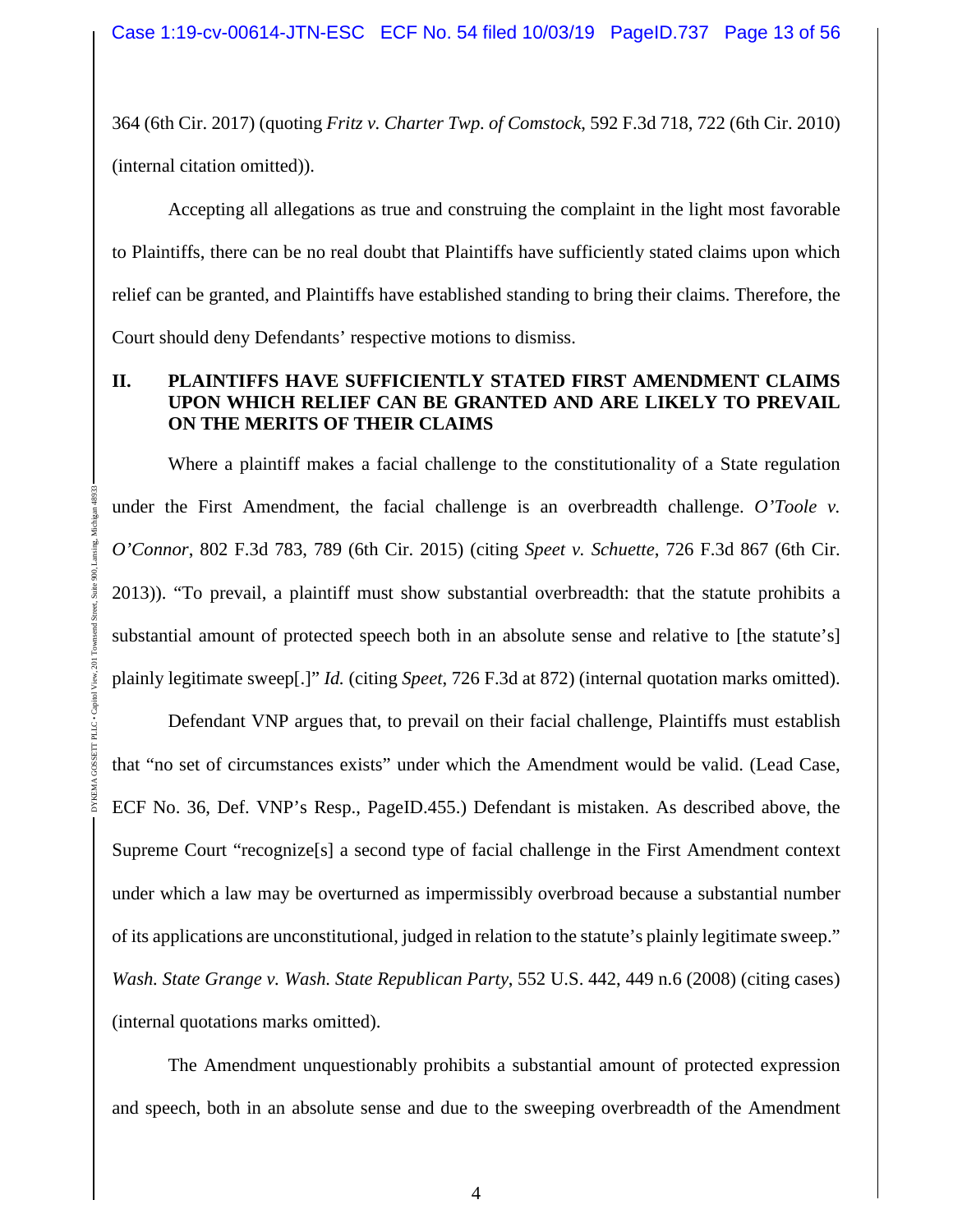relative to any legitimate regulatory need. Accordingly, Plaintiffs have sufficiently stated First Amendment claims upon which relief can be granted, and Plaintiffs are likely to prevail on the merits of their claims.

### **A. The Amendment Violates Plaintiffs' Freedom of Association**

### *1. The Amendment Violates MRP's Right to Association*<sup>2</sup>

The Supreme Court has long recognized the right of association as an inseparable aspect of the "liberty" protected by the First Amendment. *Tashjian v. Republican Party of Connecticut*, 479 U.S. 208, 214 (1986) (citing cases); *NAACP v. Claiborne Hardware Co.*, 458 U.S. 886, 911 (1982); *Kusper v. Pontikes*, 414 U.S. 51, 56-57 (1973). This associational freedom includes the right to engage in collective action in order to advance common political interests. *Roberts v. United States Jaycees*, 468 U.S. 609, 622 (1984). Included within the right to collective action is the right of a political party to select its representative or "standard bearer." *See Eu v. San Francisco Cty. Democratic Cent. Comm.*, 489 U.S. 214, 229 (1989) ("Freedom of association . . . encompasses a political party's decisions about the identity of, and the process for electing, its leaders."); *Tashjian*, 479 U.S. at 224 ("The Party's determination of the boundaries of its own association . . . is protected by the Constitution."); *Democratic Party of U.S. v. Wisconsin ex rel. La Follette*, 450 U.S. 107, 124 (1981) (holding that a political party's choice of method to determine which individuals will comprise its delegation is protected by the Constitution).

 $2$  Defendant's Motion to Dismiss (ECF No. 41) incorporates by reference and relies upon the arguments set forth in her contemporaneously filed Response to Plaintiff's Motion for Preliminary Injunction (ECF No. 37). Accordingly, Plaintiffs incorporate by reference and rely upon the law and arguments set forth in their Motion for Preliminary Injunction (ECF No. 3).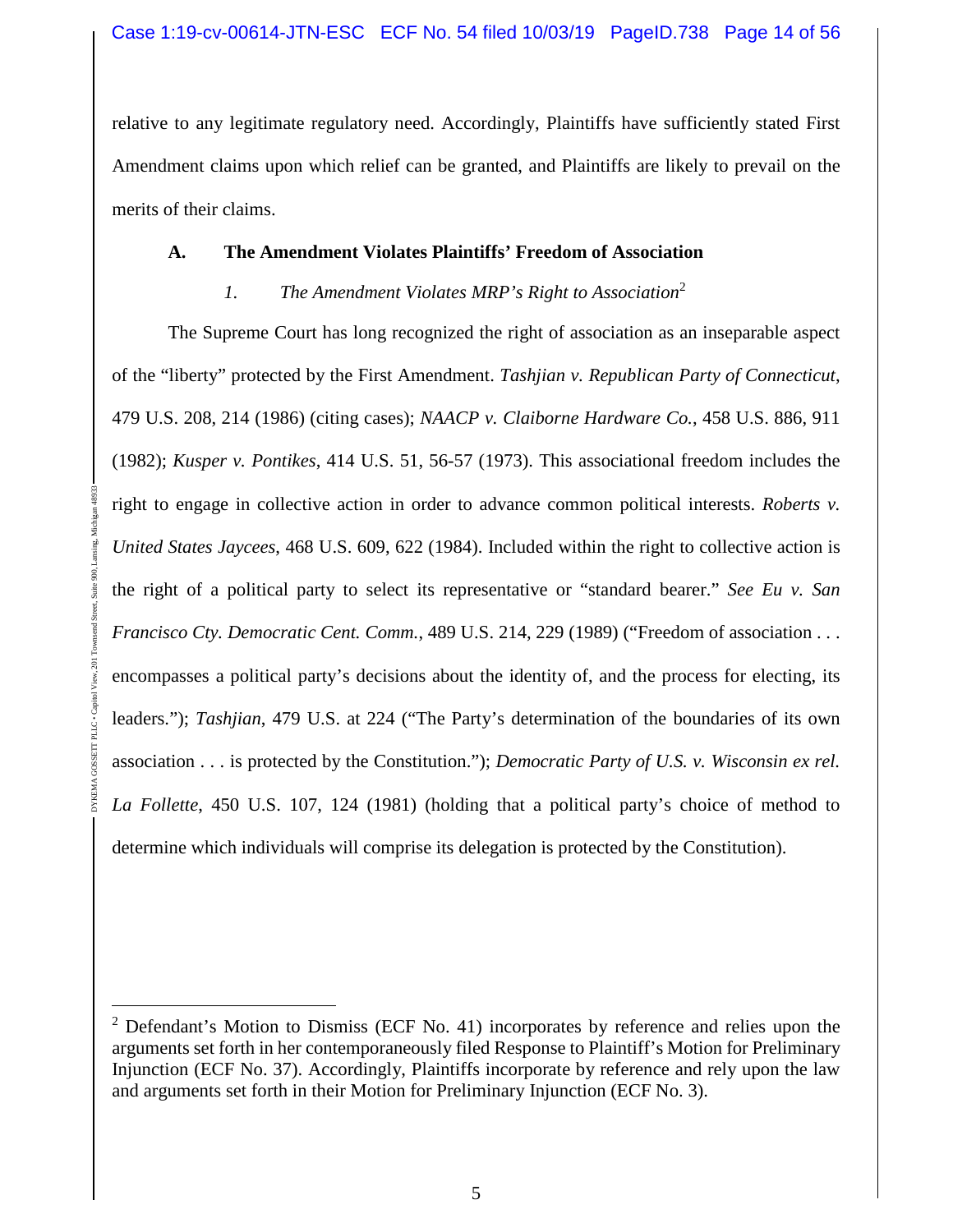The right of a political party to select its standard bearers and to exclude persons from membership that it believes do not represent its ideals was analyzed and discussed in *Cal. Democratic Party v. Jones*, 530 U.S. 567 (2000), in which the Supreme Court recognized:

> The formation of national political parties was almost concurrent with the formation of the Republic itself. Consistent with this tradition, the Court has recognized that the First Amendment protects the freedom to join together in furtherance of common political beliefs, *which necessarily presupposes the freedom to identify the people who constitute the association, and to limit the association to those people only*. That is to say, *a corollary of the right to associate is the right not to associate*.

Id. at 574 (emphasis added) (internal citations and quotation marks omitted). In sum, "[f]reedom of association would prove an empty guarantee if associations could not limit control over their decisions to those who share the interests and persuasions that underlie the association's being."

*Id.*

DYKEMA GOSSETT PLLC • Capitol View, 201 Townsend Street, Suite 900, Lansing, Michigan 48933

80

In *Jones*, the Court noted that its history of cases "vigorously affirm the special place the First Amendment reserves for, and the special protection it accords, the process by which a political party 'select[s] a standard bearer who best represents the party's ideologies and preferences.'" *Id.* at 575 (quoting *Eu*, 489 U.S. at 224). Likewise, other appellate courts have affirmed the right of a political party to determine its association. *See, e.g.*, *Democratic Party of Washington v. Reed*, 343 F.3d 1198, 1204 (9th Cir. 2003) ("The right of people adhering to a political party to freely associate is not limited to getting together for cocktails and canapes. Party adherents are entitled to associate to choose their party's nominees for public office."); *LaRouche v. Fowler*, 152 F.3d 974, 996 (D.C. Cir. 1998) ("The Party's ability to define who is a 'bona fide Democrat' is nothing less than the Party's ability to define itself."); *Duke v. Massey*, 87 F.3d 1226, 1232 (11th Cir. 1996) (holding that a political candidate did not have a right to associate with an "unwilling partner" political party) (citing *Duke v. Cleland*, 954 F.2d 1526, 1530 (11th Cir. 1992)).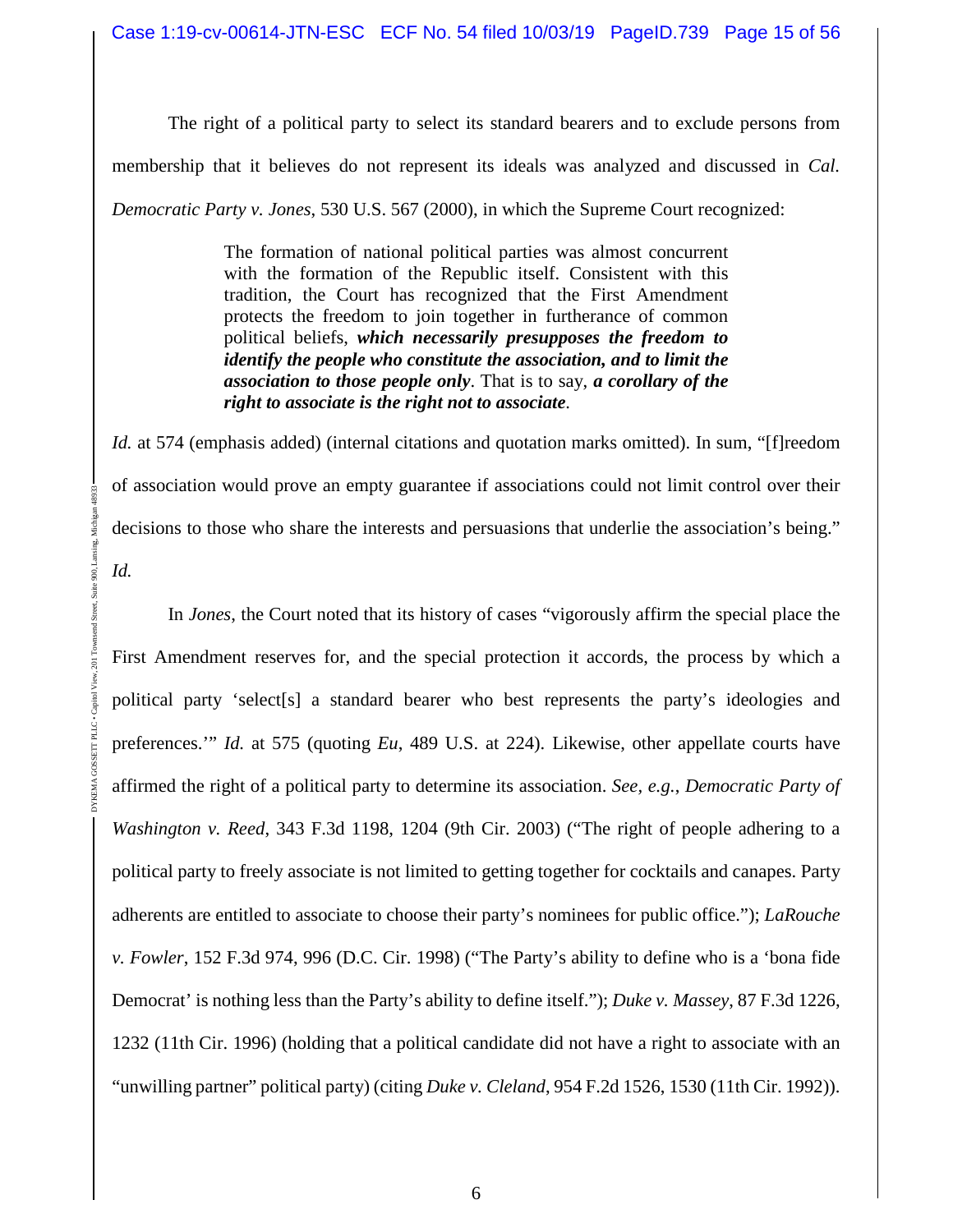As demonstrated by these cases, the Amendment violates MRP's fundamental right to associate and, conversely, its right not to associate. Under the Amendment, applicants for Commissioner self-designate their affiliation with one of the two major political parties without any involvement or consent of that political party. *See LaRouche*, 152 F.3d at 997 ("Nor is the Party required to accept [the candidate's] self designation as the final word on the matter."). This is particularly problematic given that Michigan does not have a system of party registration as a preexisting validator of affiliation, and the Amendment does not define, explain, or in any way seek to clarify what it means to "affiliate" with a political party, so there is no practical way to verify the self-designated affiliation. Thus, the Amendment disqualifies individuals who are most easily identified as bona fide affiliates of MRP (including declared candidates, elected officeholders, and party leaders, whether federal, state, or local), leaving MRP and its members with almost no reliable means to determine an applicant's true political affiliation. The Amendment can, and likely will, result in a situation where those who do not truly represent MRP are selected as Republican Commissioners and, by implication, representatives or standard bearers of the party.

DYKEMA GOSSETT PLLC • Capitol View, 201 Townsend Street, Suite 900, Lansing, Michigan 48933

DYKEMA GOSSETT PLLC . Capito

These potential adverse outcomes are not remote or speculative, but instead are the very outcomes contemplated by courts that have struck down political selection processes that are conducted without the political party's involvement. *See, e.g.*, *Reed*, 343 F.3d at 1204 ("The Washington scheme denies party adherents the opportunity to nominate their party's candidate free of the risk of being swamped by voters whose preference is for the other party."). Those who are selected to become Republican Commissioners become standard bearers of the party, yet the Amendment divests MRP of any role in selecting its standard bearers on the Commission even though Republican Commissioners will speak as apparent representatives of the party. Such a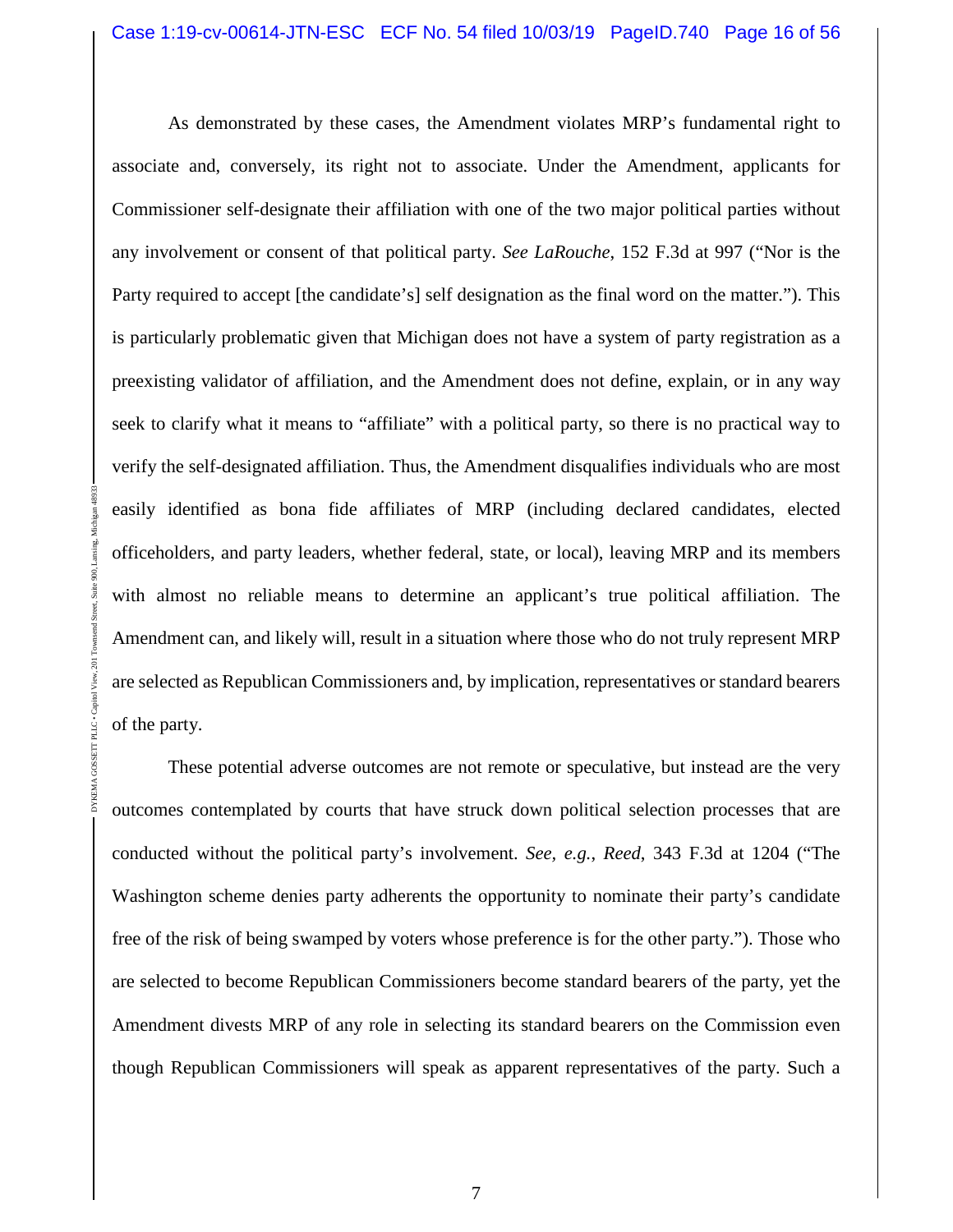system cannot withstand constitutional scrutiny. *See Jones*, 530 U.S. at 575 (recognizing that freedom of group association of a political party presupposes the freedom to "select[] a standard bearer who best represents the party's ideologies and preferences.").

The Amendment goes even further in violating MRP's associational rights by expressly allowing a legislative leader of the *opposite* party to strike its Republican applicants. In other words, the Amendment not only determines MRP's political association through random chance, but it also allows the Democratic Party to exercise control over MRP's process for selecting its standard bearers by allowing Democratic leaders the ability to strike applicants who affiliate with the Republican Party. This improper influence on a political party's selection process is precisely the type of unconstitutional activity struck down by the courts in *Jones* and *Reed*.

Defendant Benson's Motion to Dismiss, and corresponding Response to Motion for Preliminary Injunction, is premised on the fallacy that redistricting is intended to be—or even can be—apolitical. (*See, e.g.*, Lead Case, ECF No. 45, Def. Benson's Resp. in Opp. to Pls.' Mot. for Prelim. Injunc. (hereinafter, "Def. Benson's Resp."), PageID.638-639 ("Significantly, Commissioners are selected from a pool of applicant *voters* to serve on a commission that is independent of the government and of the political parties. . . . The entire point of the amendment is that the Commissioners are not speaking for the party—they are speaking as voters and attempting to draw district maps that do not politically advantage any party.").)

DYKEMA GOSSETT PLLC • Capitol View, 201 Townsend Street, Suite 900, Lansing, Michigan 48933

In the first instance, "[d]rawing district lines is an inherently political process." *League of Women Voters of Mich. v. Benson*, 373 F. Supp. 3d 867, 881 (E.D. Mich. 2019). As the Supreme Court explained:

> Politics and political considerations are inseparable from districting and apportionment. . . . It is not only obvious, but absolutely unavoidable, that the location and shape of districts may well determine the political complexion of the area. District lines are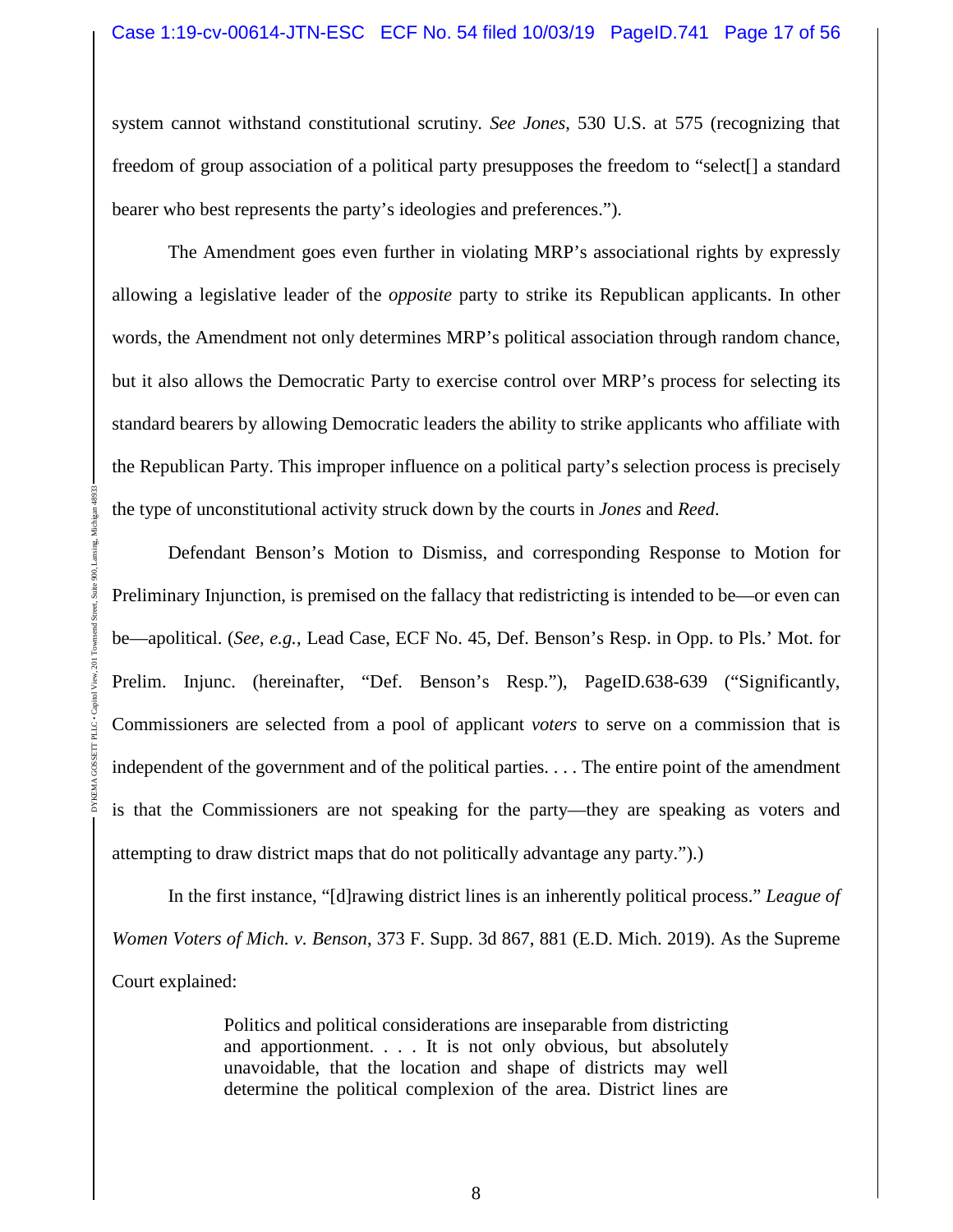rarely neutral phenomena. . . . The reality is that districting inevitably has and is intended to have substantial political consequences.

*Gaffney v. Cummings*, 412 U.S. 735, 753 (1973).

Moreover, the Amendment is *not* apolitical, and does not pretend to be. While Defendant

Benson argues that the Commission is intended to be "independent . . . of the political parties,"

(Lead Case, ECF No. 45, Def. Benson's Resp, PageID.639), the very language of the Amendment

*requires* affiliation with those parties:

The secretary of state shall . . . [r]equire applicants to attest under oath that they meet the qualifications set forth in this action; and either that they affiliate with one of the two political parties with the largest representation in the legislature (hereinafter, "major parties"), and if so, identify the party with which they affiliate, or that they do not affiliate with either of the major parties.

Mich. Const. art. 4, § 2(a)(3).

Perhaps recognizing the quagmire of purporting to make the Commission apolitical when

in fact the primary selection criteria is political affiliation, Defendant Benson attempts to explain

it away:

In examining the amendment, it is foreseeable that the court may question why the amendment references parties at all. The answer is that if the Commissioners were simply chosen from all voters at random, there would exist the possibility that—through random chance—the pool would be comprised of a greater number affiliating with one party than the others. Such an outcome would turn a system intended to create a rational and deliberative body into a mere lottery.

(Lead Case, ECF No. 45, Def. Benson's Resp, at PageID.641.) But that explanation only underscores what we know to be true: political affiliation is relevant to the redistricting process. *See League of Women Voters*, 373 F. Supp. 3d at 881; *Gaffney*, 412 U.S. at 753. And if—as Defendant Benson concedes—political affiliation influences redistricting, Plaintiffs have the constitutional right to "select[] a standard bearer who best represents the party's ideologies and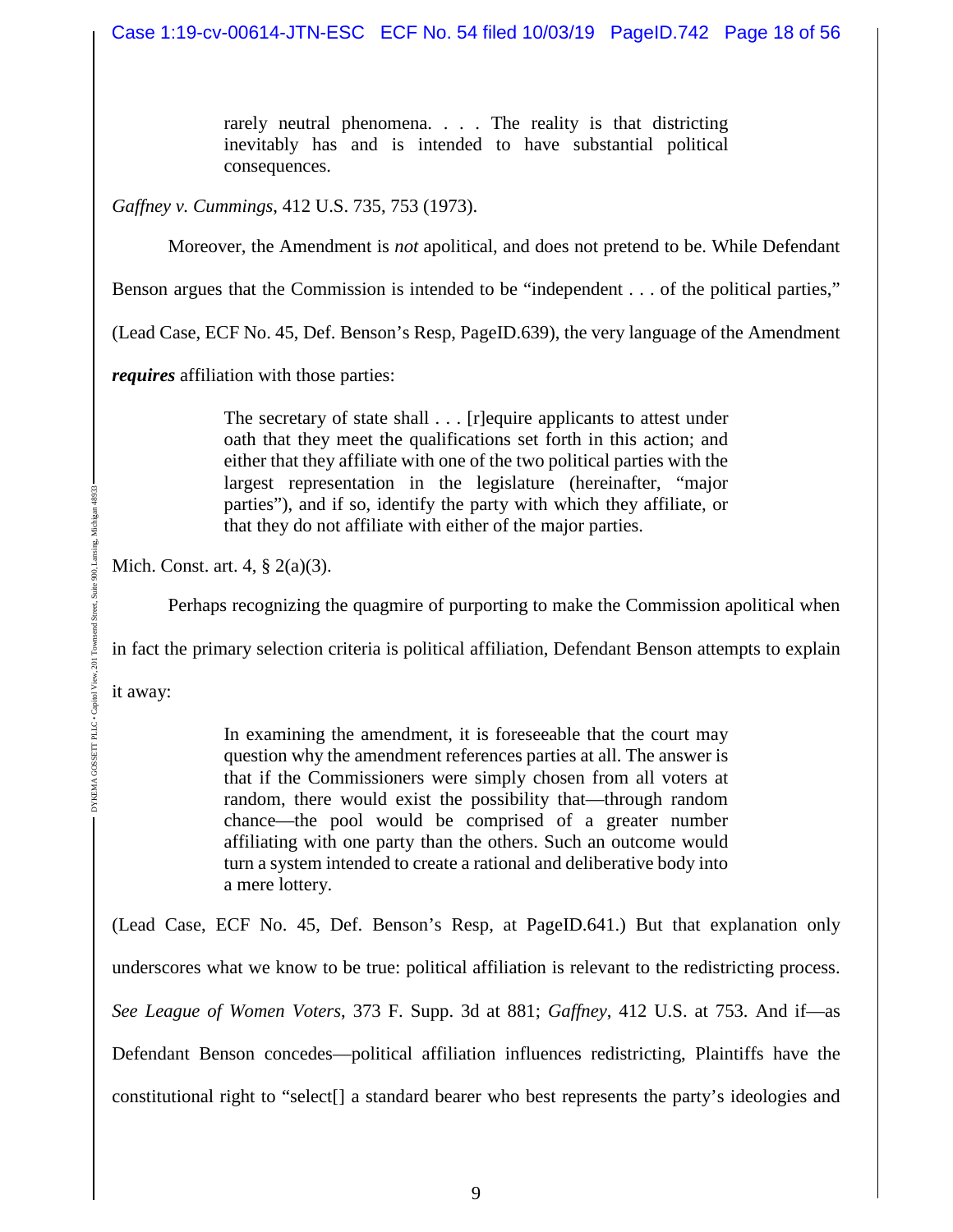preferences." *Jones*, 530 U.S. at 575. Otherwise, "[f]reedom of association would prove an empty guarantee if associations could not limit control over their decisions to those who share the interests and persuasion that underlie the association's being." *Id.* at 574.<sup>3</sup>

The threat to Plaintiffs' associational rights is all the more evident given the major political parties' right to strike applicants of the *opposite* party. While Defendant Benson asserts that the purpose of the Commission is to draw maps that "do not politically advantage any party," (Lead Case, ECF No. 45, Def. Benson's Resp., PageID.639), the draft application published by the Secretary suggests otherwise. The draft application asks applicants—for the stated purpose of informing political leaders' right to strike applicants from consideration—to "describe why—or how—you affiliate with either the Democratic Party, Republic Party, or neither." Member Case, ECF No. 3, Br. in Support of Pls.' Mot. for a Prelim. Injunc., PageID.52.) It is beyond doubt that Democratic political leaders could strike a candidate because of particular ideologies held by a Republican candidate (and vice versa); perhaps a Republican candidate is "too" Republican or insufficiently centrist (in the Democratic leader's estimation). Likewise, a Republican candidate

DYKEMA GOSSETT PLLC • Capitol View, 201 Townsend Street, Suite 900, Lansing, Michigan 48933

PLLC

<sup>3</sup> Defendant Benson attempts to distinguish *Jones* and its progeny by arguing that the Commissioners will be voters, rather than candidates or nominees. (Lead Case, ECF No. 45, Def. Benson's Resp., PageID.639.) First, while *Jones* emphasizes the importance of the right of association in the process of selecting a nominee, the right of association is not limited to that process. *See* 530 U.S. at 575. Instead, the cornerstone of the right of association—and the corresponding right *not* to associate—is that a party's "determination of the boundaries of its own association . . . is protected by the Constitution." *Tashjian*, 479 U.S. at 224. Second, the distinction between candidates or nominees, on the one hand, and politically vetted applicants, on the other, is not so great as Defendant Benson suggests. Applicants for the Commission must identify and attest to their party affiliation, just as Michigan candidates must attest to their party affiliation in an Affidavit of Identity. Applicants are asked to disclose the basis for their party affiliations and are then subject to a vetting process by major political leaders. Indeed, Defendant Benson concedes that "because the Commission will play a fundamental role in Michigan's electoral process . . . , **the amendment is akin to an election regulation**." (Lead Case, ECF No. 45, Def. Benson's Resp., PageID.642 (emphasis added).)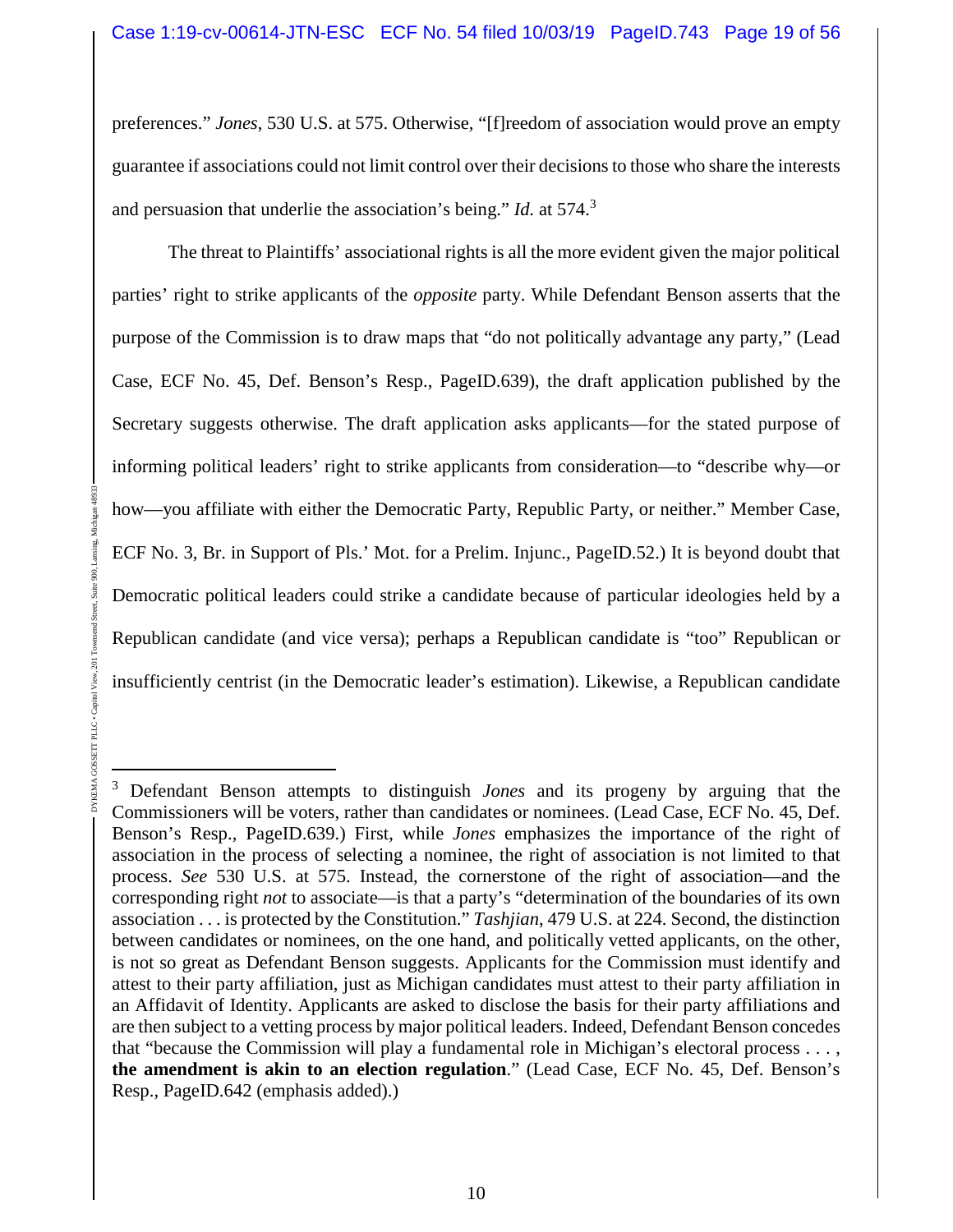could genuinely espouse bases for affiliating with the Republican Party that party leaders do not believe actually align with party ideology. Notwithstanding, the Amendment allots each leader only five strikes, and after the leaders use those strikes, the party must live with a candidate who does not hold its core ideologies. This is no less a "lottery" than if the process did not reference political affiliation at all, and is precisely the kind of inter-party raiding the constitutional right to association seeks to prevent. *See Jones*, 530 U.S. at 579 (holding that, even if the prospect of "malicious crossover voting, or raiding, is slight, . . . a single election in which the party nominee is selected by nonparty members could be enough to destroy the party," and, at best, would "severely transform [the party]"); *Tashjian*, 479 U.S. at 224 ("[A] State, or a court, may not constitutionally substitute its own judgment for that of the Party.").<sup>4</sup>

Defendant Benson readily acknowledges the necessity of a politically balanced Commission. It is not for the State to determine who does and does not constitute Plaintiffs' association, and thus what that political balance looks like, or force MRP to associate with individuals against its will. Accordingly, Plaintiffs have stated a claim for violation of the First Amendment right to association.

DYKEMA GOSSETT PLLC • Capitol View, 201 Townsend Street, Suite 900, Lansing, Michigan 48933

 $\sum$ 

DYKEMA GOSSETT

### *2. The Amendment Violates the Individual Plaintiffs' Right to Association.*

Government regulation that infringes on associational freedom can take many forms. *Roberts*, 468 U.S. at 622-23 ("Among other things, government may seek to impose penalties or withhold benefits from individuals because of their membership in a disfavored group; it may

<sup>&</sup>lt;sup>4</sup> Nor is it a sufficient "remedy" that an inter-party raider could be subject to removal and/or criminal penalties. Will the maps be redrawn? The Amendment does not provide for such a remedy. Instead, arguably, the Michigan Supreme Court has the discretion to review challenges to a *plan*, but not to the makeup of the Commission itself. *See* Mich. Const. art. 4, § 6(19). As the Supreme Court recognized, "is not only obvious, but absolutely unavoidable, that the location and shape of districts may well determine the political complexion of the area." *Gaffney*, 412 U.S. at 753. The consequences cannot be rectified by mere removal from the Commission.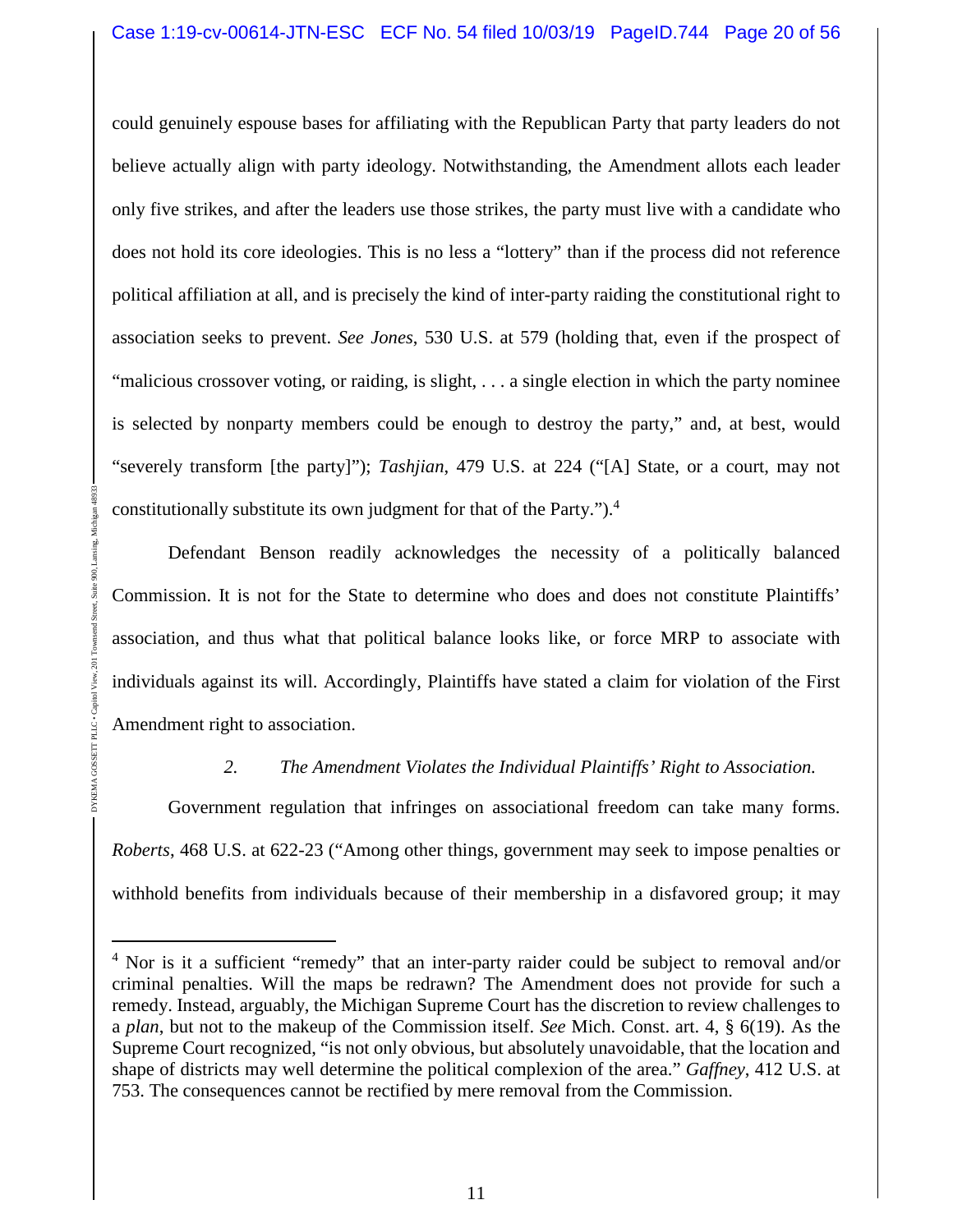attempt to require disclosure of the fact of membership in a group seeking anonymity; and it may try to interfere with the internal organization or affairs of the group." (internal citations omitted)). Here, the Amendment excludes the individual Plaintiffs and a significant number of others from participation on the Commission due to the overly broad disqualifying criteria, which are predominantly based on political activity and expression. Essentially, the Amendment bars any would-be applicant who, in the preceding six years, has sought to advance political matters through their associational activities, including declared candidacy for partisan office, holding partisan elected office, political party leadership, and similar criteria. *See* Mich. Const. art. 4, § 6, pt. (1)(b); *see also Kusper*, 414 U.S. at 56 (recognizing the right to "associate with others for the common advancement of political beliefs and ideas"); *Grizzle v. Kemp*, 634 F.3d 1314, 1325 (11th Cir. 2011) ("Candidacy for office is one of the ultimate forms of political expression in our society.").

Acting as a total bar to eligibility to serve on the Commission, the disqualifying criteria deny individual Plaintiffs an opportunity to apply for public office with the Commission, unless Plaintiffs are willing to give up First Amendment associational freedoms. It is well settled that government may not permissibly deny employment based on the exercise of First Amendment freedoms. *Adkins v. Bd. of Educ.*, 982 F.2d 952, 955-56 (6th Cir. 1993) ("Although [the plaintiff] had no property right to continued employment *she had a liberty interest in not being denied employment for exercising her First Amendment right to freedom of association*. That such a right exists cannot be denied, at least since" *Roberts*, 468 U.S. at 609. (emphasis added)). Fully precluding Plaintiffs from an opportunity to serve on the Commission, the disqualifying criteria impose a substantial burden on Plaintiffs' political association, creating an impossible choice between foregoing First Amendment political activities that further their association with MRP, on the one hand, and continuing their associational activities at the cost of deemed ineligibility

DYKEMA GOSSETT PLLC • Capitol View, 201 Townsend Street, Suite 900, Lansing, Michigan 48933

PLLC.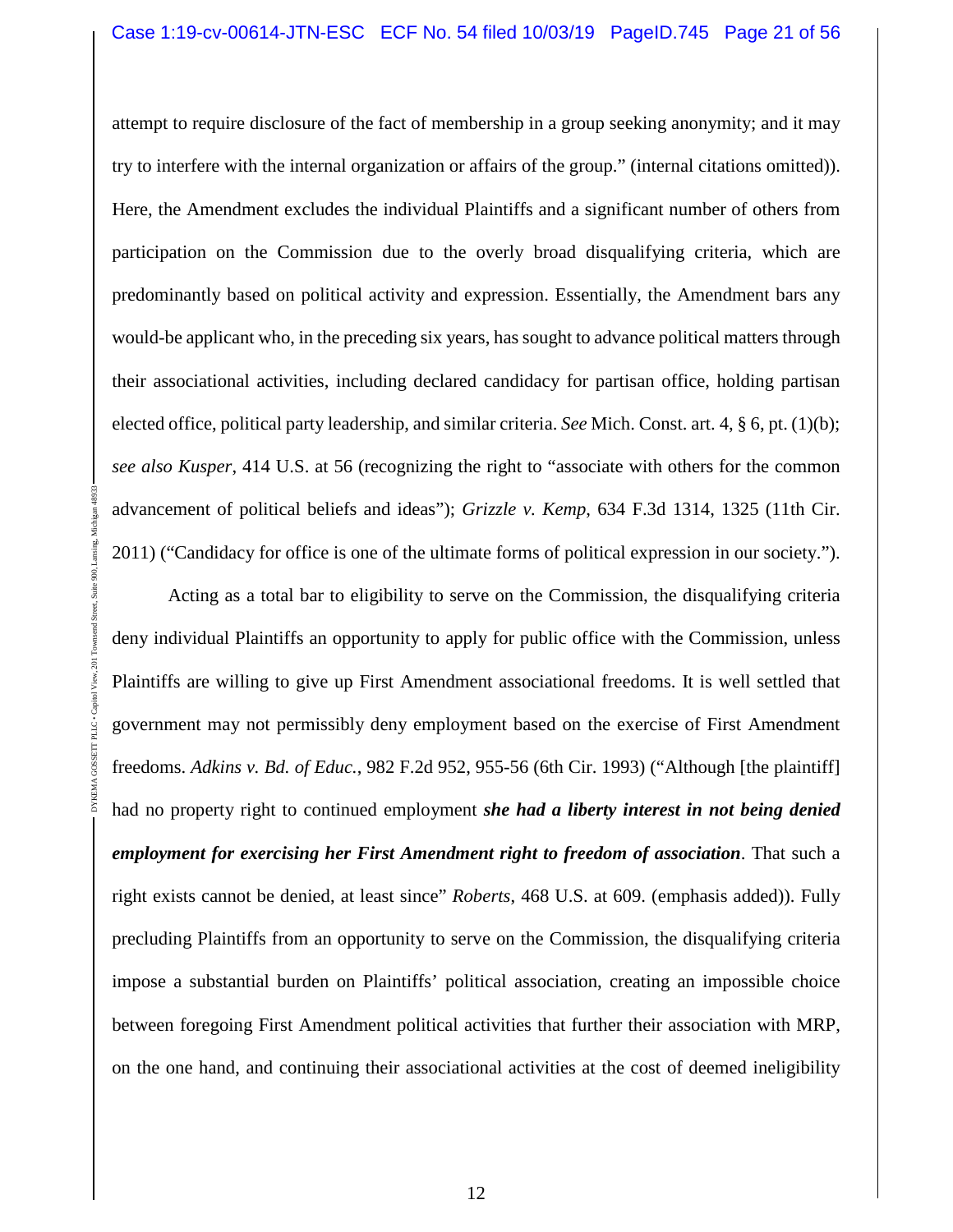from the Commission, on the other hand. Although some regulation of political activity may be justified in certain cases, the Amendment goes much too far.

The Amendment exceeds the limits of permissible government regulation of political participation that was upheld, for example, in *U.S. Civil Service Comm'n v. Nat'l Ass'n of Letter Carriers*, 413 U.S. 548 (1973) (upholding a provision of the Hatch Act that prohibited executive branch employees from participating in certain political activities); *Broadrick v. Oklahoma*, 413 U.S. 601 (1973) (involving a state statute that restricted political activities of civil servants); and *Clements v. Fashing*, 457 U.S. 957 (1982) (upholding a state constitutional regulation that limited current public officials' access to candidacy for other political offices). In each of the cases, the subject regulations involved restrictions on activities of public officials *during their current term of office*. The subject regulations did not, however, limit an individual's access to public office because of *prior* politically expressive activities, like the regulations at issue in this case.<sup>5</sup>

The Amendment is much more severe. It does not limit political activity only during an individual's term of office on the Commission to address undue influence, or the appearance of

DYKEMA GOSSETT PLLC • Capitol View, 201 Townsend Street, Suite 900, Lansing, Michigan 48933

GOSSETT PLLC . C

<sup>&</sup>lt;sup>5</sup> Defendant VNP attempts to overcome this fact by pointing to cases involving term limits, conflict-of-interest recusals, and resign-to-run requirements. (Lead Case, ECF No. 36, Def. VNP's Resp., PageID.463.) Those cases are inapposite. *Citizens for Legislative Choice v. Miller*, 144 F.3d 916 (6th Cir. 1998), involved a challenge to lifetime term limits, which apply to particular public offices and simply establish a temporal limit on service *in that public office*. The term-limit regulation does not ban an individual from seeking *other* public office. In fact, upholding the regulation as constitutional, the Court expressly recognized that "the plaintiffs have many other avenues to express their preferences. . . . *They can vote for the term-restricted candidates for other offices*." *Id.* at 922 (emphasis added). Similarly, *Nevada Comm'n on Ethics v. Carrigan*, 564 U.S. 117 (2011), involved a challenge to an ethics provision requiring the recusal of a legislator in the event of a conflict of interest. The rule did not disqualify any individual from public service, like here. And, finally, *Clements*, 457 U.S. at 957, involved a challenge to a regulation limiting the ability of certain *current public officials* from seeking a position in the legislature and to regulations imposing a "resign to run" requirement. Unlike the regulations in that case, the Amendment is substantially broader in application, disqualifying individuals not only because of current public service, but also because of politically expressive activities that may have occurred nearly six years prior, as well as disqualifying the family members of those individuals.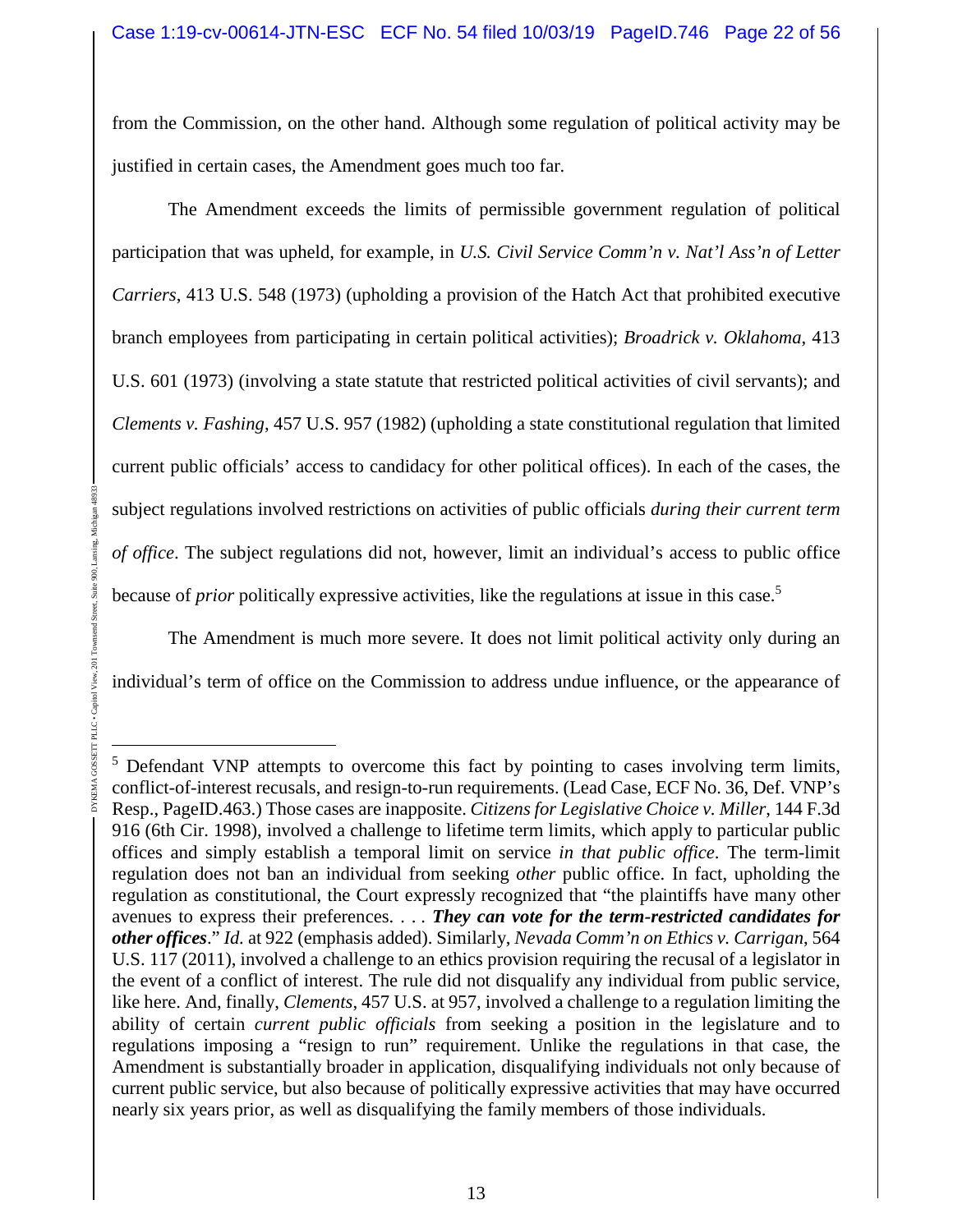influence, by current public employees and officials; instead, it creates a prospective, *total bar* to service on the Commission based on political activities *that occurred within the preceding six years*, regardless whether or not those political activities would continue during the individual's term as a Commissioner. Worse yet, the disqualification is imputed to the family members of the individuals, whether or not the family members personally participated in the subject political activities. *See* Mich. Const. art. 4, § 6, part (1)(c).

In *Kusper*, the Supreme Court considered a challenge to a State statute that prohibited a person from voting in the primary election of a political party if that person voted in the primary of any other party within the preceding 23 months. In holding the regulation unconstitutional, the Court recognized that, although the rule did not "deprive those in the appellee's position of all opportunities to associate with the political party of their choice," it "constituted a 'substantial restraint' and a 'significant interference' with the exercise of the constitutionally protected right of free association." *Kusper*, 414 U.S. at 58. The same is true here. Although the disqualifying criteria do not necessarily prohibit individuals from all political activity in order to remain eligible for the Commission, the Amendment constitutes a *substantial restraint* and a *significant interference* with the right of free association by disqualifying would-be applicants from service based on activities representing the "ultimate forms of political expression in our society," including candidacy. *Grizzle*, 634 F.3d at 1325. And the burden imposed by the Amendment is more than three times greater in duration than the rule invalidated in *Kusper*. "[A] significant encroachment upon associational freedom cannot be justified upon a mere showing of a legitimate state interest." *Kusper*, 414 U.S. at 58; *see also Citizens for Legislative Choice*, 144 F.3d at 921 ("It is especially difficult for the State to justify a restriction that limits political participation by an identifiable political group whose members share a particular viewpoint [or] associational

DYKEMA GOSSETT PLLC • Capitol View, 201 Townsend Street, Suite 900, Lansing, Michigan 48933

PLLC . Capit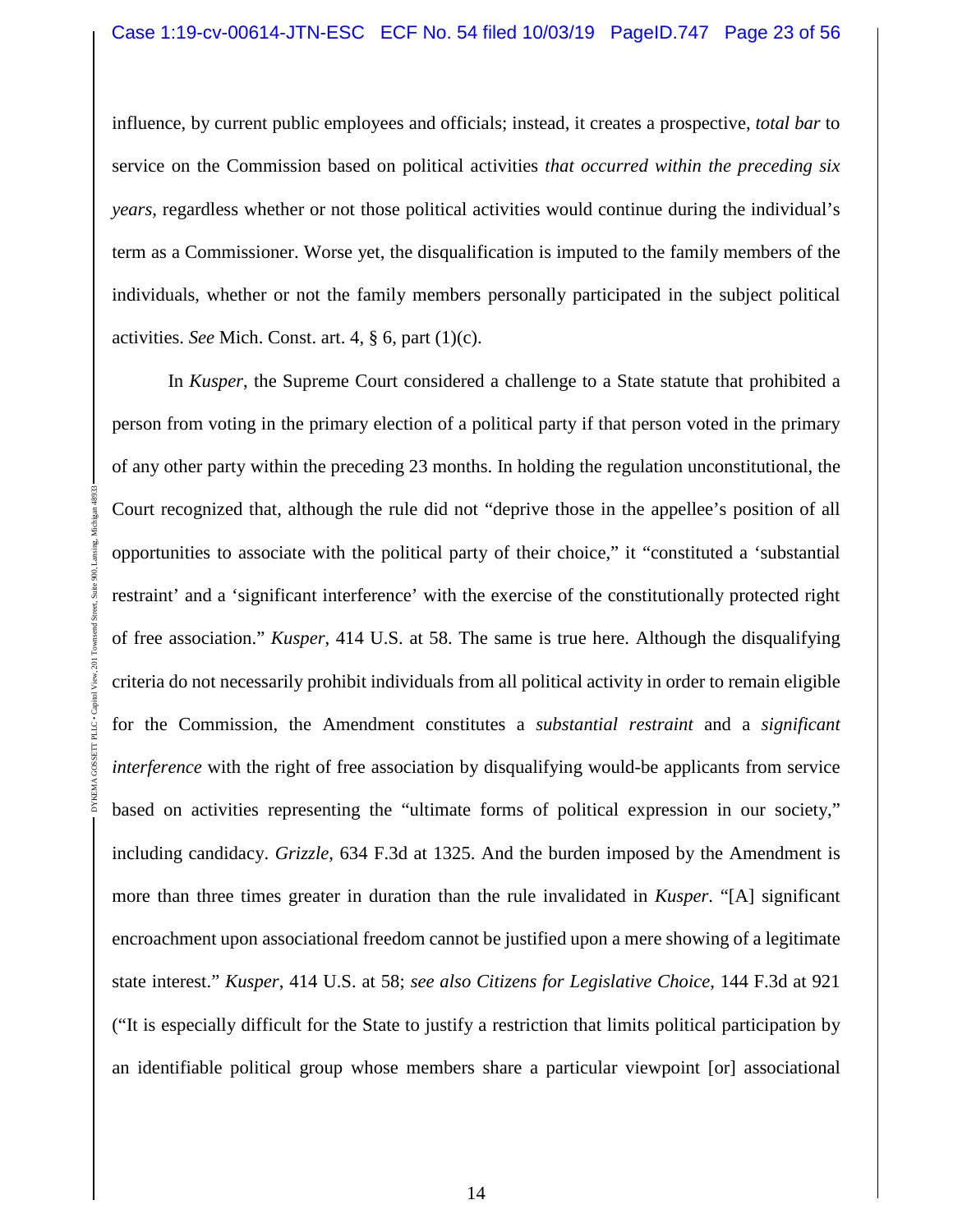preference."). Defendant cannot satisfy its burden to show that the Amendment is narrowly drawn to advance a compelling State interest.<sup>6</sup>

Defendant contends that the State's interest here is compelling because of the State's "autonomy to establish [its] own governmental processes." (*See* Lead Case, ECF No. 45, Def. Benson's Resp., PageID.644.) Plaintiffs do not dispute that the State is a sovereign body empowered to govern itself. However, any such authority remains subject to constitutional limitations. *Tashjian*, 479 U.S. at 217 (recognizing that the State's authority to govern itself "does not extinguish the State's responsibility to observe the limits established by the First Amendment right of the State's citizens"); *Williams v. Rhodes*, 393 U.S. 23, 29 (1968) ("[T]he Constitution is filled with provisions that grant Congress or the States specific power to legislate in certain areas; these granted powers are always subject to the limitation that they may not be exercised in a way that violates other specific provisions of the Constitution."). Defendant further argues that the regulation can be justified due to the purported interest in eliminating actual or perceived conflicts. (*See* Lead Case, ECF No. 45, Def. Benson's Resp., PageID.645-649.) But less restrictive alternatives are available to eliminate any conflicts of interest, many of which exist already in

DYKEMA GOSSETT PLLC • Capitol View, 201 Townsend Street, Suite 900, Lansing, Michigan 48933

DYKEMA GOSSETI

<sup>&</sup>lt;sup>6</sup> Defendant Benson asserts, as a matter of fact and without citation to any authority, that the *Anderson/Burdick* balancing test applies in these circumstances. (Lead Case, ECF No. 45, Def. Benson's Resp., PageID.642-643.) To the contrary, the *Anderson/Burdick* test was borne out of the review of regulations "of parties, elections, and ballots to reduce election—and campaign related disorder" and it applies only to "deciding whether a state election law violates First and Fourteenth Amendment associational rights[.]" *Timmons v. Twin Cities Area New Party*, 520 U.S. 351, 358 (1997) (citing *Burdick v. Takushi*, 504 U.S. 428, 433 (1992) (emphasis added). In that vein, courts considering associational challenges not raised in the framework of elections or campaigns—such as the challenges raised by Plaintiffs here—have rejected the less-stringent *Anderson/Burdick* test in favor of strict scrutiny. *See Boston Correll v. Herring*, 212 F. Supp. 3d 584, 610 n.23 (E.D. Va. 2016). Regardless, even assuming the *Anderson/Burdick* test applies in these circumstances, the Amendment imposes a severe burden and may be justified only if the regulation is narrowly tailored to advance a compelling government interest. *Burdick v. Takushi*, 504 U.S. 438, 434 (1992). Defendant cannot overcome this burden.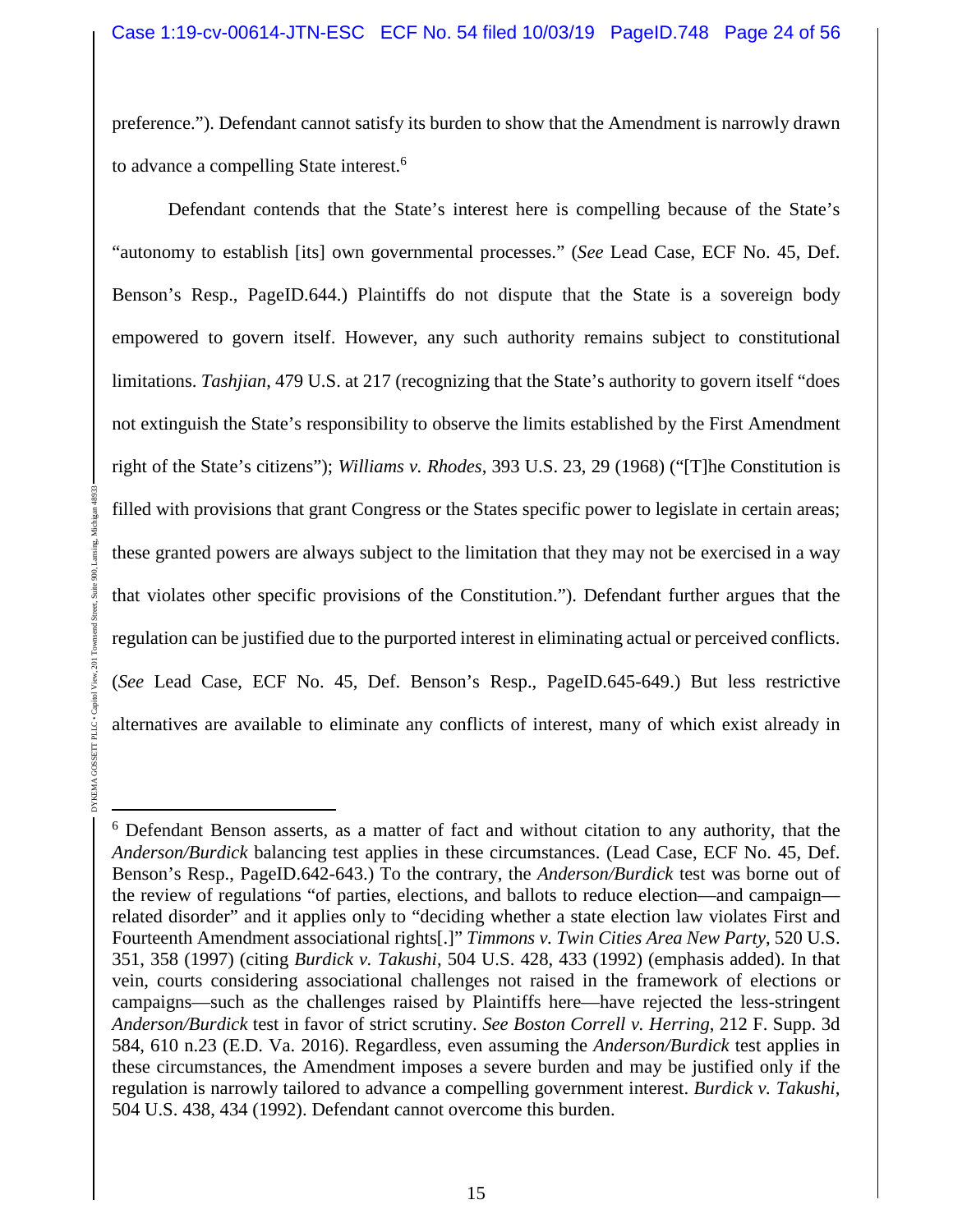Michigan. *See, e.g.*, Mich. Const. art. 11, § 1 (requiring public officers to take and subscribe to an oath to "faithfully discharge the duties of the office"); Mich. Comp. Laws § 15.182 (prohibiting public officers from holding two or more incompatible offices at the same time); *People ex rel. Plugger v. Twp. Bd. of Overyssel*, 11 Mich. 222, 226 (1863) ("All public officers . . . are trusted with public functions for the good of the public; to protect, advance and promote its interests, and not their own.").

There is no rational basis, let alone a compelling reason, to broadly exclude all "parents, stepparents, children, stepchildren and spouses" of disqualified individuals under Mich Const. art 4, § 6, subpt. (1)(c). The overly broad exclusion provision is factually distinguishable from the anti-nepotism provisions regarding the lottery and juries cited by Defendant Benson (Lead Case, ECF No. 45, Def. Benson's Resp., PageID.664-665), because there is no factual scenario under which the exclusion of these individuals accomplishes the goal of preventing nepotism. In order to present a potential nepotism issue, one person must have the power to bestow a benefit on a relative. Black's Law Dictionary 1201 (10th ed. 2009). Equally important, the logical corollary is that the relative must be in a position to receive the benefit concurrently with the other person's power to bestow the benefit. *See Bretz v. Center Line*, 276 N.W.2d 617 (Mich. Ct. App. 1979) (overturning a city's anti-nepotism provision where the relatives were both lifeguards and neither had the power to provide a benefit to the other).

DYKEMA GOSSETT PLLC • Capitol View, 201 Townsend Street, Suite 900, Lansing, Michigan 48933

The anti-nepotism cases that Defendants cite are distinguishable because they are limited to situations where relatives concurrently would be in a position to provide and receive a benefit, but a substantial number of the excluded individuals under the Amendment are not in a position to benefit from a relative's potential selection as a Commissioner. Former candidates, term-limited legislators, and local candidates and officials, for example, are not uniquely affected by the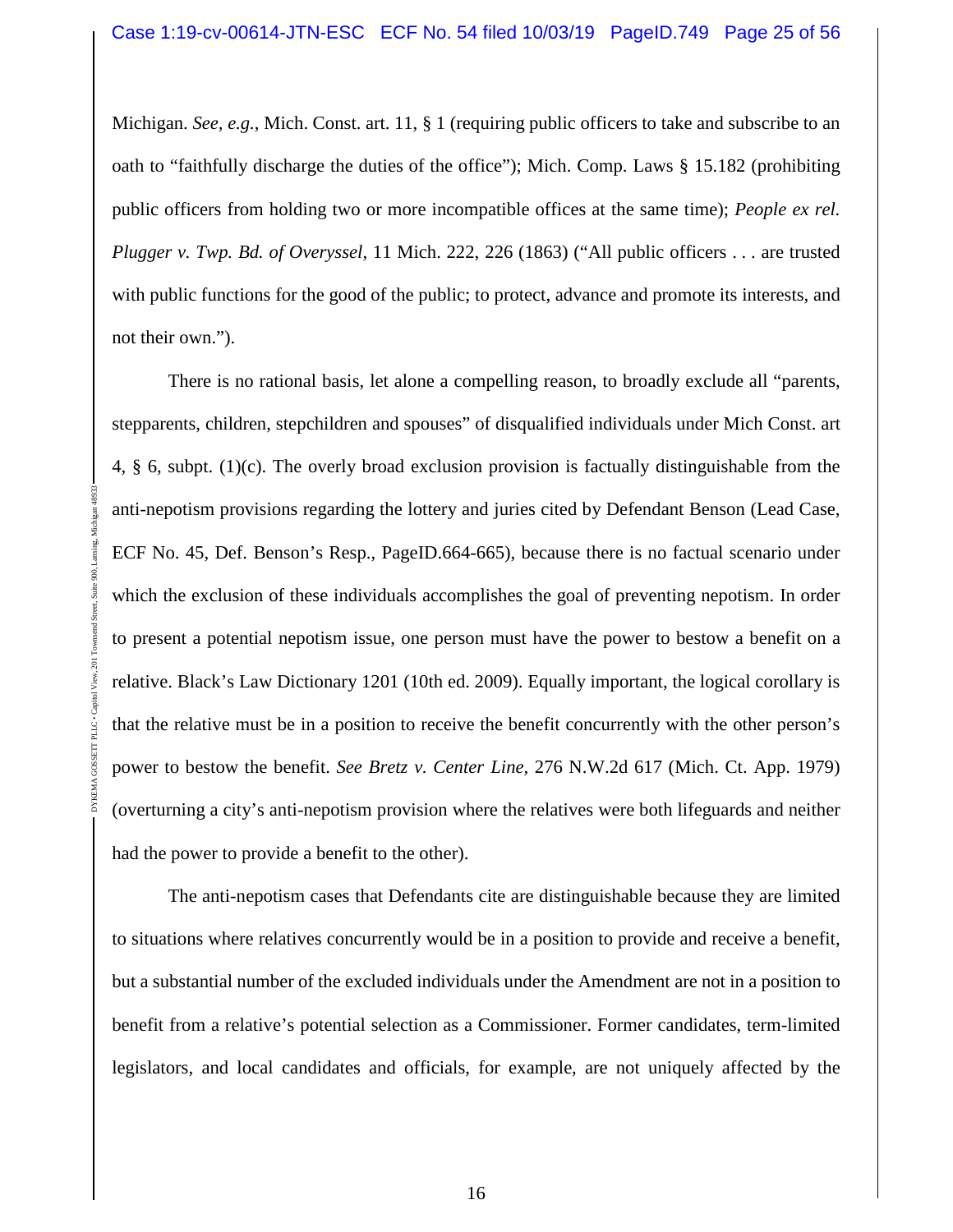drawing of State legislative and congressional districts and therefore cannot benefit from how districts are drawn. Thus, the familial exclusion provision is not rationally based on a legitimate government interest, let alone narrowly tailored to achieve a compelling interest.

Finally, Defendant Benson asserts a "compelling interest in having district lines drawn by Commissioners independent of political influence[.]" (Lead Case, ECF No. 45, Def. Benson's Resp., PageID.652.) But as set forth herein by the very terms of the Amendment, Commissioners are not allowed to be "independent of political influence." Instead, eight of the 13 Commissioners are in fact specifically required to associate with a major political party in order to qualify to serve as a Commissioner—a requirement Defendant Benson concedes seeks to create a politically balanced Commission, which is not free from political influence, but instead constitutes the State's acceptance of political influence and attempt to manipulate how it is wielded. To this end, major political party leaders are entitled to strike an applicant on the very basis of his or her adherence to the *opposite* party's ideologies. Plainly, "a law cannot be regarded as protecting an interest of the highest order and thus as justifying a restriction . . . when it leaves appreciable damage to that supposedly vital interest unprohibited." *The Florida Star v. B.J.F.*, 491 U.S. 524, 541-42 (1989) (Scalia, J., dissenting) (internal quotations omitted).

DYKEMA GOSSETT PLLC • Capitol View, 201 Townsend Street, Suite 900, Lansing, Michigan 48933

GOSSETT PLLC . C

**DYKEMA** 

Even if the State adequately establishes a compelling interest, the Amendment is not the least-restrictive means to achieve that interest, and thus fails strict scrutiny. Notably, in arguing that the Amendment does not violate the individual Plaintiffs' associational rights, Defendant Benson relies upon the redistricting schemes of two states: Arizona and California. (Lead Case, ECF No. 45, Def. Benson's Resp., PageID.645, 652.) But the redistricting schemes in those states, which respect political parties, only highlight the constitutional infirmity of the Amendment.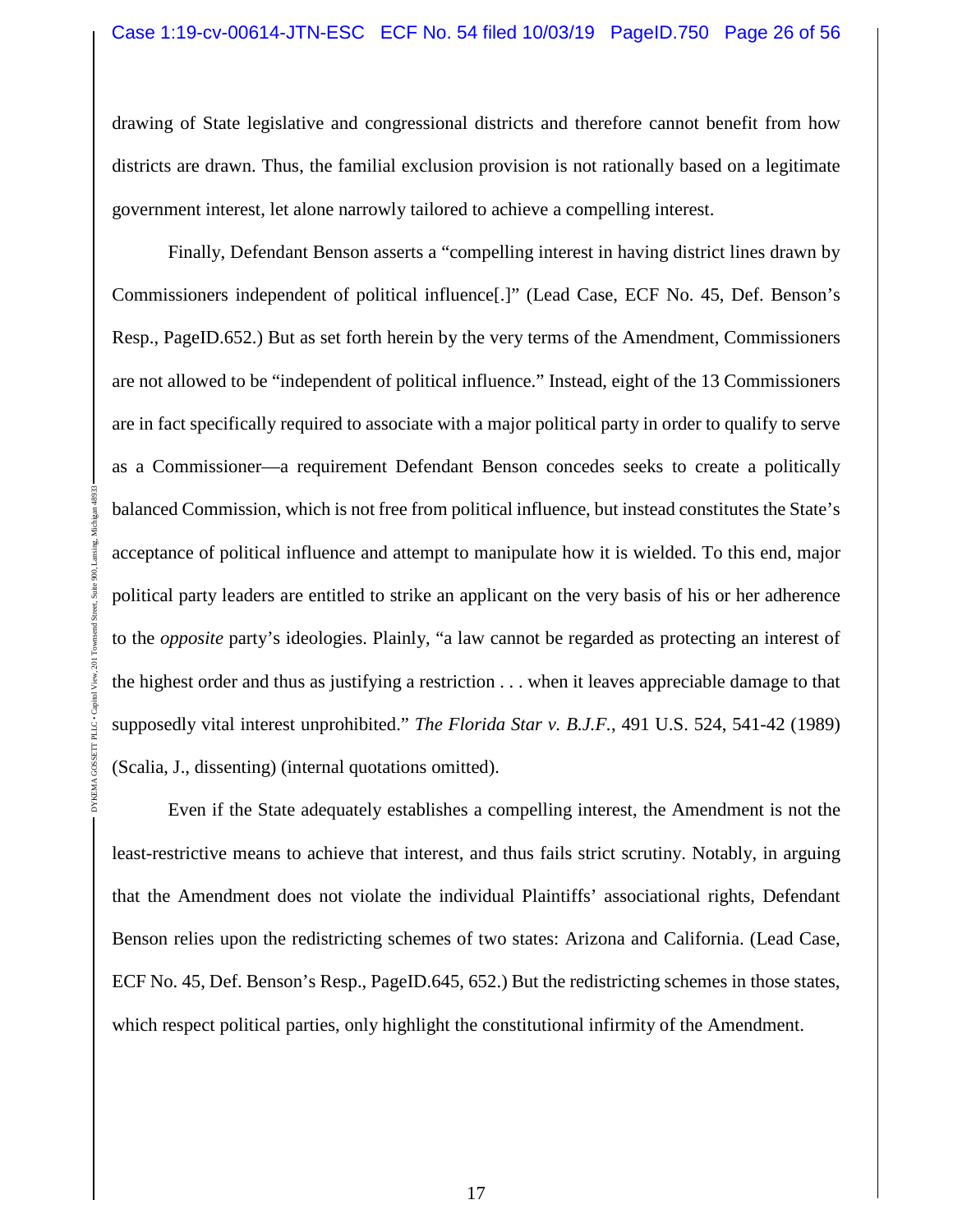For example, the Arizona redistricting commission consists of five members—two from each major political party and one unaffiliated member. Ariz. Const. art. 4, pt. 2, § 1(3). For a member who affiliates with a political party, the amendment requires that the member "be a registered Arizona voter who has been continuously registered with the same political party . . . for three or more years immediately preceding appointment[.]" *Id.* The Arizona systems includes some restrictions on past political activity—for a period of three years, half the time prescribed by the Amendment—but does not extend those restrictions to the applicant's family. *See id.* After a pool of qualified nominees is established, the major political party leaders are then empowered to appoint the four party-affiliated applicants to the commission; the four commissioners then select a fifth, unaffiliated commissioner. *Id.* §§ 1(6), (8). This scheme operates in stark contrast to the Amendment, which permits (1) self-identification of voters, without reference to any objective criteria, (2) the opposite political party to strike applicants on the basis of their adherence to the opposing party's ideology, (3) a six-year restriction on past political activity as a total bar to membership, and (4) a concomitant six-year total bar to membership for the family members of those who engage in political activity.

DYKEMA GOSSETT PLLC • Capitol View, 201 Townsend Street, Suite 900, Lansing, Michigan 48933

Likewise, in California, the redistricting commission similarly excludes "immediate family" members of certain political actors from serving on the commission. Cal. Gov't Code. §  $8252(a)(2)(A)$ . But the California scheme narrows that exclusion significantly more than the Amendment. First, the California statute defines "immediate family" as "one with whom the person has a bona fide relationship established through blood or legal relation, including parents, children, siblings, and in-laws." *Id.* § 8252(a)(2)(B). It then further defines "bona fide relationship established through blood or legal relation," restricting "bona fide" relationships to those that are

> so substantial in nature that [they] include any of the following within the preceding 12 months: cohabitation for a period or periods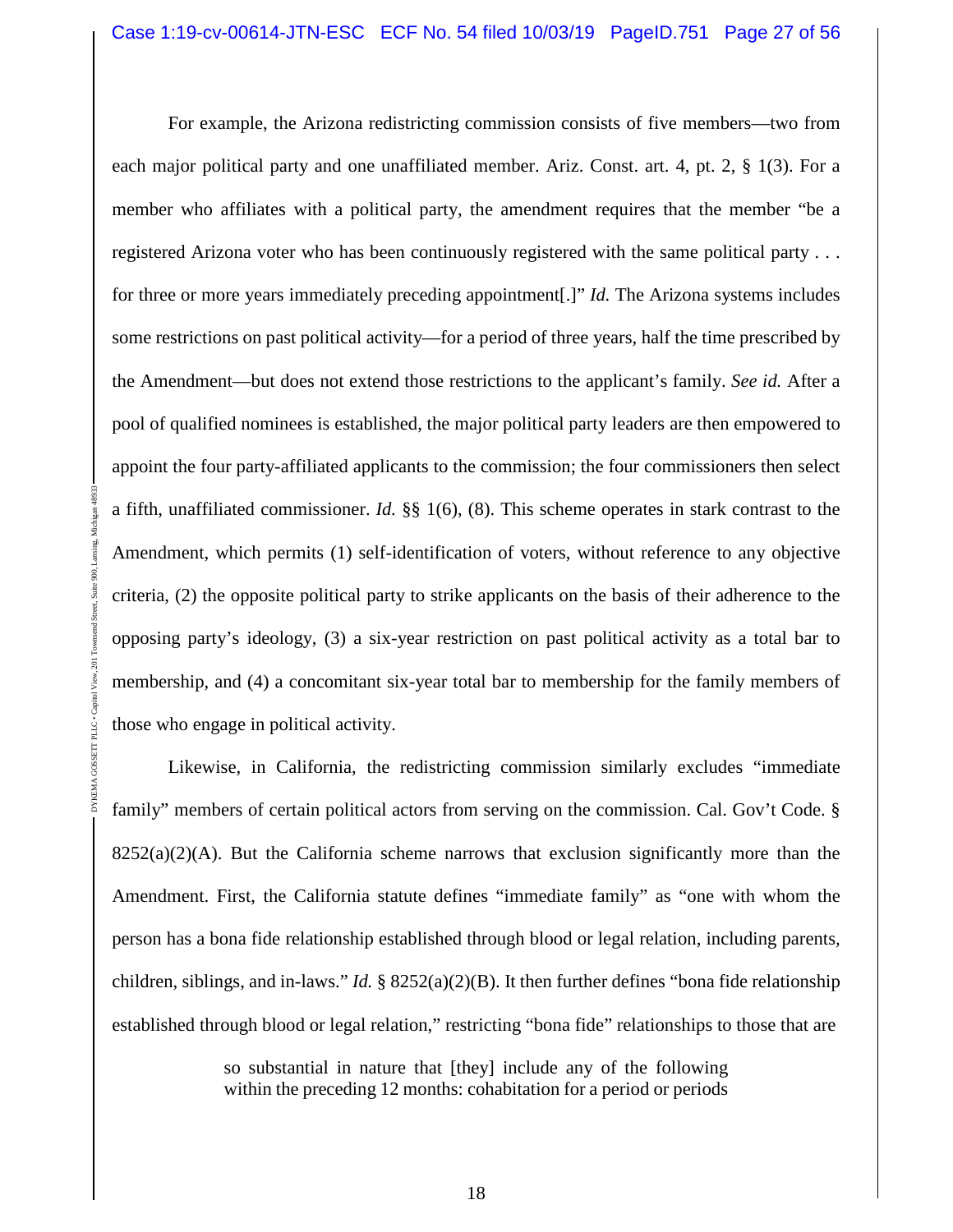cumulating 30 days or more; shared ownership of any real or personal property having a cumulative value of \$1,000 or more, or either party to the relationship providing a financial benefit to the other having a cumulative value of \$1,000 or more.

Cal. Code Regs. tit. 2, § 60806. Thus, the California statute attempts to address potential conflicts of interest by focusing on common conflicts—like financial intertwinement.

In contrast, the Amendment uses "a blunt axe when a scalpel is called for." *Corso v. Fischer*, 983 F. Supp. 2d 320, 335 (S.D.N.Y. 2013). The Amendment operates as a total bar to application for those who have engaged in political activity for the past six years—and then imputes that purported conflict to "parent[s], stepparent[s], child[ren], stepchild[ren], or spouse[s]" without any further limiting criteria of any kind. Such a restriction goes too far as a matter of law. *See Corso*, 983 F. Supp. 2d at 334-35 (holding that a restriction based on conflict of interest did not withstand strict scrutiny when it was not reasonably limited to address actual conflicts); *Brinkman v. Budish*, No. 1:09-cv-326, 2009 WL 10710527, at \*6 (S.D. Ohio Aug. 4, 2009) (same). Moreover, the Amendment goes even further than the California scheme after which Defendant Benson purports it is modeled, (Lead Case, ECF No. 45, Def. Benson's Resp., PageID.645), thus demonstrating, in fact, that there are "less restrictive alternative[s]" that could potentially serve the State's purpose, *Planet Aid v. City of St. Johns*, 782 F.3d 318, 330 (6th Cir. 2015).

DYKEMA GOSSETT PLLC • Capitol View, 201 Townsend Street, Suite 900, Lansing, Michigan 48933

As previously explained, Plaintiffs are not necessarily opposed to the general concept of a redistricting commission, but any such redistricting commission must comport with the law, and it is the State's burden to demonstrate that it does. Defendant Benson has failed to demonstrate that the Amendment advances a compelling state interest and that it is narrowly tailored to serve that interest. Accordingly, the Amendment is far too reaching and cannot withstand judicial scrutiny. Plaintiffs have sufficiently stated First Amendment associational claims and are likely to succeed on the merits of their claims.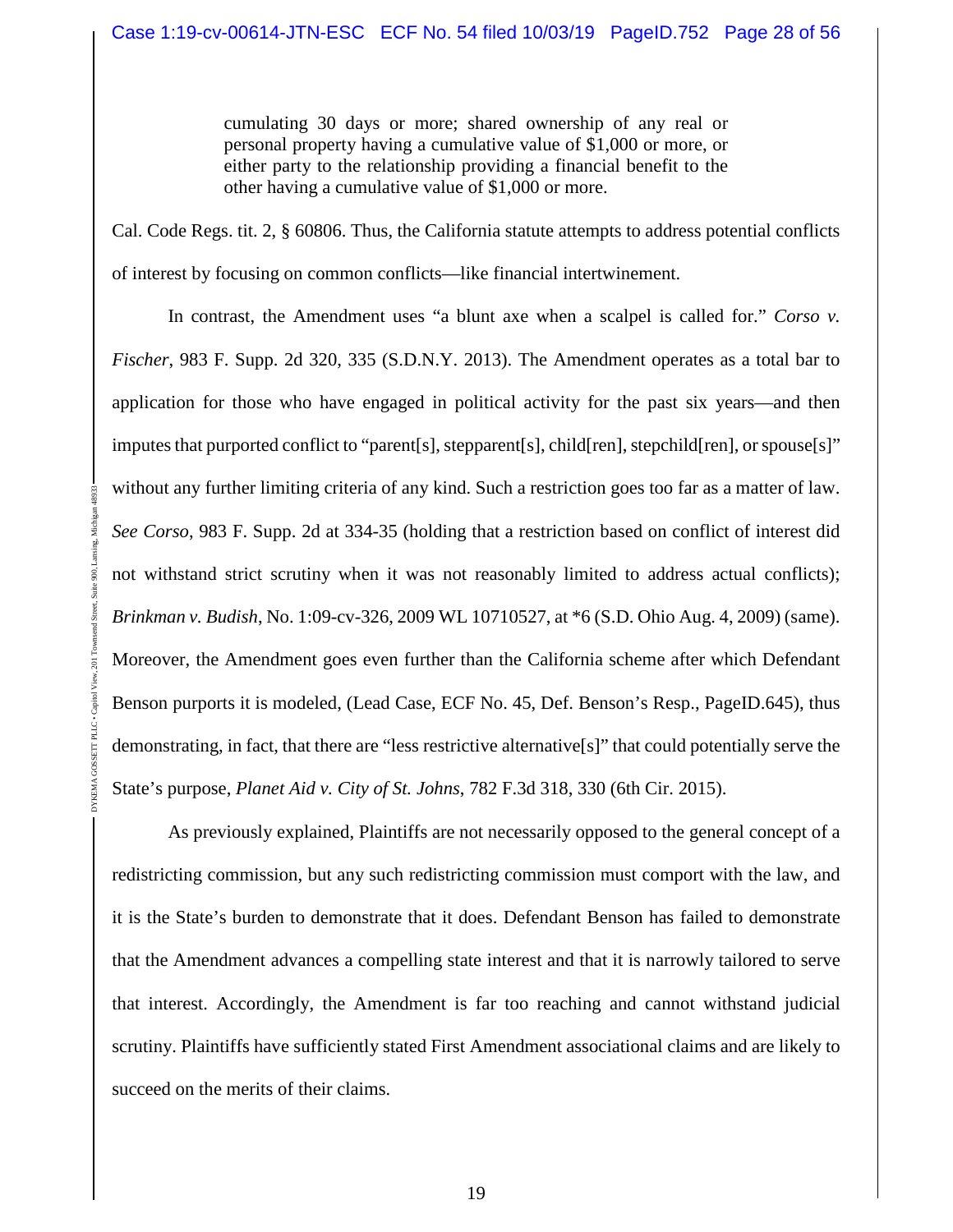#### **B. The Amendment Violates Plaintiffs' Freedom of Speech**

The First Amendment prohibits the enactment of any law "abridging the freedom of

speech." U.S. Const. amend. I. According to the Supreme Court, that clause

is designed and intended to remove governmental restraints from the arena of public discussion, putting the decision as to what views shall be voiced largely into the hands of each of us, . . . in the belief that no other approach would comport with the premise of individual dignity and choice upon which our political system rests.

*Cohen v. California*, 403 U.S. 15, 24 (1971).

DYKEMA GOSSETT PLLC • Capitol View, 201 Townsend Street, Suite 900, Lansing, Michigan 48933

Pursuant to the First Amendment, the government "has no power to restrict expression because of its message, its ideas, its subject matter, or its content." *Reed v. Town of Gilbert*, 135 S. Ct. 2218, 2226 (2015) (quoting *Police Dep't of Chicago v. Mosley*, 408 U.S. 92, 95 (1972)). "*Content-based laws—those that target speech based on its communicative content—are presumptively unconstitutional* and may be justified only if the government proves that they are narrowly tailored to serve compelling state interests." *Id.* (citing *R.A.V. v. St. Paul*, 505 U.S. 377, 395 (1992); *Simon & Schuster, Inc. v. Members of N.Y. State Crime Victims Bd.*, 502 U.S. 105, 115, 118 (1991) (emphasis added)).

"Government regulation of speech is content based if a law applies to particular speech because of the topic discussed or the idea or message expressed." *Id.* at 2227 (citing cases). "A law that is content based on its face is subject to strict scrutiny regardless of the government's benign motive, content-neutral justification, or lack of 'animus toward the ideas contained' in the regulated speech." *Id.* at 2228 (quoting *Cincinnati v. Discovery Network, Inc.*, 507 U.S. 410, 429 (1993)). "When the Government restricts speech, the Government bears the burden of proving the constitutionality of its actions." *United States v. Playboy Entm't Group, Inc.*, 529 U.S. 803, 816 (2000).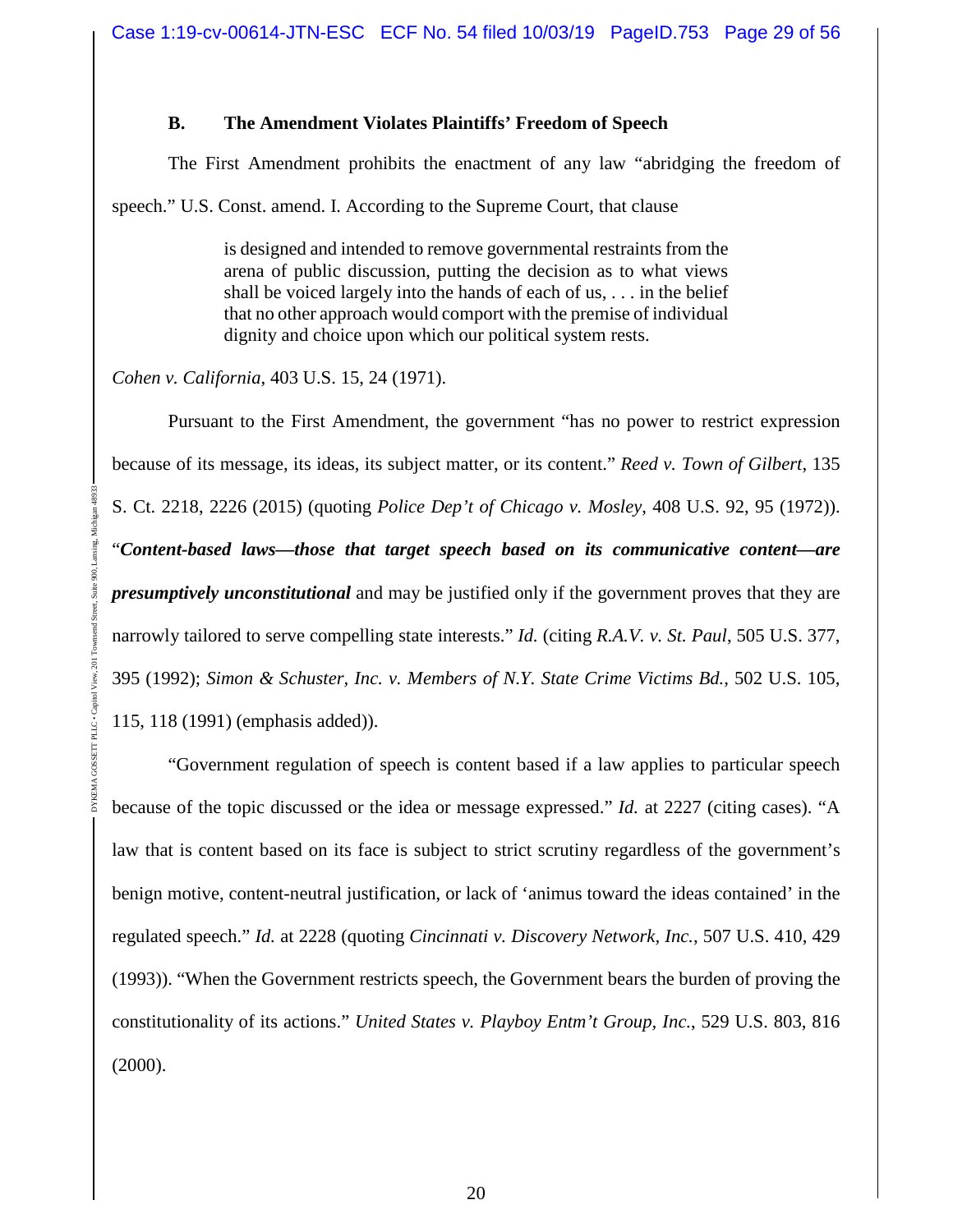This is for good reason. The line between speech unconditionally guaranteed and speech which may legitimately be regulated, suppressed, or punished is finely drawn. Error in marking that line exacts an extraordinary cost. It is through speech that our convictions and beliefs are influenced, expressed, and tested. It is through speech that we bring those beliefs to bear on Government and on society. It is through speech that our personalities are formed and expressed. The citizen is entitled to seek out or reject certain ideas or influences without Government interference or control.

*Id.* at 817 (internal citations and quotation marks omitted).

In this case, the State regulation violates the freedom of speech embodied in the First Amendment because it specifically and overtly regulates speech based on content, including regulations based on the motivating ideology and perspective of the speaker and the outright prohibition of entire topics of speech—topics involving core political speech at the heart of the First Amendment. The State cannot overcome its burden to justify the constitutionality of these unprecedented speech restrictions.

#### *1. Viewpoint Discrimination*

DYKEMA GOSSETT PLLC • Capitol View, 201 Townsend Street, Suite 900, Lansing, Michigan 48933

 $201$ 

"Government discrimination among viewpoints—or the regulation of speech based on 'the specific motivating ideology or the opinion or perspective of the speaker'—is a 'more blatant' and 'egregious form of content discrimination.'" *Reed*, 135 S. Ct. at 2230 (quoting *Rosenberger v. Rector & Visitors of Univ. of Va.*, 515 U.S. 819, 829 (1995)). The United States Supreme Court has recognized that "the concept that government may restrict the speech of some elements of our society in order to enhance the relative voice of others is wholly foreign to the First Amendment." *McCutcheon v. FEC*, 572 U.S. 185, 207 (2014) (quoting *Buckley v. Valeo*, 424 U.S. 1, 48-49 (1976)). The Amendment violates these basic principles, specifically favoring applicants who do not affiliate with either major political party over applicants who affiliate either major political party, including applicants affiliating with the Republican Party.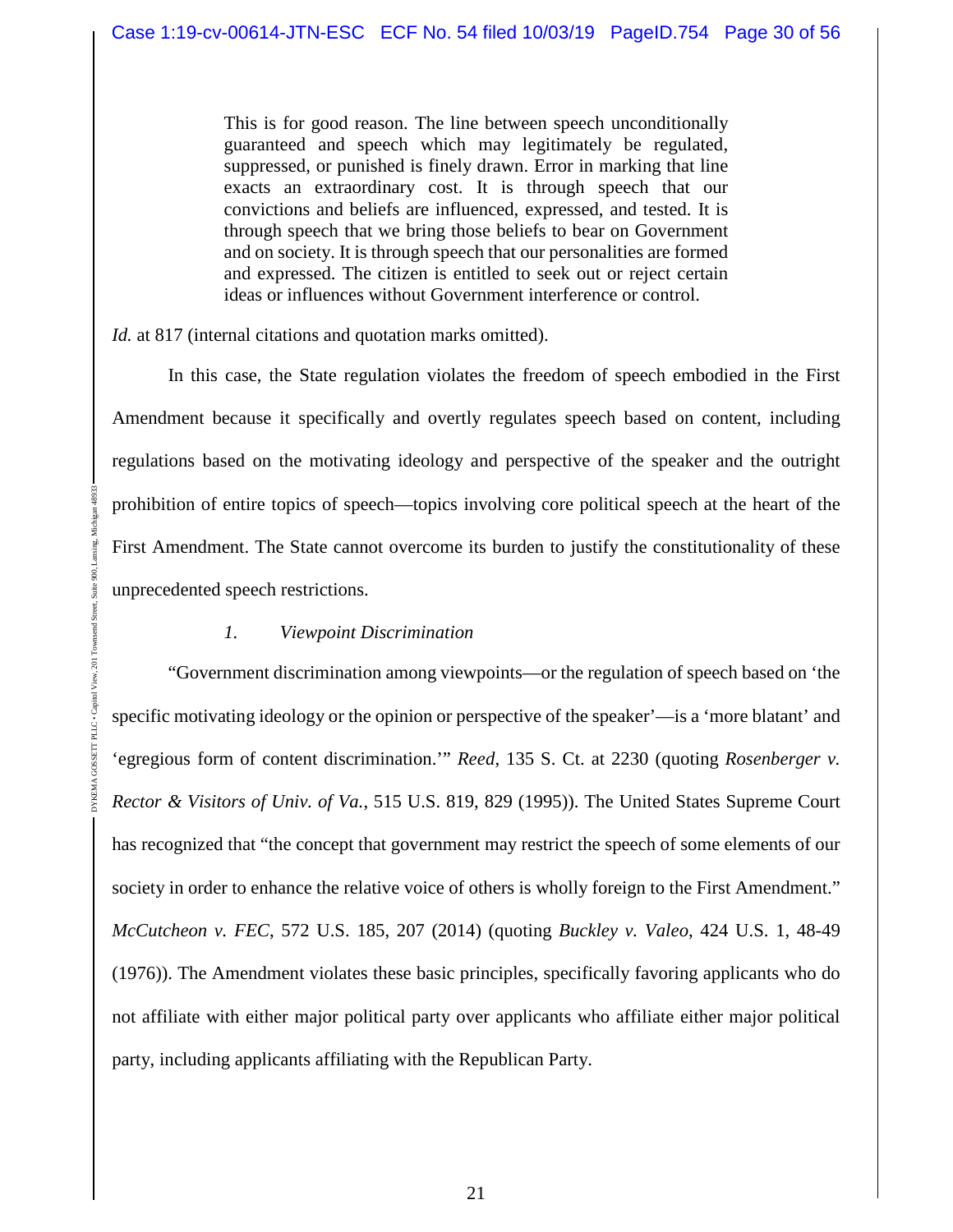Based on their designated affiliation with one of the two major political parties, or lack thereof, pursuant to Mich. Const. art. 4,  $\S$  6, subpt. (2)(a), qualified applicants are placed in one of three applicant pools. *See* Mich. Const. art. 4, § 6, subpts. (2)(a)(iii) and (2)(d)(ii) (describing classes of applicants and applicant pools). Stated differently, under the Amendment, qualified *applicants are sorted* by their motivating political ideology, opinion, or perspective.

Applicants in each pool are not treated equally. Applicants who attest that they do not affiliate with a major political party receive the benefit of a larger applicant pool and a greater number of seats on the Commission, thereby increasing the likelihood that a non-affiliating applicant will be selected as a Commissioner, as compared to an applicant in another pool. *See* Mich. Const. art. 4, § 6, subpts.  $(2)(d)(ii)$  and  $(2)(f)$ . And non-affiliating applicants, as a group, are guaranteed more seats than each group of affiliates of a major political party. This minority allocation for Republican affiliates is promised under the Amendment. Therefore, by specifically allocating commissioner seats based on political affiliation—*a minority of which are reserved to each of the major political parties*—the Amendment unconstitutionally discriminates based on viewpoint. *See Reed*, 135 S. Ct. at 2230.

DYKEMA GOSSETT PLLC • Capitol View, 201 Townsend Street, Suite 900, Lansing, Michigan 48933

PLLC . (

DYKEMA GOSSETT

Defendant contends that, if anything, affiliating members are favored over non-affiliating members, suggesting the pool of non-affiliating applicants is not a unified group, but instead is made up of other sub-classes of individuals, including independents and minor party affiliates. (*See, e.g.*, Lead Case, ECF No. 36, Def. VNP's Resp., PageID.465; Lead Case, ECF No. 38, Br. in Support of VNP's Mot. to Dismiss, PageID.513 Lead Case, ECF No. 45, Def. Benson's Resp., PageID.654-656.) Defendant's analysis misses the mark. What distinguishes the third class of applicants is not the identity of the minor party, if any, with which the applicants affiliate—*it is that the applicants do not affiliate with either major party*. Stated differently, all the applicants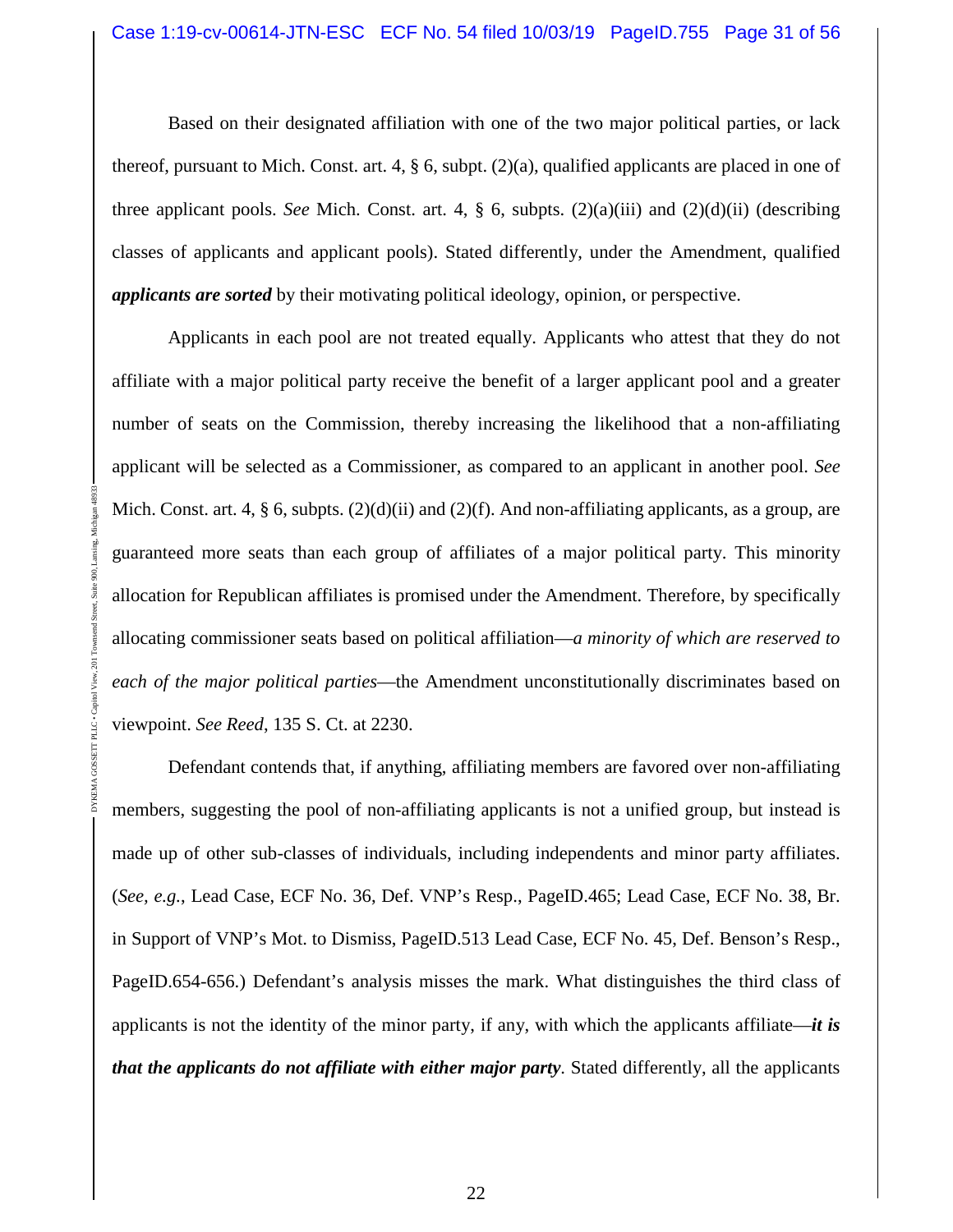in this pool choose to not affiliate with the Democratic Party or the Republican Party. The nonaffiliating applicants have a unified "do not affiliate with either major political party" perspective or viewpoint, a perspective attested to under oath by the applicants.

Defendant VNP argues that, in any event, "[n]o First Amendment interests are implicated by the allocation of seats" on the Commission, citing a Supreme Court decision regarding the act of voting by legislators, *Nev. Comm'n on Ethics*, 564 U.S. at 117. (Lead Case, ECF No. 36, Def. VNP's Resp., PageID.466.) Although the official act of casting a vote may not be protected under the Speech Clause of the First Amendment, that does not foreclose a challenge to a government regulation burdening "what undoubtedly is speech" involving a legislator. Justice Kennedy explained:

> Quite apart from the act of voting, speech takes place both in the election process and *during the routine course of communications between and among legislators, candidates, citizens, groups active in the political process, the press, and the public at large. This speech and expression often finds powerful form in groups and associations with whom a legislator or candidate has long and close ties, ties made all the stronger by shared outlook and civic purpose.* The process is so intricate a part of communication in a democracy that it is difficult to describe in summary form, lest its fundamental character be understated.

*Nev. Comm'n on Ethics*, 564 U.S. at 129-30 (Kennedy, J., concurring) (emphasis added).

DYKEMA GOSSETT PLLC • Capitol View, 201 Townsend Street, Suite 900, Lansing, Michigan 48933

**CEMA GOSSETT PLLC . Capitol View, 201** 

**Townsend Street** 

900 Suite

> Commissioners who share a political affiliation also are likely to share ideologies or viewpoints about a variety of topics, some of which undoubtedly influence their perspectives about redistricting beyond the impermissible subjects outlined in the Amendment. *See* Mich. Const. art. 4, § 6, subpts. (13)(d)-(e) (describing impermissible subjects such as providing a disproportionate advantage to a political party or favoring or disfavoring an incumbent elected official or candidate). Thus, the Amendment *does* implicate Commissioners' protected speech, if not through the act of voting, then through other speech that necessarily attends service as a Commissioner. With this in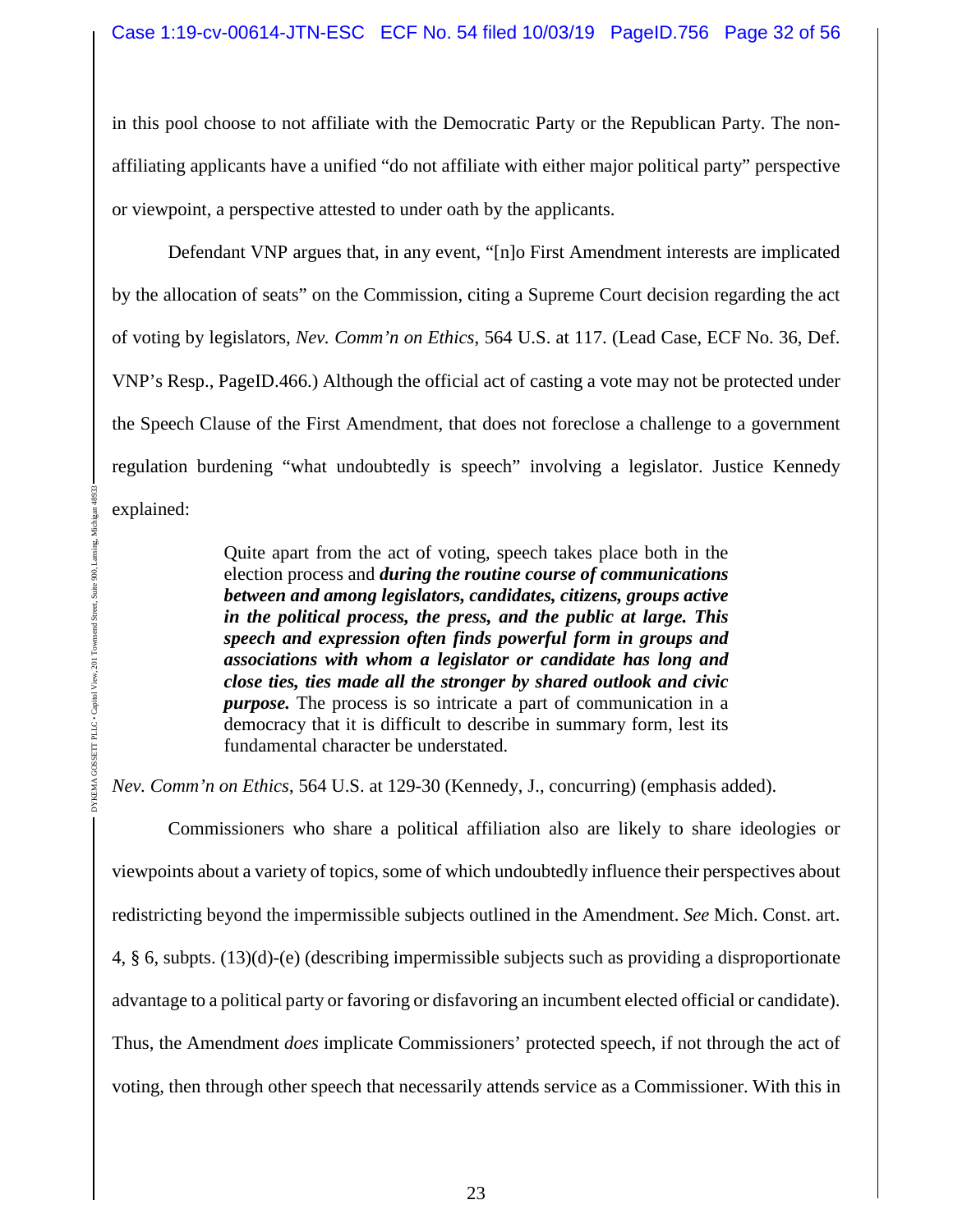mind, it is obvious that the Amendment regulates speech based on prospective Commissioners' partisan ideology. *See Carey v. Brown*, 447 U.S. 455, 463 (1980) ("Necessarily, then, under the Equal Protection Clause, not to mention the First Amendment itself, government may not grant the use of a forum to people whose views it finds acceptable, but deny use to those wishing to express less favored or more controversial views. And it may not select which issues are worth discussing or debating in public facilities. There is an 'equality of status in the field of ideas,' and government must afford all points of view an equal opportunity to be heard.").

To the extent the regulations are intended to promote the Commission's actual or perceived "independence," that allegedly benign motive cannot save the Amendment. "Innocent motives do not eliminate the danger of censorship presented by a facially content-based statute, as future government officials may one day wield such statutes to suppress disfavored speech." *Reed*, 135 S. Ct. at 2229. Accordingly, it is irrelevant that the Amendment was well-intentioned to promote independence, if that in fact is the case. What is relevant is that the Amendment creates a system whereby speech is regulated based on the specific motivating ideology or political perspective of the speaker—contrary to the First Amendment. *Id.* at 2230.

DYKEMA GOSSETT PLLC • Capitol View, 201 Townsend Street, Suite 900, Lansing, Michigan 48933

Any number of alternatives exist to the system established under the Amendment. For example, like in Idaho, members of the Commission could be appointed by the four state legislative leaders and by the state chairmen of the two largest political parties in the state. *See* Idaho Const. art. 3, § 2. Or the four state legislative leaders could appoint some Commissioners, and those Commissioners could then select additional members of the Commission, like the system in Arizona. *See* Ariz. Const. art 4, pt. 2, § 1(8). Or the Amendment could have ignored partisan affiliation altogether. However, Plaintiffs do not bear the burden of proposing a new system that would withstand constitutional scrutiny. It is adequate that less restrictive alternatives exist. *See*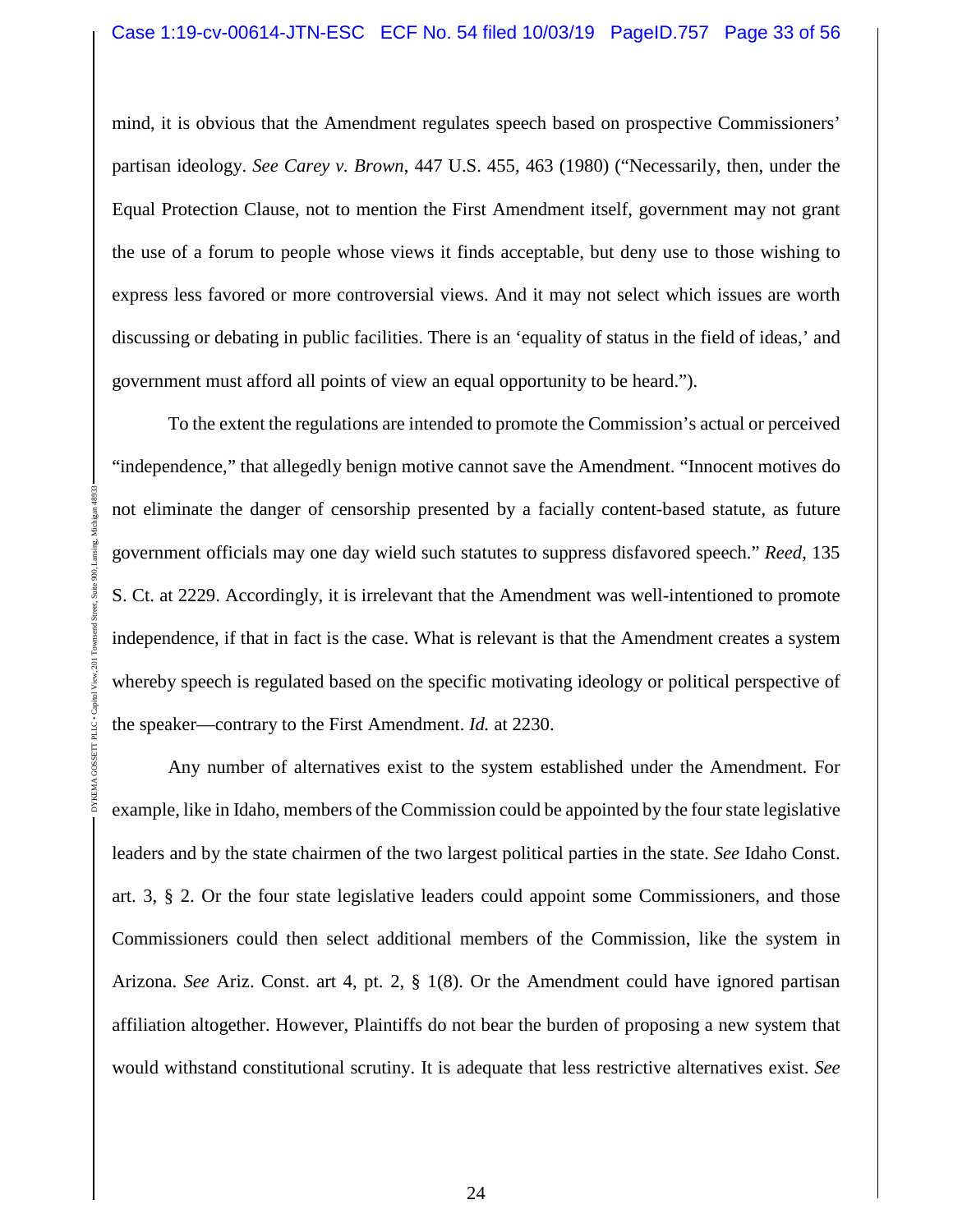*Playboy Entm't*, 529 U.S. at 816. Accordingly, Plaintiffs have stated a valid First Amendment

claim and are likely to prevail on the merits of their claim.

### *2. Restricted Speech*

The Amendment also imposes a content-based regulation that prohibits speech regarding an entire topic, one involving core political speech that is at the heart of First Amendment protection. Mich. Const. art. 4, § 6, subsection (11) provides in relevant part:

> *The commission, its members, staff, attorneys, and consultants shall not discuss redistricting matters with members of the public* outside of an open meeting of the commission, except that a commissioner may communicate about redistricting matters with members of the public to gain information relevant to the performance of his or her duties if such communication occurs (a) in writing or (b) at a previously publicly noticed forum or town hall open to the general public. [Emphasis added.]

According to the Supreme Court, "it is well established that '[t]he First Amendment's hostility to content-based regulation extends not only to restrictions on particular viewpoints, but also to prohibition of public discussion of an entire topic.'" *Reed*, 135 S. Ct. at 2230 (quoting *Consolidated Edison Co. v. Public Service Comm'n*, 447 U.S. 530, 537 (1980)). A speech regulation targeted at a specific subject matter is content-based even if the regulation does not discriminate among viewpoints. *Id.*

It cannot reasonably be disputed that the Amendment's speech regulations target a specific subject matter—redistricting—and, therefore, the speech regulations are content based.<sup>7</sup> Consequently, the regulation is subject to strict scrutiny. *Id.* at 2226 ("Content-based laws . . . are presumptively unconstitutional and may be justified only if the government proves that they are

 $7$  The Amendment is completely unlike the Texas Open Meetings Act regulation considered in *Asgeirsson v. Abbot*, 696 F.3d 454 (5th Cir. 2012). In fact, Plaintiffs have noted that the analogous Michigan Open Meetings Act requirement is a less restrictive means available to the State. The Amendment's regulation does not purport to apply to discussions regarding any business or decisions of the Commission, but to "redistricting matters" only.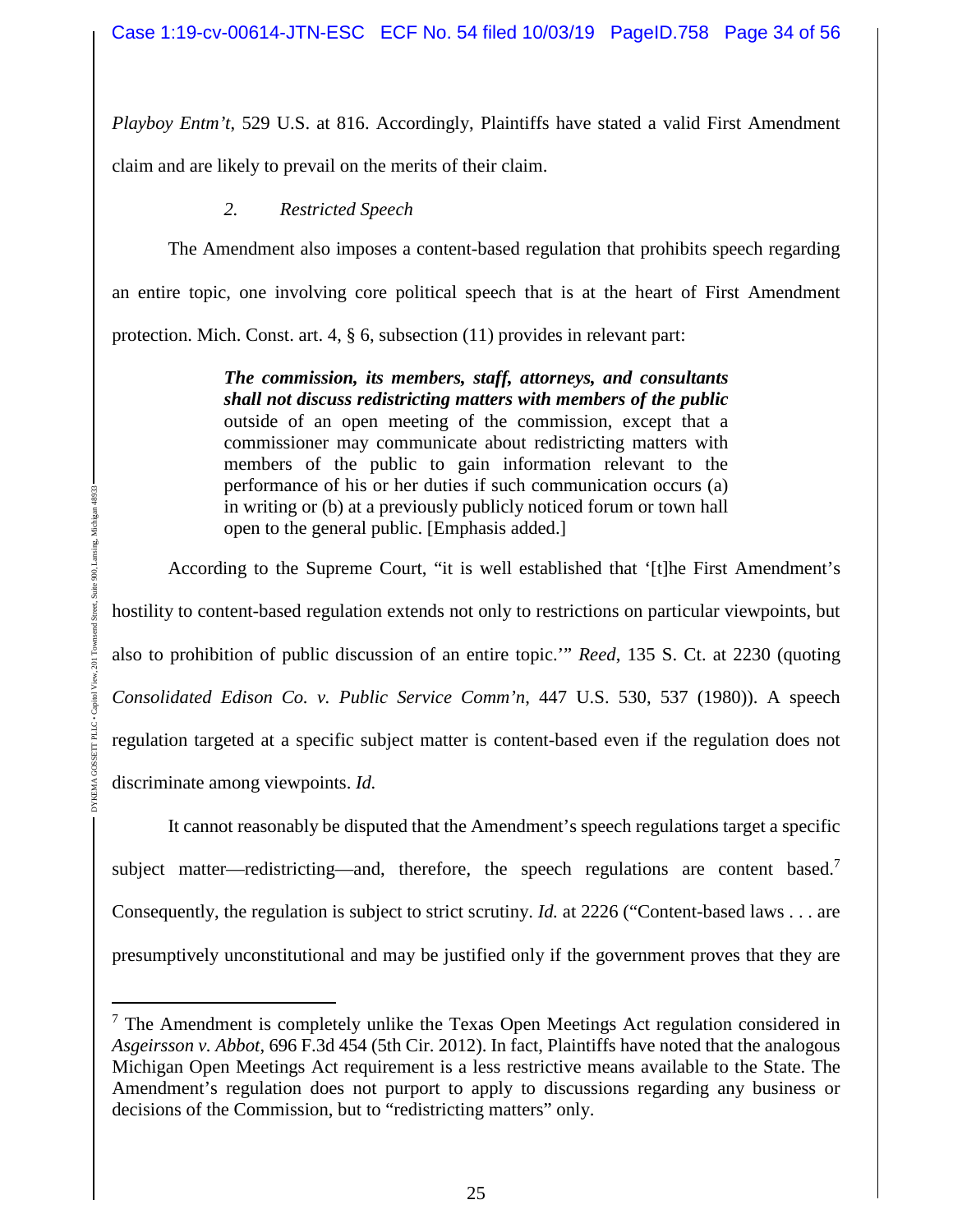#### Case 1:19-cv-00614-JTN-ESC ECF No. 54 filed 10/03/19 PageID.759 Page 35 of 56

narrowly tailored to serve compelling state interests). Moreover, the Amendment is substantially overbroad, prohibiting free public discussion between Commission members and staff and the public, regardless if the *redistricting matters* relate to potential business of the Commission. In other words, the Amendment "prohibits a substantial amount of protected speech both in an absolute sense and relative to [its] plainly legitimate sweep." *O'Toole*, 802 F.3d at 789 (citing *Speet*, 726 F.3d at 872) (internal quotation marks omitted). The State cannot overcome its burden of proving the constitutionality of the Amendment because the speech regulations are not narrowly tailored to serve a compelling state interest.

As an initial matter, the Supreme Court has rejected the notion that public employees and officials "may constitutionally be compelled to relinquish the First Amendment rights they would otherwise enjoy as citizens to comment on matters of public interest in connection with the operation of the [institution] in which they work." *Pickering v. Bd. of Education*, 391 U.S. 563, 568 (1968); *see also Lane v. Franks*, 573 U.S. 228, 231 (2014) ("Almost 50 years ago, this Court declared that citizens do not surrender their First Amendment rights by accepting public employment."); *Murphy v. Cockrell*, 505 F.3d 446, 451 (6th Cir. 2007) ("[T]he First Amendment protects the right of public employees to participate in speech involving public affairs."). Stated differently, the government cannot justify the Amendment's speech regulations by the mere fact of employment on the Commission by the regulated individuals, as the topic of restricted speech concerns matters of public interest; in fact, it concerns a matter of core political speech regarding the shaping of legislative districts that create the foundation of representative democracy of the State.

DYKEMA GOSSETT PLLC • Capitol View, 201 Townsend Street, Suite 900, Lansing, Michigan 48933

In this case, there is no compelling governmental interest to justify the constitutional speech regulation prohibiting the Commission and its members, staff, attorneys, and consultants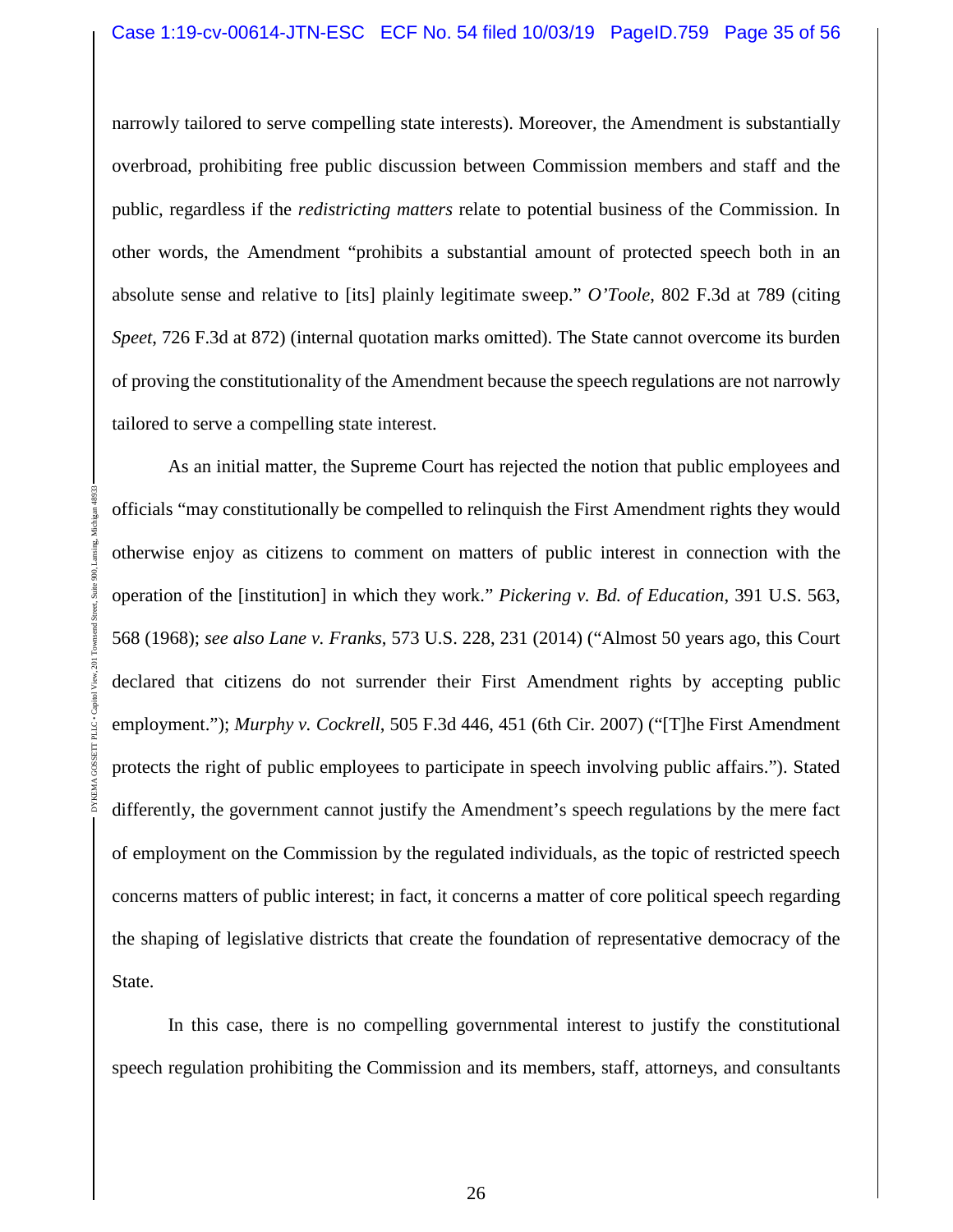from public discussion of any and all "redistricting matters." Michigan (presumably like most states) generally requires that a public body deliberate toward and render *decisions* in an open meeting. *See generally* Mich. Comp. Laws §§ 15.261-15.275. However, Plaintiffs are unaware of any State regulation that *entirely restricts* the ability of an elected or appointed public official from any and all discussions with members of the public regarding a matter of public concern, like the Amendment. Indeed, appointed and elected public officials often do—and in fact are expected to—interact with constituents and members of the public outside of formal public meetings. The Amendment's restrictions, which purport to limit discussion on a matter of public interest, cannot be justified by any compelling governmental interest.

Defendants contend that the regulation is justified by the governmental interest of transparency. (Lead Case, ECF No. 36, Def. VNP's Resp., PageID.470.) Although transparency is a laudable goal, the regulation is not narrowly tailored and fails scrutiny. The Amendment is overly broad, restricting official and unofficial speech, public or private, on all redistricting matters (*even if wholly unrelated to the work of the Commission*), and it encompasses all Commission staff, including individuals who may have no policymaking authority whatsoever. The regulations do not seek to protect only confidential or privileged matters—the restriction extends to *any* discussion of *any* redistricting matters. Nor does the Amendment apply only to deliberations by a quorum of the Commission, or to communications among Commissioners and staff. Thus, the Amendment cannot survive strict scrutiny. *See Reed*, 135 S. Ct. at 2226.

DYKEMA GOSSETT PLLC • Capitol View, 201 Townsend Street, Suite 900, Lansing, Michigan 48933

Michigan law already establishes a less restrictive alternative to the Amendment—the Open Meetings Act requires that a public body deliberate toward and render its decisions in an open meeting. *See generally* Mich. Comp. Laws §§ 15.261-15.275. The sweep of the Amendment is far too broad and unconstitutionally restricts speech.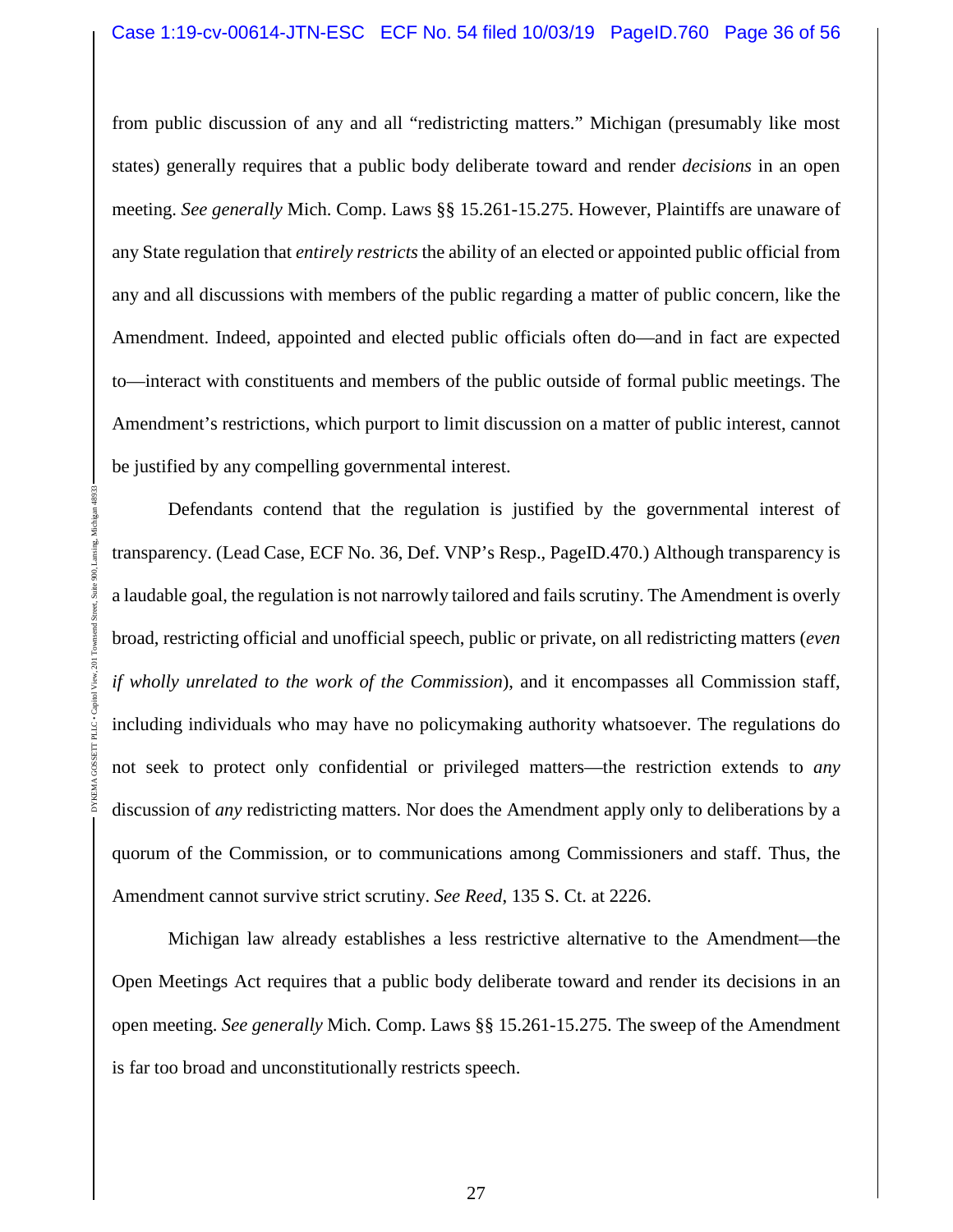### **III. PLAINTIFFS HAVE SUFFICIENTLY STATED AN EQUAL PROTECTION CLAIM UPON WHICH RELIEF CAN BE GRANTED AND ARE LIKELY TO PREVAIL ON THE MERITS OF THEIR CLAIM**

The Equal Protection Clause of the Fourteenth Amendment guarantees to all persons the equal protection of the laws. U.S. Const. amend. XIV, § 1 ("No state shall . . . deny to any person within its jurisdiction the equal protection of the laws."). Accordingly, the State must govern impartially and not draw arbitrary distinctions between persons that are unrelated to a legitimate governmental purpose. Where the government draws distinctions in a manner that implicates fundamental rights, as here, the regulation must be justified by a compelling interest. *See, e.g.*, *Williams*, 393 U.S. at 31 (requiring a compelling government interest to justify a regulation imposing a heavy burden on associational rights); *McCabe v. Sharrett*, 12 F.3d 1558, 1566 (11th Cir. 1994) ("Generally speaking, when a government action or regulation burdens fundamental constitutional rights, the action or regulation is subjected to strict scrutiny and is therefore deemed to infringe those rights unless shown to be narrowly tailored to serve a compelling government interest."); *Clark v. Library of Cong.*, 750 F.2d 89, 94 (1984) ("This type of scrutiny is necessary even if any deterrent effect on the exercise of First Amendment rights arises, not through direct government action, but indirectly as an unintended but inevitable result of the government's conduct."). The Amendment draws distinctions between applicants for the Commission in two important ways, neither of which can survive such scrutiny.

### **A. Qualified Applicants Versus Disqualified Applicants**

DYKEMA GOSSETT PLLC • Capitol View, 201 Townsend Street, Suite 900, Lansing, Michigan 48933

First, numerous would-be applicants, including the individual Plaintiffs, are disqualified from service based solely on their current or past political activities described in Mich. Const. art. 4, § 6, subpt. (1)(b), and others are disqualified by the sheer coincidence of a familial relationship to such disqualified individuals. These criteria thus distinguish between "qualified" applicants and "disqualified" applicants, withholding from countless would-be applicants an opportunity to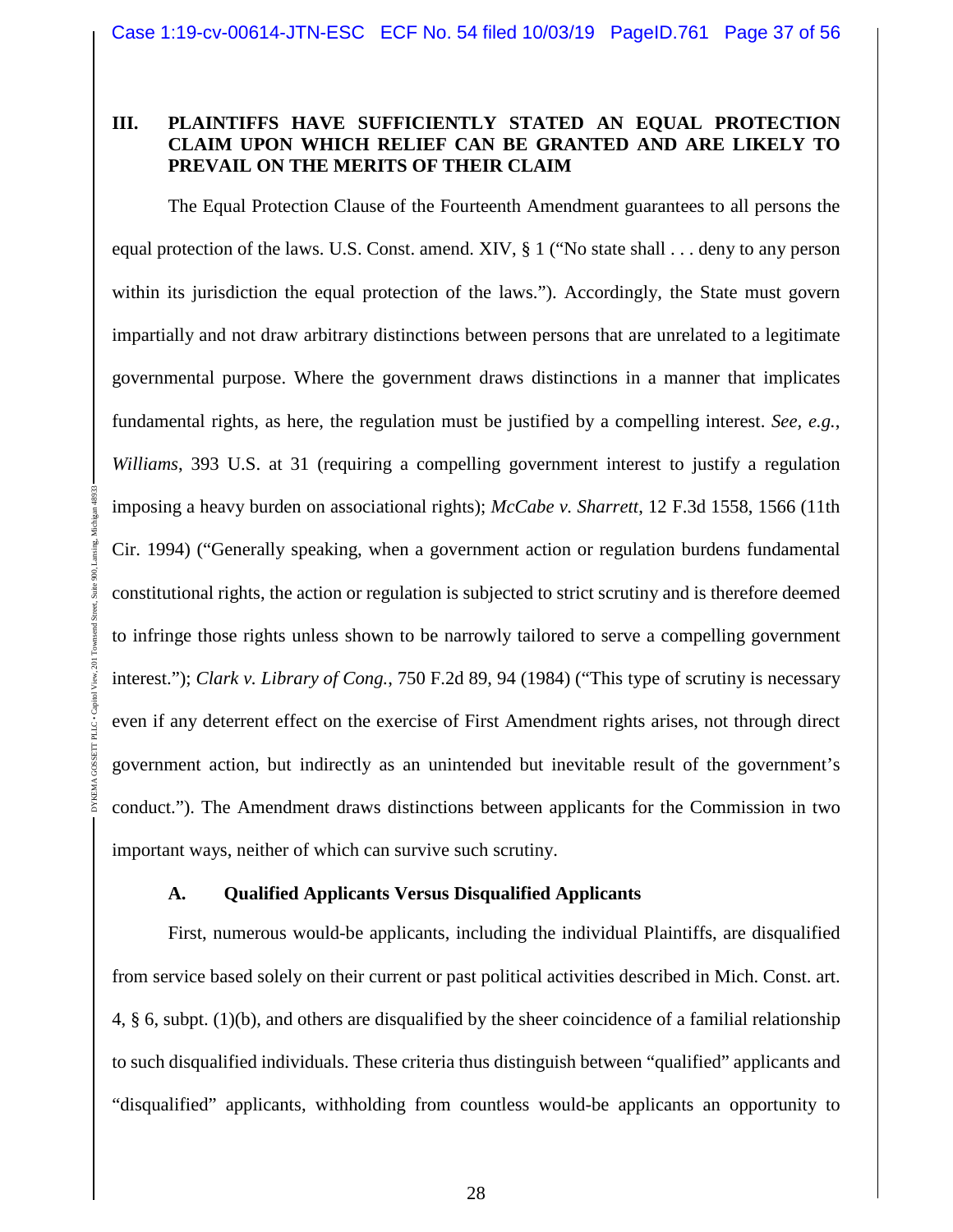access (or at least apply for) a potential benefit (service as Commissioner) because of their exercise of a fundamental right.

There can be no serious doubt that the politically expressive activities that disqualify would-be applicants from service constitute the exercise of a fundamental right. The expressive activities include candidacy for partisan office, service as an elected official or member of the governing body of a political party, and consultants to political candidates and campaigns, all of which constitute political expression and activity. *See, e.g.*, *Williams*, 393 U.S. at 30 (describing the "right of individuals to associate for the advancement of political beliefs" as ranking "among our most precious freedoms"); *Grizzle*, 634 F.3d at 1325 ("Candidacy for office is one of the ultimate forms of political expression in our society."); *McCabe*, 12 F.3d at 1563 ("The right of expressive association—the freedom to associate for the purpose of engaging in activities protected by the First Amendment, such as speech, assembly, petition for the redress of grievances, and the exercise of religion—is protected by the First Amendment as a necessary corollary of the rights that the amendment protects by its terms. Both the intimate and the expressive association rights are considered fundamental." (internal citations omitted)). The disqualifying criteria create arbitrary distinctions between individuals based on the exercise of a fundamental right, and the regulations fail judicial scrutiny.

DYKEMA GOSSETT PLLC • Capitol View, 201 Townsend Street, Suite 900, Lansing, Michigan 48933

The State may not condition Commissioner eligibility on the relinquishment of such venerable constitutional rights. *Id.* at 1562 ("Obviously the government burdens a constitutional right when it imposes a direct penalty such as a criminal fine on its exercise. However, the government may impose a similar burden if it conditions the receipt of a government benefit on the relinquishment of the constitutional right. Imposing such a condition is viewed as burdening the right because it deters exercising the right to the same extent as a direct penalty  $\dots$ .") (citing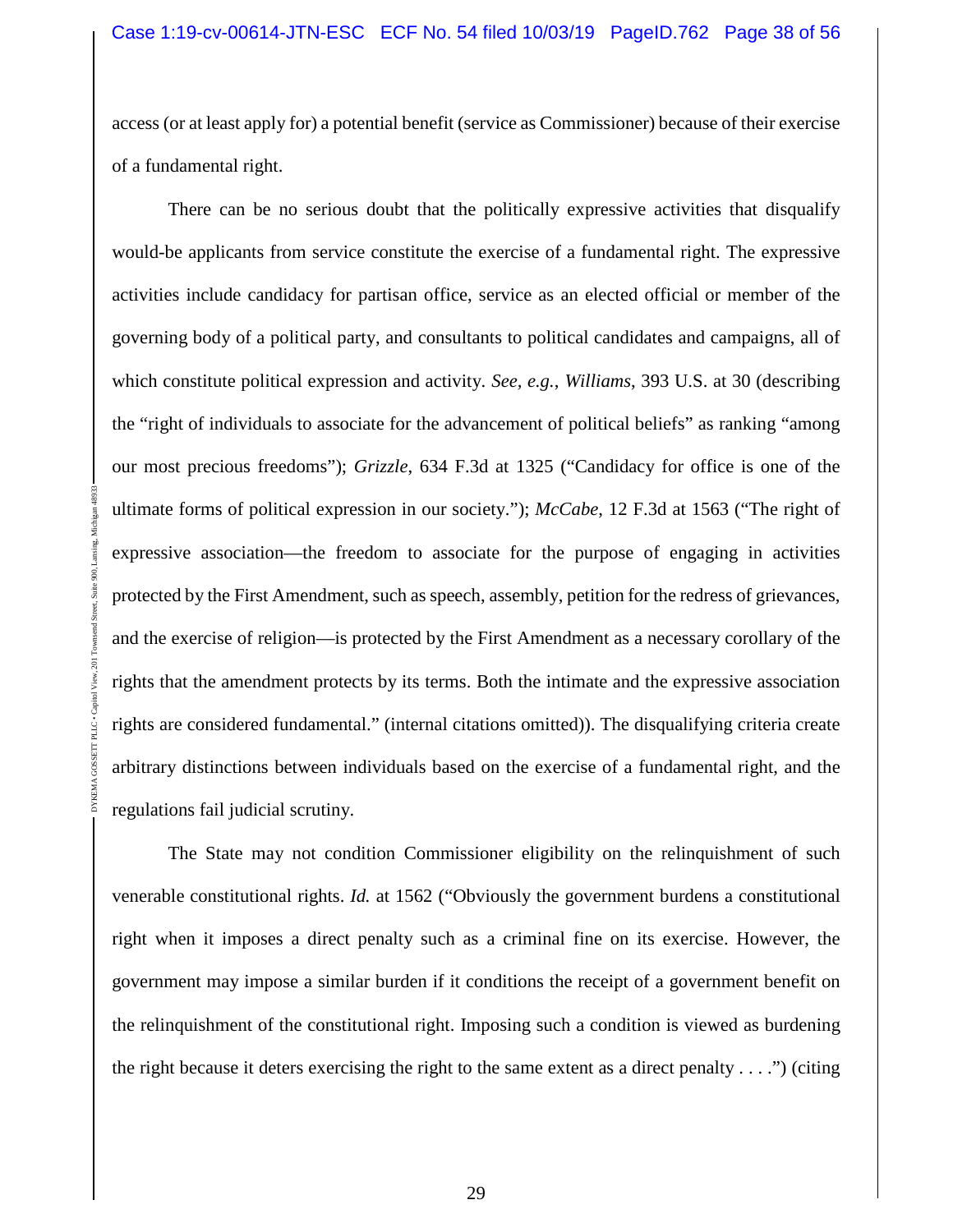cases). Yet the Amendment does just that—individuals who in the past six years have exercised, and those who wish to continue to exercise, their associational rights through any of the activities described in Mich. Const. art. 4,  $\S$  6, subpt. (1)(b) are ineligible to serve on the Commission.<sup>8</sup> Stated differently, foregoing certain First Amendment rights is a *condition of eligibility* to serve as a Commissioner, imposing a severe burden on fundamental associational rights. "A fundamental proposition in our constitutional jurisprudence is that government employment may not be conditioned upon a relinquishment of a constitutional right, including the rights to speech and association guaranteed under the first amendment." *Wilson v. Taylor*, 733 F.2d 1539, 1542 (11th Cir. 1984)) (quoting *Wilson v. Taylor*, 658 F.2d 1021, 1027 (5th Cir. Unit B 1981)).

Defendant contends that rational basis applies to the Equal Protection claim because the Amendment does not severely burden a fundamental right and Plaintiffs are only temporarily disqualified from the Commission. (Lead Case, ECF No. 45, Def. Benson's Resp., PageID.663.) Defendant's analysis misses the point. Plaintiffs face the impossible decision to either cease the particular First Amendment expressive activities, or else be subject to *ongoing* disqualification from the Commission. This total bar from service as a Commissioner is temporary only if Plaintiffs give up their First Amendment expression through the activities listed in Mich. Const. art. 4, § 6, subpt. (1)(b). The cases cited by Defendant to support rational basis review are simply inapposite. *See Armour v. City of Indianapolis*, 566 U.S. 673, 681 (2012) (involving a tax classification);

<sup>&</sup>lt;sup>8</sup> The six-year lookback is distinguishable from the limitation of Mich. Const. art. 4, § 6, subpt. (1)(e), which prohibits a Commissioner from holding partisan elective office at the state, county, city, village, or township level for five years *after* the date the individual is selected to be a Commissioner. That restriction is a condition of accepting the public office of Commissioner that applies prospectively. It is completely unlike the provisions of Mich. Const. art. 4, § 6, subpts. (1)(b) and (c), which disqualify would-be applicants for expressive political activity that occurred prior to creation of the Commission and which, in most cases, is unrelated to holding public office and, for many, concerns not their own expressive activity but that of a third-party.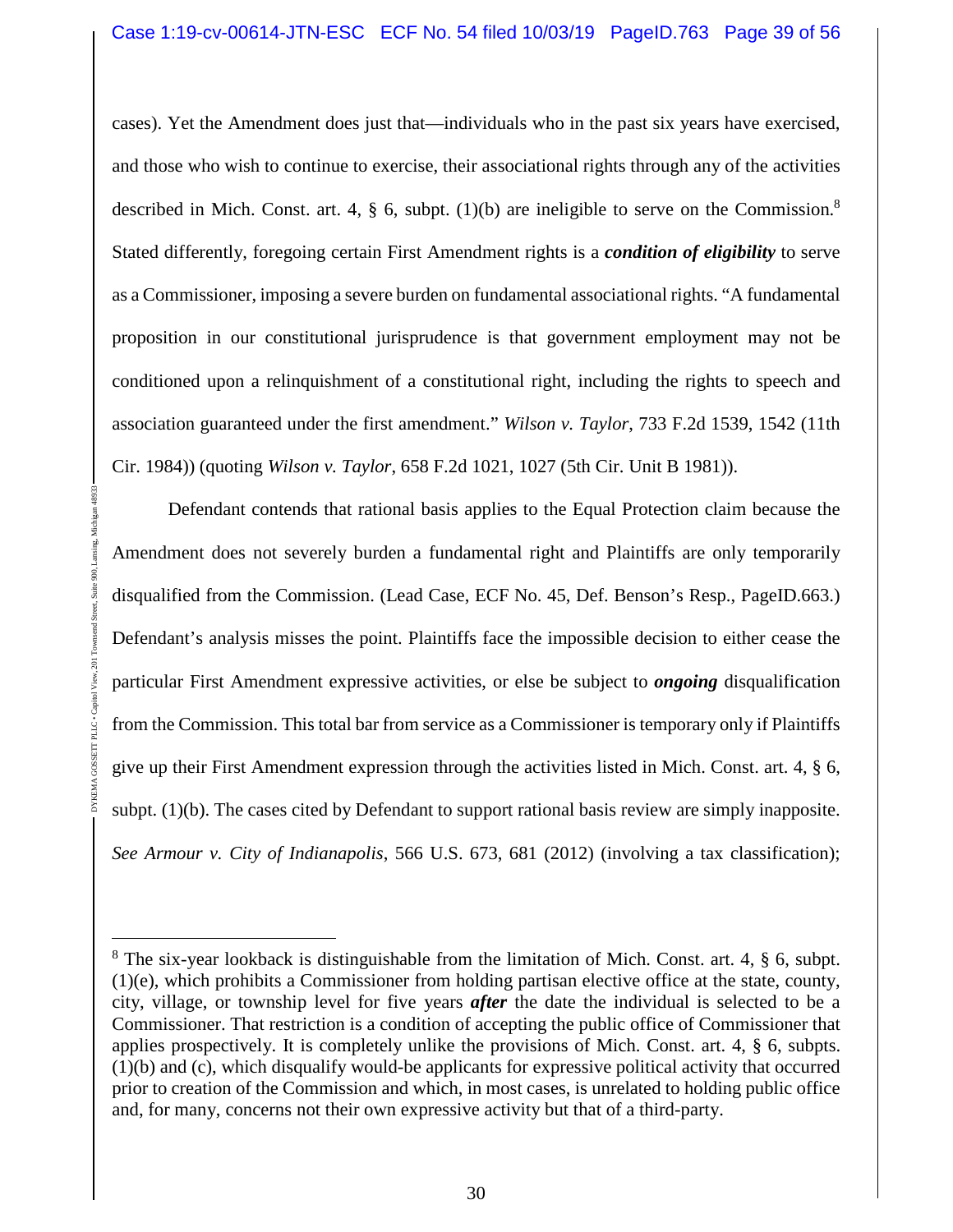*Heller v. Doe*, 509 U.S. 312, 319 (1993) (involving a claim for heighted scrutiny that was not properly presented to the court); *Nordlinger v. Hahn*, 505 U.S. 1, 11 (1992) (involving a claim for heightened scrutiny where the petitioner attempted to raise the legal rights of third parties). Pursuant to the applicable cases discussing governmental burdens of fundamental rights, strict scrutiny applies. *See, e.g.*, *Williams*, 393 U.S. at 31; *McCabe*, 12 F.3d at 1566.

Defendant cannot justify the regulations by simply pointing to the general purpose of transferring power "from the legislature . . . to the hands of citizens without a personal stake" in redistricting.<sup>9</sup> (Lead Case, ECF No. 45, Def. Benson's Resp., PageID.663-664.) Numerous less restrictive means are available to accomplish that purported interest. For example, the Amendment could have limited political activity concurrent with the term of Commission members and staff, like the limitations of the Hatch Act. 5 U.S.C. § 7323.<sup>10</sup> Similarly, avoiding a perceived conflict of interest is not sufficient reason to justify the imputed disqualification to family members under Mich. 1963, art. 4,  $\S$  6, subpt.  $(1)(c)$ .<sup>11</sup>

DYKEMA GOSSETT PLLC • Capitol View, 201 Townsend Street, Suite 900, Lansing, Michigan 48933

 $201$ 

SETT PLLC . Capitol

<sup>&</sup>lt;sup>9</sup> In any event, allowing the currently "disqualified" individuals an opportunity to serve on the Commission would not "frustrate" or "negate" the will of the electorate, as Defendant wrongly contends. (*See* Lead Case, ECF No. 45, Def. Benson's Resp., PageID.664.) The Amendment strictly prohibits Commissioners—regardless of their past or current political activity—from proposing or adopting a redistricting plan that provides a disproportionate advantage to a political party and from favoring or disfavoring an incumbent elected official or a candidate. Mich. Const. art. 4, § 6, subpts. (13)(d) and (e). A Commissioner who violates these provisions may be removed from the Commission under Mich. Const. art. 4, § 6, subpt. (3)(e) (providing for removal for "substantial neglect of duty, gross misconduct in office, or inability to discharge the duties of office"). Similarly, regulations may require a current legislator to recuse himself or herself from voting if a conflict of interest arises, but that conflict of interest does not disqualify the legislator from continuing to hold office.

 $10$  Defendant VNP contends that the Hatch Act and related statutes support its position. (Lead Case, ECF No. 32, Def. VNP's Br. Opposing Lead Case Mot. for Prelim. Injunc., PageID.372). But those regulations apply to *currently serving* government employees. Conversely, the Amendment applies to countless individuals—and their family members—who may have been apolitical for nearly six years prior to the creation of a Commission, yet are still disqualified. The Amendment goes much too far.

<sup>&</sup>lt;sup>11</sup> The phrase "conflict of interest" does not appear in Mich. Const. art. 4,  $\S$  6.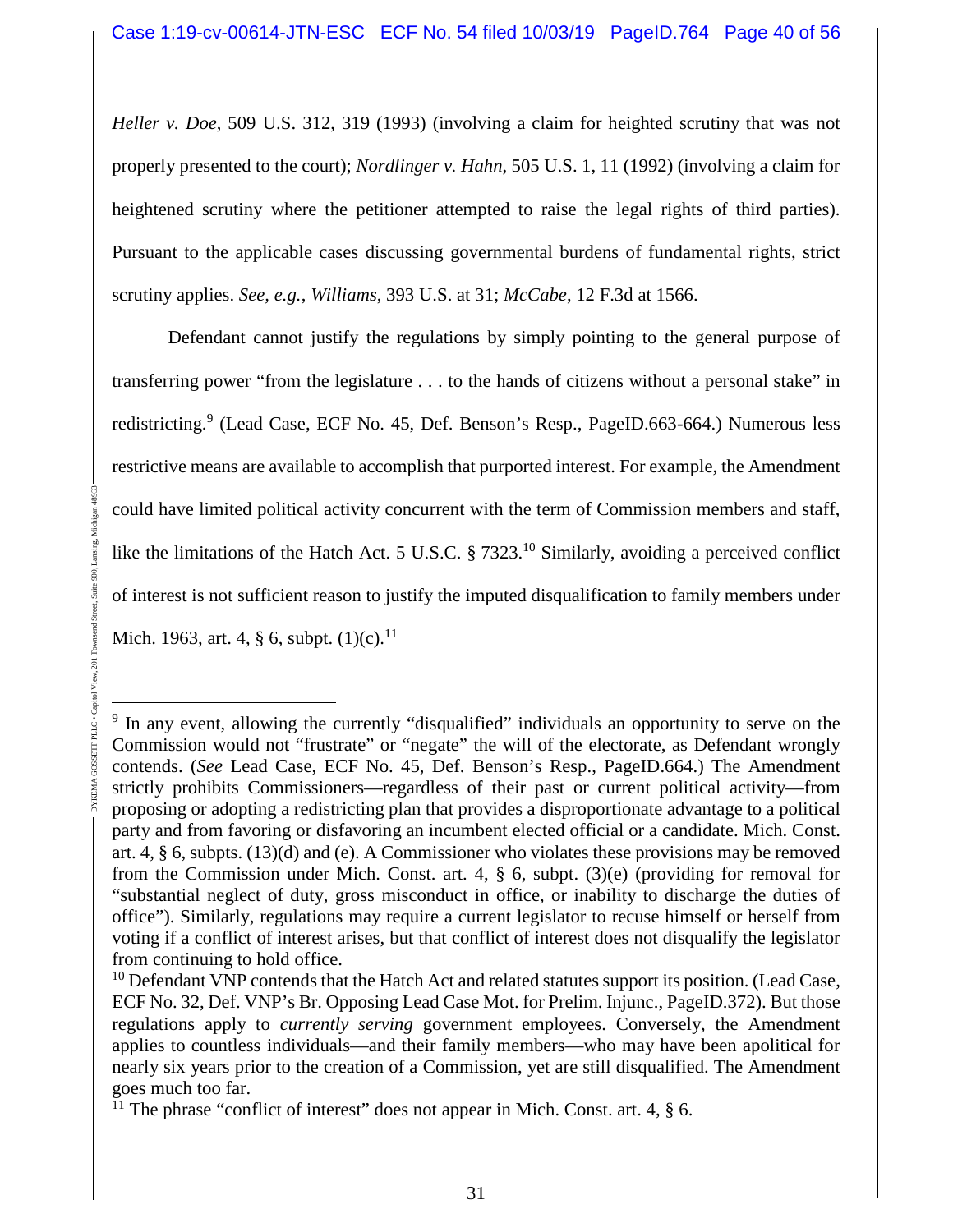Defendant's reliance on cases involving anti-nepotism statutes is misplaced. (Lead Case, ECF No. 45, Def. Benson's Resp., PageID.664-665.) Even assuming those cases stand for the proposition that anti-nepotism regulations can be justified by a compelling government under some circumstances, the Amendment goes much farther than the regulations in those cases, as previously discussed.

Finally, the State could have adopted other less restrictive alternatives. For example, the regulations could have imputed a disqualification only to family members of *currently serving* partisan public officials or political party leaders, or it could have limited the imputed disqualification to close family members who are financially dependent on an individual otherwise disqualified under the Amendment. Instead, it was drafted in such a manner to be both overinclusive and underinclusive in operation, rendering it unconstitutional under the Equal Protection Clause.

#### **B. Affiliating Applicants Versus Non-Affiliating Applicants**

DYKEMA GOSSETT PLLC • Capitol View, 201 Townsend Street, Suite 900, Lansing, Michigan 48933

ā

Second, the Amendment distinguishes among applicants based on their self-designated political affiliation, or lack thereof, with one of the two major political parties. If an applicant is qualified to serve on the Commission, the applicant is placed in one of three pools *based on political affiliation*. This is the *only criteria* used to distinguish among applicants for purposes of the applicant pools. No other factor plays a role in determining the placement of an applicant in any pool—not geography, income, age, gender, or other factor. Again, to emphasize, *by design the single factor used to distinguish among applicants is political affiliation*.

Consider, for example, two individuals who apply to serve on the Commission. Both applicants are of the same gender and age, live in the same community and type of household (married with two minor children), work at the same company, and earn the same income—the applicants are indistinguishable in every way but one: political affiliation. Yet the Amendment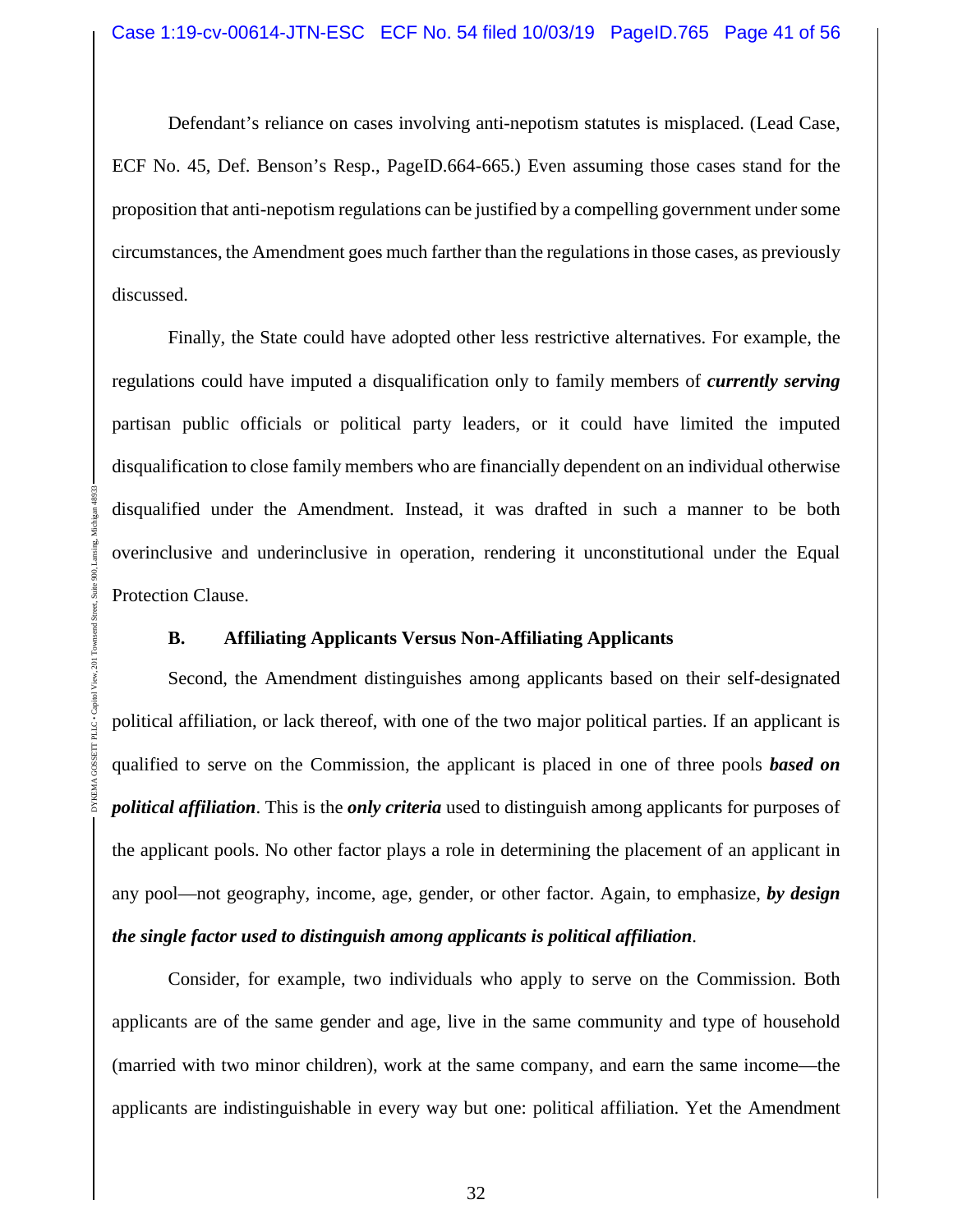treats them differently, simply because one applicant affiliates with a major political party, while the other applicant does not affiliate with either major party. It is this simple: Applicants who affiliate with a major political party, such as MRP, are treated differently than non-affiliating applicants—*solely because of their political affiliation*—and affiliating applicants are treated worse. *See Clark*, 750 F.2d at 94 ("Where the government's action inflicts a palpable injury on the individual because of his lawful beliefs, it has the direct and consequent effect of chilling his rights to freedom of belief and association.").

Defendant argues that affiliating members have it better than non-affiliating members, suggesting the pool of non-affiliating applicants does not itself constitute a class, but instead is made up of other sub-classes of individuals, including independents and minor party affiliates. (Lead Case, ECF No. 45, Def. Benson's Resp., PageID.654.) However, such a position directly contravenes the plain language of the Amendment, which creates three pools (classifications) of applicants as follows:

(1) applicants who affiliate with one of the two major political parties;

DYKEMA GOSSETT PLLC • Capitol View, 201 Townsend Street, Suite 900, Lansing, Michigan 48933

 $201$ 

GOSSETT PLLC . Capitol View

(2) applicants who affiliate with the other of the two major political parties; and

(3) applicants who do not affiliate with either of the two major political parties.<sup>12</sup>

See Mich. Const. art. 4, § 6, subpts. (2)(a)(iii) and (2)(d)(ii) (describing classes of applicants and applicant pools). The Amendment's express language establishes the applicant pools, and thereby, the classes of applicants for purposes of Equal Protection. Defendant cannot rewrite, or combine,

 $12$  As previously discussed, what distinguishes the third class of applicants is not the identity of the minor party, if any, with which the applicants affiliate—it is that the applicants do not affiliate with either major party. In other words, *all of the applicants in this class choose to not affiliate with the Democratic Party or the Republican Party*. All of the applicants in the third pool have this trait in common: a unified "does not affiliate with either major political party" perspective or viewpoint.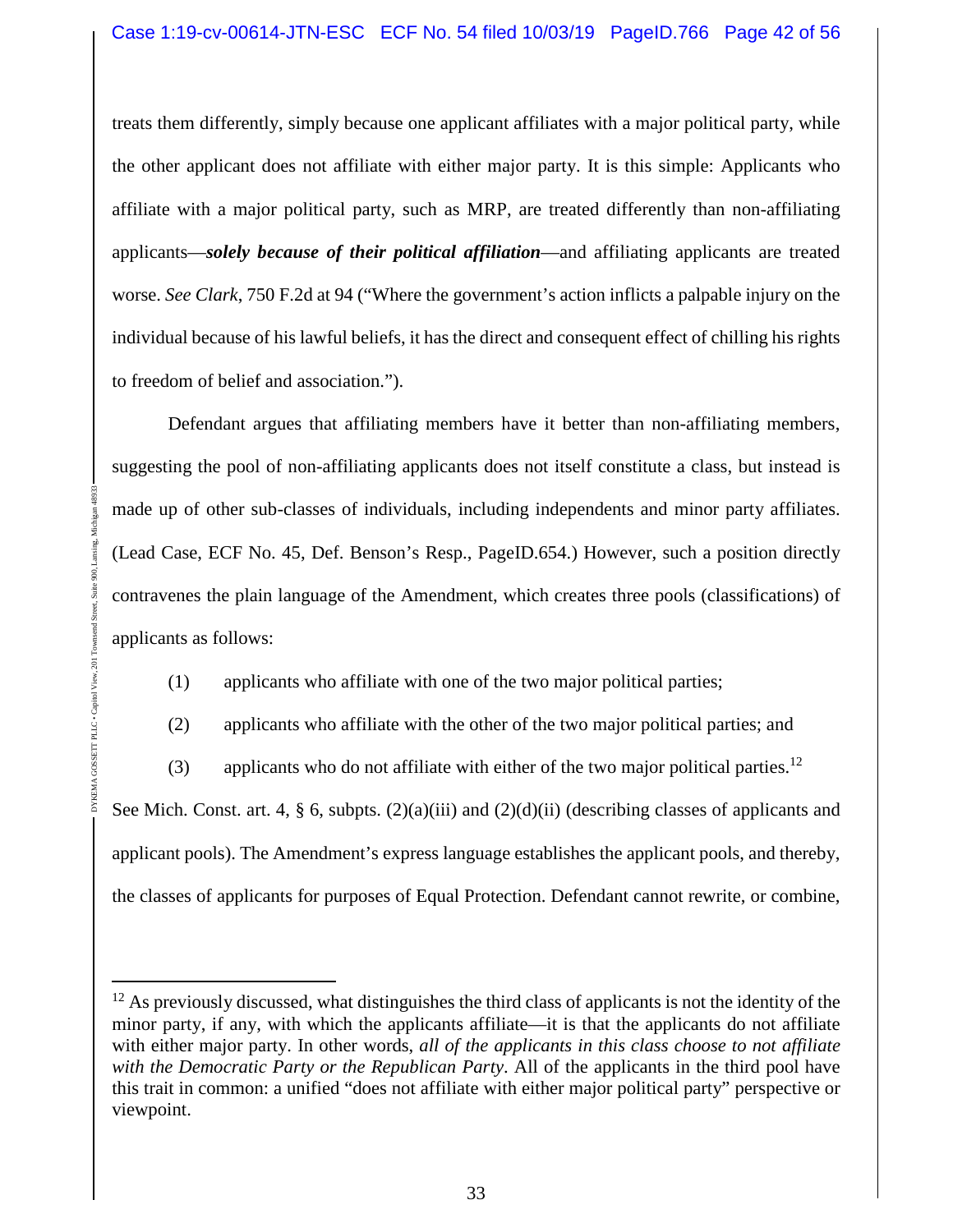the classes of applicants in an attempt to now justify the Amendment. (*See* Lead Case, ECF No. 45, Def. Benson's Resp., PageID.655 (arguing for purposes of viewpoint discrimination that the Amendment creates only two classes of applicants).) That is not the appropriate inquiry for purposes of Equal Protection analysis, which must be based on the distinctions drawn by the plain language of the regulation, not on the strained interpretations of Defendant.

Applicants who attest that they do not affiliate with a major political party receive the benefit of a larger applicant pool and a greater number of seats on the Commission, thereby increasing the likelihood that a non-affiliating applicant will be selected for the Commission, as compared to an applicant who affiliates with one of the major political parties. *See* Mich. Const. art. 4,  $\S$  6, subpts. (2)(d)(ii) and (2)(f) (providing for pools of applicants and selection of Commissioners). And non-affiliating applicants, as a group (classification), receive more seats than each group of affiliates of a major political party. The degree to which a non-affiliating applicant is benefited by the Commissioner selection process is not the dispositive question (although granting 25 percent more seats to the pool of non-affiliating applicants as compared to each pool of affiliating applicants is a decided advantage)—the issue is that affiliating applicants and non-affiliating applicants receive *different treatment* based on their fundamental right of political association. Such unequal treatment is not speculative—*it is promised under the Amendment*, which provides for a smaller applicant pool and allocates fewer positions on the Commission for each pool of affiliating applicants. *See Williams*, 393 U.S. at 23 (holding unconstitutional a state election law that gave a decided advantage to certain political parties); *Griffin v. Padilla*, Case No. 2:19-cv-01477, Order Granting Pls.' Mot. for Prelim. Injunc. (E.D. Cal. Oct. 1, 2019) (holding there was no basis for a State regulation subjecting party-backed candidates and independent candidates to different burdens) (copy attached as **Exhibit A**).

DYKEMA GOSSETT PLLC • Capitol View, 201 Townsend Street, Suite 900, Lansing, Michigan 48933

GOSSETT PLLC . Capito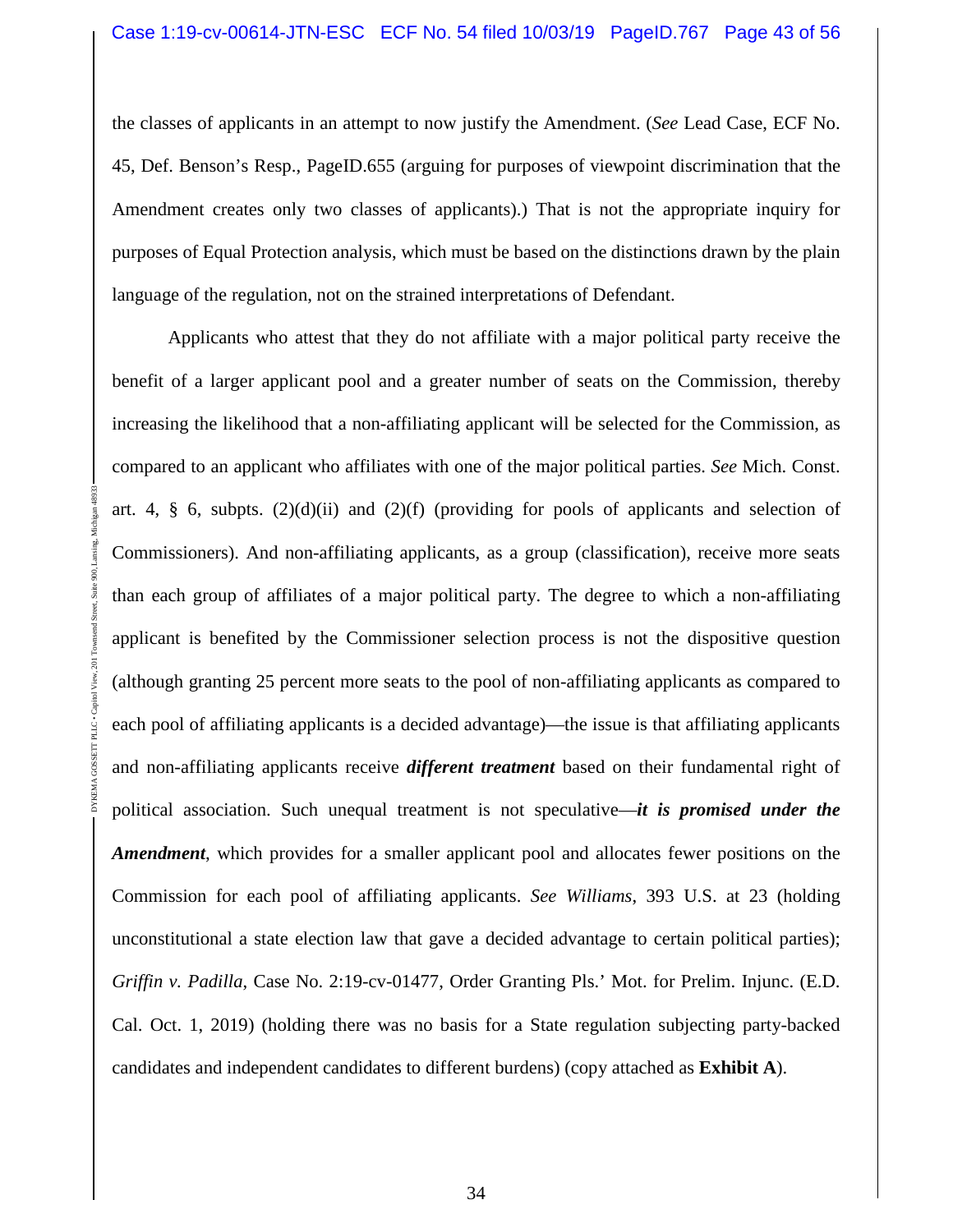Defendant's suggestion that rational basis applies is incorrect because the distinctions drawn by the Amendment burden the fundamental right of association. Plaintiffs (including members and affiliates of MRP) must *publicly abandon their political affiliation* with MRP (under oath) in order to receive the same treatment afforded to non-affiliating applicants, or otherwise endure unequal treatment in the Commissioner selection process. These burdens are nothing less than severe, requiring Plaintiffs to *give up a fundamental right* to be placed in the same pool as non-affiliating applicants. Such severe burden on Plaintiffs' fundamental rights requires more than a rational basis.

Defendants argue that the Amendment is no different than other government regulations that account for partisan affiliation in public employment or the composition of a public body. Although it may be true that political affiliation may be an appropriate requirement for certain public employment, *Branti v. Finkel*, 445 U.S. 507 (1980), the exercise of that authority must survive scrutiny—Plaintiffs are unaware of any case involving a State rule that guarantees a *minority representation* to a political party on a so-called "politically balanced" commission, relative to other defined political groups. *Without exception*, all of the commissions cited by Defendants provide for a *maximum number* of members who may be affiliated with the same political party—*the regulations for the commissions do not guarantee a minority of seats to a party*, like the Amendment does.<sup>13</sup> *See* 15 U.S.C. § 41 (establishing the Federal Trade Commission and providing that "[n]ot more than three of the [five] commissioners shall be members of the same political party"); 15 U.S.C. § 78d (establishing the Securities and Exchange Commission and providing that "[n]ot more than three of [the five] commissioners shall be members of the same

 $13$  Nor does the process for appointing members to such commissions vary based on political affiliation of the prospective member, in contrast to the Amendment.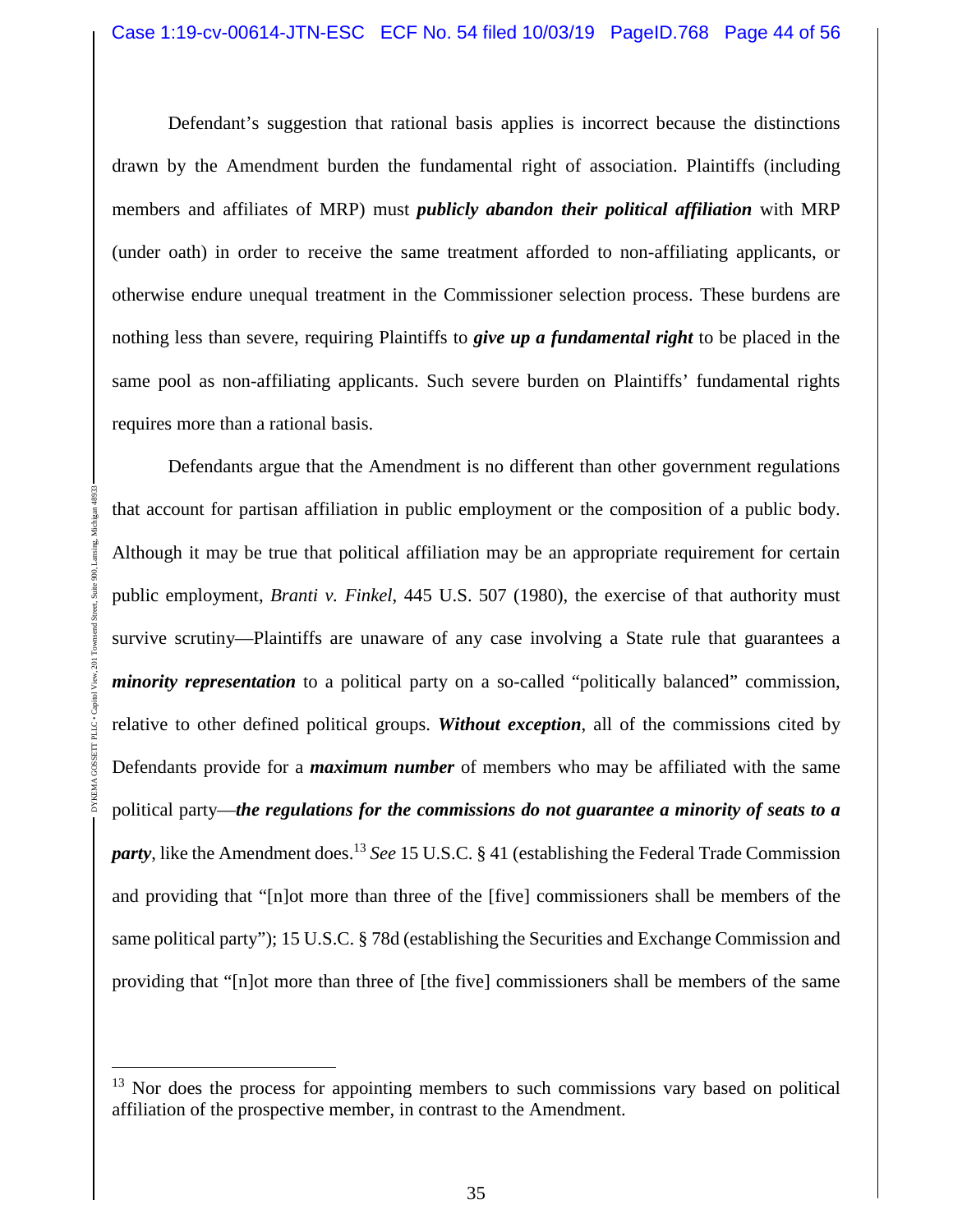political party"); 42 U.S.C. § 2000e-4 (establishing the Equal Employment Opportunity Commission and providing that "not more than three of [the five members] shall be members of the same political party"); 42 U.S.C. § 7171 (establishing the Federal Energy Regulatory Commission and providing that "[n]ot more than three members of the Commission shall be members of the same political party"); 47 U.S.C. § 154 (establishing the Federal Communications Commission and providing that "the maximum number of commissioners who may be members of the same political party shall be a number equal to the least number of commissioners which constitute a majority of the full membership of the Commission [i.e., not more than three commissioners]"); 47 U.S.C. § 396 (establishing the Corporation for Public Broadcasting and providing that "[n]o more than 5 members . . . may be members of the same political party"); 52 U.S.C. § 30106 (establishing the Federal Election Commission and providing that "[n]o more than 3 members of the Commission appointed [by the President] may be affiliated with the same political party); *see also* Mich. Const. art. 2, § 7 (establishing the Michigan board of state canvassers and providing that "[a] majority of any board of canvassers shall not be composed of members of the same political party"); Mich. Const. art. 5, § 28 (establishing the Michigan state transportation commission and providing that "not more than three of [six commissioners] shall be members of the same political party); Mich. Const. art. 5, § 29 (establishing the Michigan civil rights commission and providing that "not more than four of [eight commissioners] shall be members of the same political party"); Mich. Const. art. 11, § 5 (establishing the Michigan civil service commission and providing that "not more than two of [four commissioners] shall be members of the same political party").<sup>14</sup> Unlike the other public bodies referenced by Defendant,

<sup>14</sup> Likewise, Defendant VNP's reliance on *Hechinger v. Martin*, 411 F. Supp. 650 (D.D.C. 1976) and *LoFrisco v. Schaffer*, 341 F. Supp. 743 (D. Conn. 1972) is misplaced because the challenged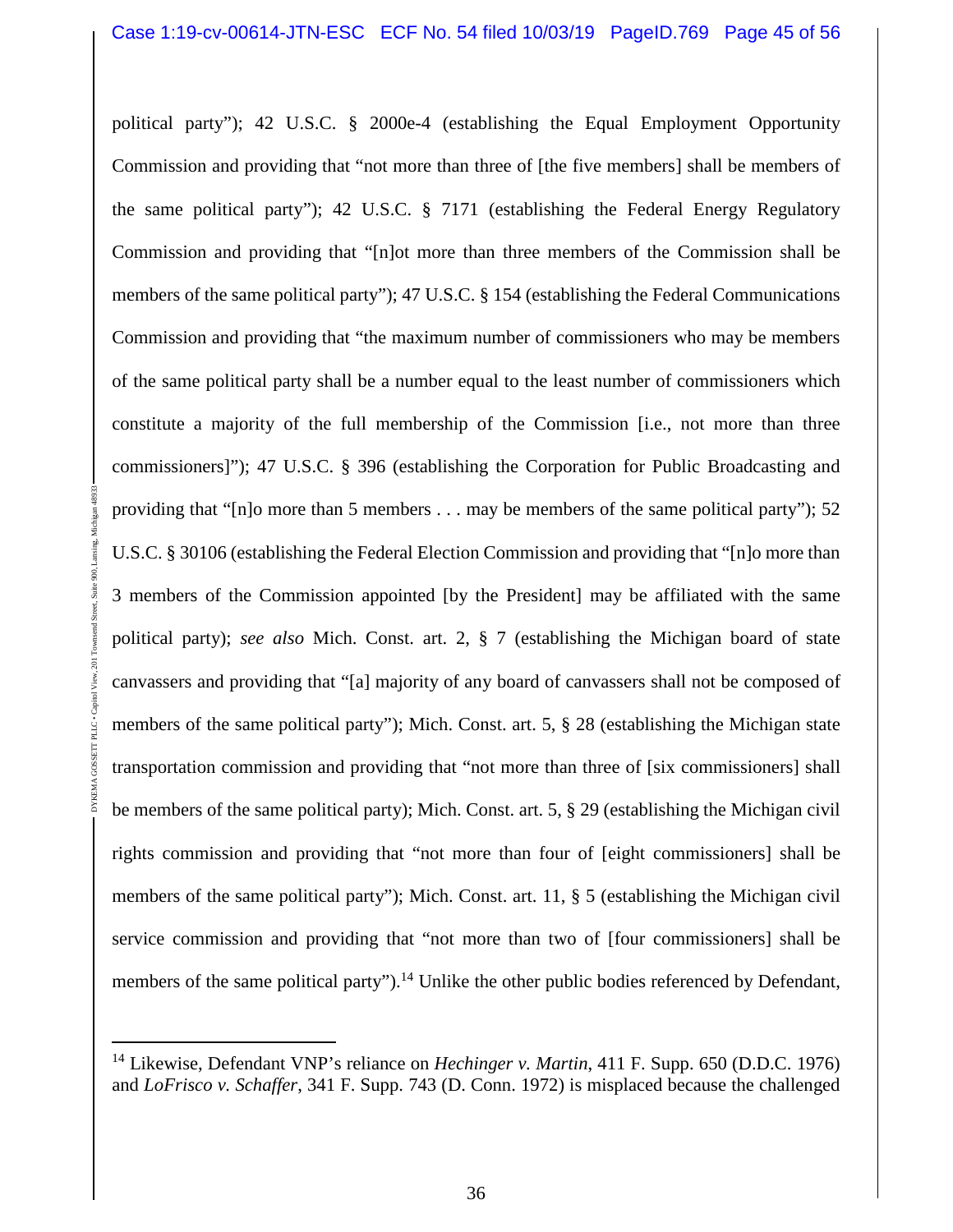the Amendment *guarantees that each pool of applicants will have an unequal opportunity* for selection and also guarantees that each pool of applicants will not be equally represented on the Commission.

The Amendment cannot survive strict scrutiny review because numerous less restrictive means are available. For example, the Amendment could have allocated four seats each to the pools of applicants who affiliate with a major party and four seats to the pool of applicants who do not affiliate with either major party. To the extent that deadlock on the Commission was perceived as an issue, the Amendment could have provided for the appointment of an additional Commissioner by the 12 randomly selected Commissioners, similar to the redistricting system in Arizona. *See* Ariz. Const. art 4, pt. 2, § 1(8). But Plaintiffs are not required to formulate a rule that would pass constitutional muster.

To be clear, Plaintiffs are not seeking any *advantage* in the Commissioner selection process. To the contrary, Plaintiffs are seeking only the same (equal) treatment given nonaffiliating applicants. Plaintiffs have stated an Equal Protection claim upon which relief can be granted, and Plaintiffs are likely to succeed on the merits of their claim.

### **IV. PLAINTIFFS HAVE STANDING TO BRING THEIR CLAIMS**

DYKEMA GOSSETT PLLC • Capitol View, 201 Townsend Street, Suite 900, Lansing, Michigan 48933

The Supreme Court has "established that the irreducible constitutional minimum of standing consists of three elements. The plaintiff must have (1) suffered an injury in fact, (2) that is fairly traceable to the challenged conduct of the defendant, and (3) that is likely to be redressed by a favorable judicial decision." *Spokeo, Inc. v. Robins*, 136 S. Ct. 1540, 1547 (2016) (internal citation and quotation marks omitted). "Injury in fact" is a harm that is "concrete and actual or

regulations in those cases also involved "not more than" or "maximum" provisions—unlike the Amendment, the regulations did not guarantee a specific minority number of seats to a political party.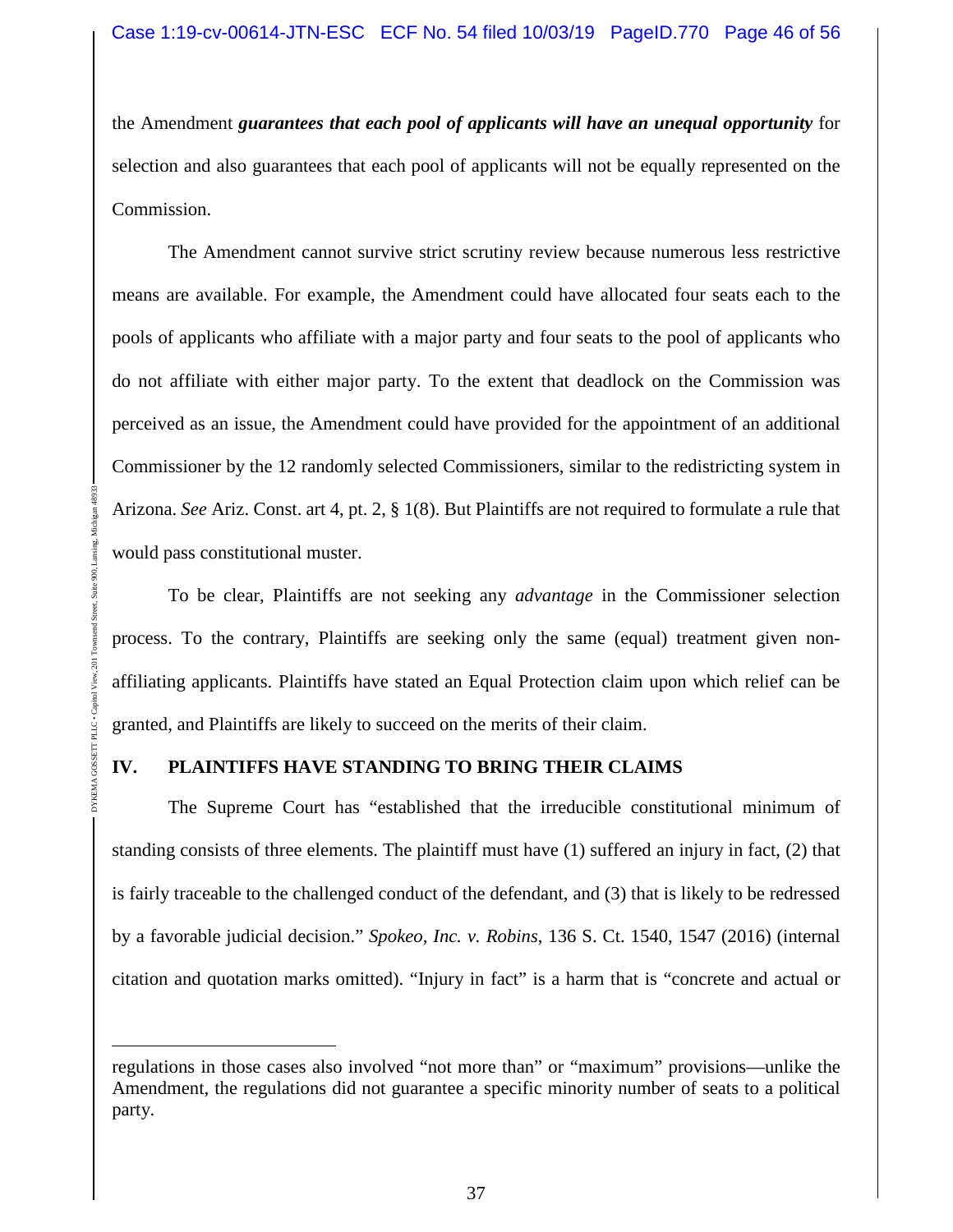imminent, not conjectural or hypothetical." *Steel Co. v. Citizens for a Better Env't*, 523 U.S. 83, 103 (1998) (internal citation and quotation marks omitted). And "[r]edressability" is "a likelihood that the requested relief will redress the alleged injury." *Id.* In their motions, Defendants argue that Plaintiffs have not adequately shown injury in fact and redressability. To the contrary, Plaintiffs satisfy all three elements and have standing to bring this lawsuit.

### **A. Plaintiffs Have Suffered an Injury in Fact**

DYKEMA GOSSETT PLLC • Capitol View, 201 Townsend Street, Suite 900, Lansing, Michigan 48933

As noted above, an injury in fact can be "imminent," rather than "actual," "but only when 'the threatened injury is real, immediate, and direct.'" *Crawford v. United States Dep't of the Treasury*, 868 F.3d 438, 454 (6th Cir. 2017) (quoting *Davis v. FEC*, 554 U.S. 724, 734 (2008)). Further, when a plaintiff alleges threatened government action, the plaintiff need not expose himor herself to the law whose constitutionality is being challenged; even if the plaintiff's inaction eliminates the imminent threat of denial, it "does not eliminate Article III jurisdiction." *MedImmune, Inc. v. Genentech, Inc.*, 549 U.S. 118, 128-29 (2007). "[C]onstitutional violations may arise from the deterrent, or 'chilling,' effect of governmental regulations that fall short of a direct prohibition against the exercise of First Amendment rights." *Laird v. Tatum*, 408 U.S. 1, 11 (1972) (citing cases). When a plaintiff's injury is the chilling or deterring effect of a governmental action, that "challenged exercise of governmental power" must be "regulatory, proscriptive, or compulsory in nature, and the complainant" must be "either presently or prospectively subject to the regulations, proscriptions, or compulsions that he [is] challenging." *Id. See also ACLU v. NSA*, 493 F.3d 644, 661 (6th Cir. 2007) (stating that in such a case a plaintiff must allege "direct governmental constraint" that was "threatened" or "contemplated against them").

Here, Plaintiffs have articulated a sufficient injury in fact for each Count: Count I—that anyone can simply call themselves a Republican and represent the Republican Party on the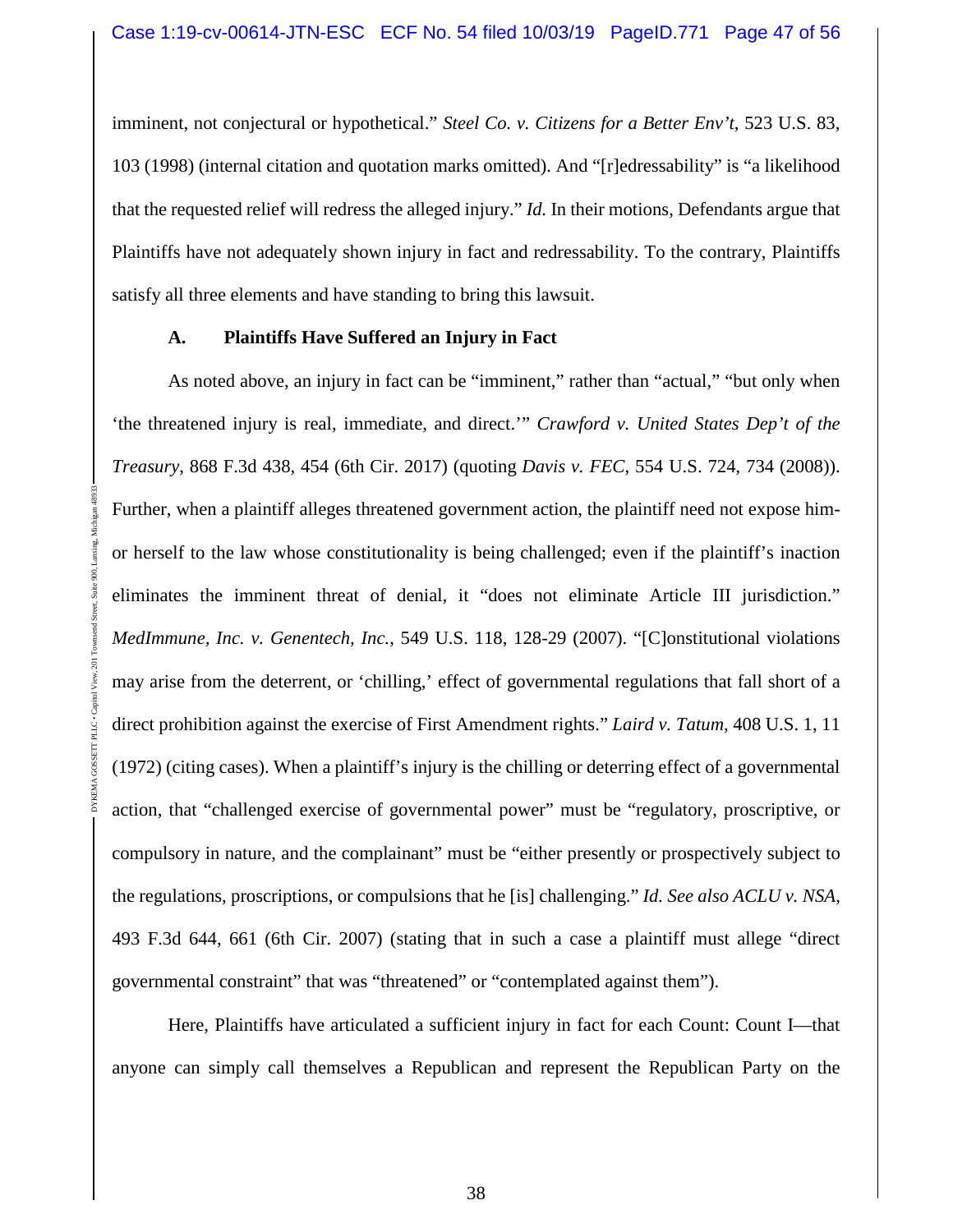Commission significantly infringes MRP's freedom of association, (Member Case, ECF 1, the Complaint, PageID.16-18, ¶ 72, subpts. (a)-(k)); Count II—Plaintiffs' freedom of association is severely burdened, as the regulation imposes the "untenantable decision to either limit their political association" or "be subject to automatic and absolute exclusion from service on the commission," (*id.* at PageID.19, ¶ 82); Count III—the Amendment, in reserving only four positions for affiliated Republicans, "discriminates against applicants based on viewpoint, specifically the viewpoints association with" the Republican party, and therefore severely burdens Plaintiffs' freedom of speech, (*id.* at PageID.21, ¶ 96); Count IV—the Amendment tightly restricts the speech of the Commission's members, staff, attorneys, and consultants—at least several of whom must be MRP members or affiliates—which significantly deters Plaintiffs from joining the Commission and, thus, significantly burdens their freedom of speech, (*id.* at PageID.21, ¶¶ 103- 104); and Count V—the Amendment discriminates against applicants on the basis of who they are—i.e., subjecting MRP and its members and affiliates to disparate treatment in the selection of Commissioners—thus violating Plaintiffs' equal protection rights, (*id.* at PageID.23-24, ¶¶ 120- 23).

DYKEMA GOSSETT PLLC • Capitol View, 201 Townsend Street, Suite 900, Lansing, Michigan 48933

GOSSETT PLLC . Capitol View

In summary, the Amendment makes Plaintiffs choose between two options: eligibility to serve on the Commission versus constitutional freedoms of speech, association, and equal protection. In imposing this choice, the Amendment significantly chills and deters the exercise of Plaintiffs' freedoms and is thus unconstitutional. Further, Plaintiffs are challenging a prospective and ongoing exercise of governmental power (implementation of the Amendment), and Defendant Benson admits Plaintiffs are subject to these enforcement actions. (Lead Case, ECF No. 45, Def. Benson's Resp., PageID.657.) Plaintiffs need not first apply to the Commission and wait to be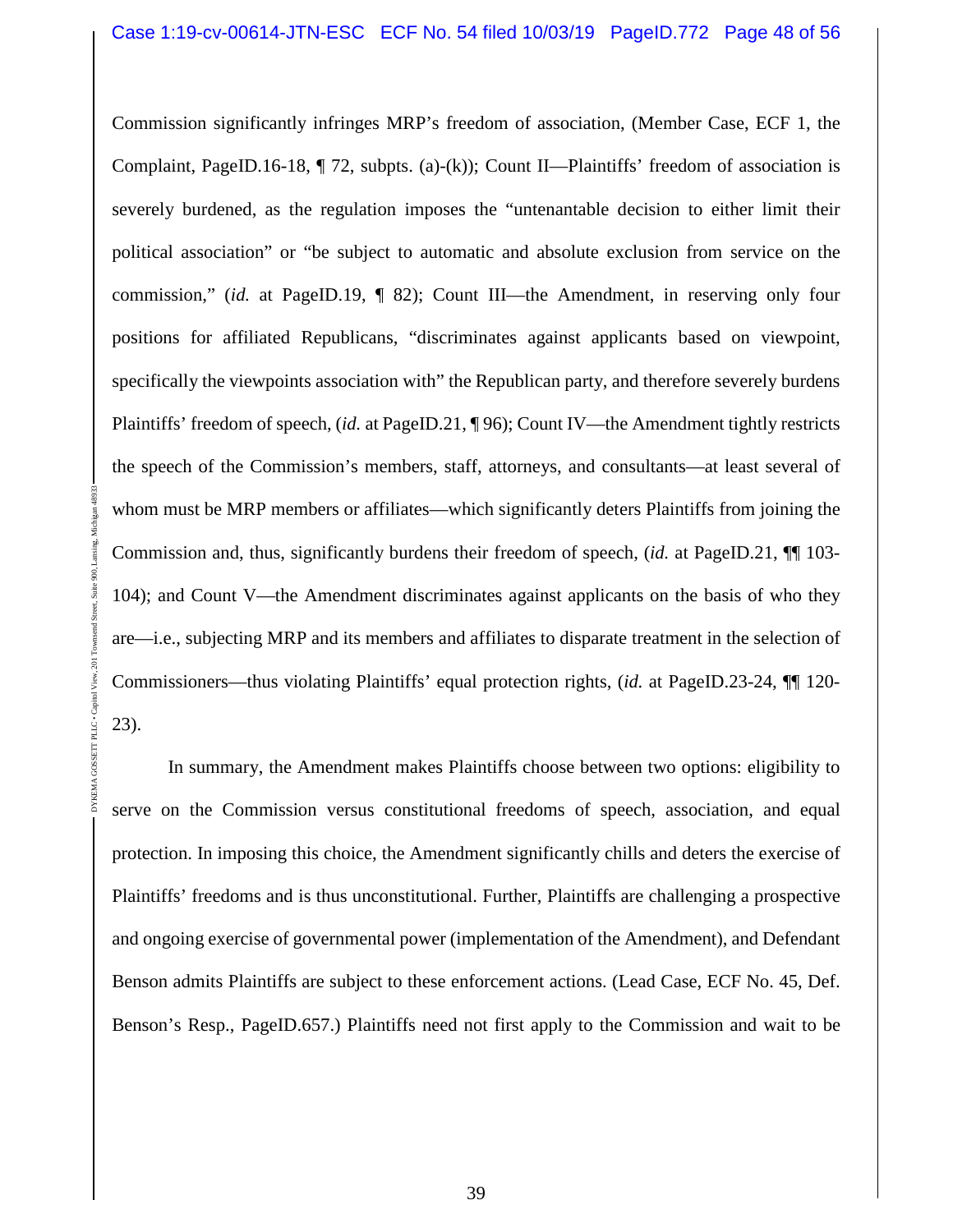denied, nor must the Commission be constituted. Plaintiffs may bring these claims now because the chilling-effect and denial-of-application injuries are real, imminent, and direct.

Defendant VNP resists this conclusion, arguing that Plaintiffs do not allege an injury in fact, but only a generalized grievance: "[T]hat Plaintiffs are seeking to prevent any implementation or use of the Commission" shows "that their objections to the qualifications for selection to serve are generalized grievances shared by everyone who voted 'no' on Proposal 18-2." (Lead Case, ECF No. 38, Br. in Support of VNP's Mot. to Dismiss, PageID.500-501.)

A generalized grievance is defined as a "common concern for obedience to law." *L. Singer & Sons v. Union Pac. R. Co.*, 311 U.S. 295, 303 (1940). Put another way, a generalized grievance is a claim of harm to "every citizen's interest in proper application of the Constitution and laws" where the plaintiff does not seek relief that "more directly and tangibly benefits him than it does the public at large." *Hollingsworth v. Perry*, 570 U.S. 693, 706 (2013) (quoting *Lujan v. Defenders of Wildlife*, 504 U.S. 555, 573-74 (1992)). A commonly shared injury, however, is not per se a generalized grievance, nor does it "disqualify" an injured party from challenging the governmental action. *United States v. Students Challenging Regulatory Agency Procedures*, 412 U.S. 669, 686 (1973). In other words, "[a] claim is not a generalized grievance solely because the injury is shared in substantially equal measure by a large group of citizens." *Pub. Citizen, Inc. v. Miller*, 992 F.2d 1548 (11th Cir. 1993).

DYKEMA GOSSETT PLLC • Capitol View, 201 Townsend Street, Suite 900, Lansing, Michigan 48933

PLLC . Capito

When considering whether a harm is a generalized grievance, examples may be the best teacher. A Supreme Court and a Sixth Circuit case showcase generalized grievances. First, in *Hollingsworth*, 570 U.S. at 693, a same-sex couple challenged the constitutionality of California's Proposition 8—a successful referendum defining marriage as between one man and one woman. When the State of California lost in the district court, it refused to pursue an appeal, prompting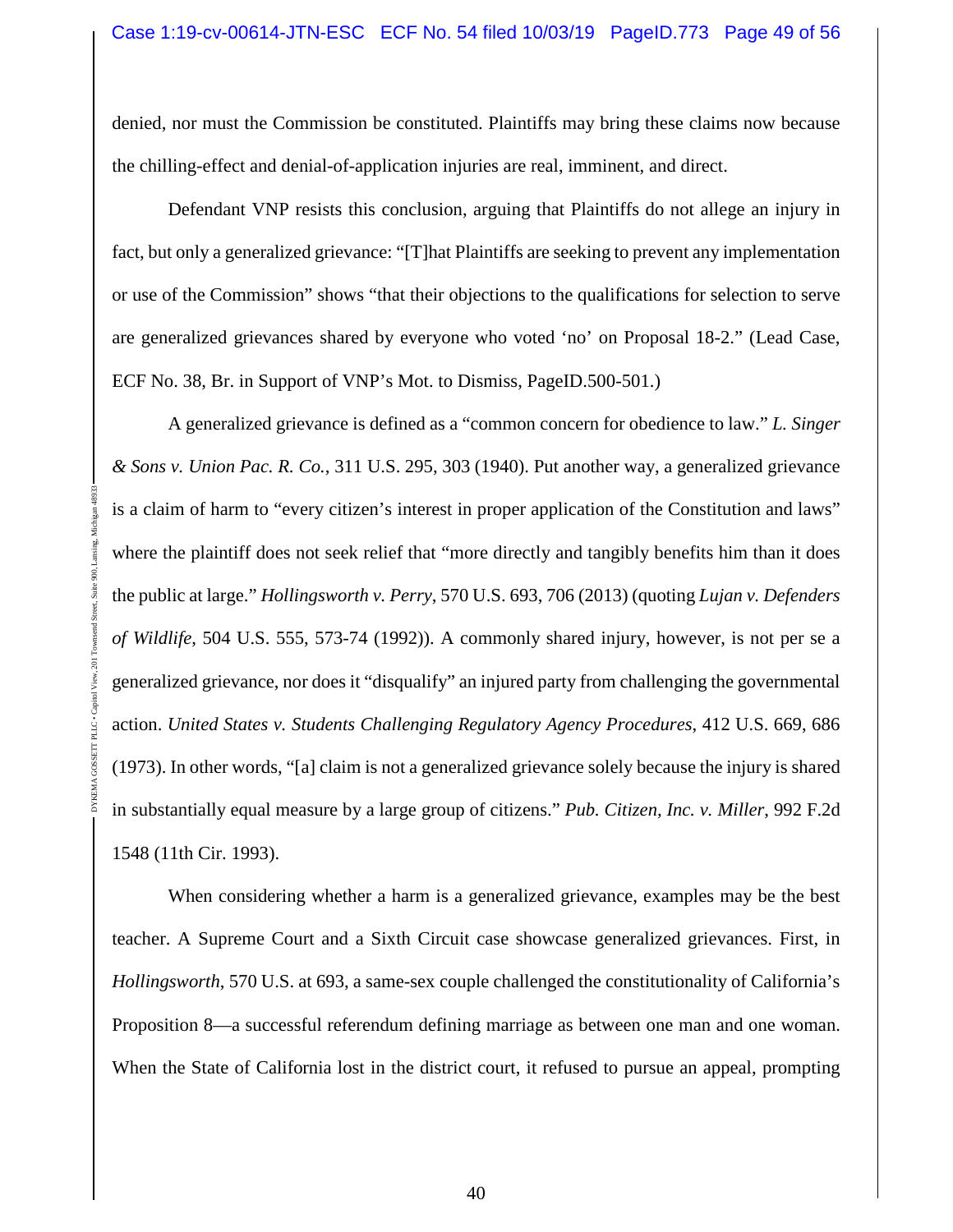Proposition 8's proponents to intervene and pursue the case in the Ninth Circuit Court of Appeals and in the Supreme Court. *Id.* Considering the proponents' standing, the Court noted that their only interest "was to vindicate the constitutional validity of a generally applicable California law." *Id.* at 706. Once Proposition 8 was passed, enforcement duties passed to the state, and the proponents had no particularized injury. *Id.* at 707. They had only a generalized grievance and, thus, no standing. *Id.* at 715.

Second, in *Moncier v. Haslam*, 570 F. App'x 553, 553-54 (6th Cir. 2014), the plaintiff, an individual, challenged Tennessee's "plan for the selection, evaluation, and retention of" state appellate court judges as violating the First and Fourteenth Amendments. Rather than assert a "particularized stake in the litigation," the plaintiff stated "general allegations that the manner in which Tennessee selects and retains its appellate-court judges violates his rights *and the rights of all Tennessee voters* under the First and Fourteenth Amendments." *Id.* His complaint focused on the rights of "the people of Tennessee," not himself. *Id.* The court held that "[t]his is precisely the type of generalized grievance courts have found ill-suited for judicial resolution." *Id.* at 557-58.

DYKEMA GOSSETT PLLC • Capitol View, 201 Townsend Street, Suite 900, Lansing, Michigan 48933

PLLC . Capit

Unlike the plaintiffs in *Hollingsworth* and *Moncier*, Plaintiffs here are not suing just because they do or do not like a law or because they think they know better. Rather, as exhaustively explained above, Plaintiffs brought this case because the Amendment violates their articulatable, personal, fundamental rights under the Constitution and § 1983. Plaintiffs, instead of asserting abstract opposition to the Commission, allege specific, concrete facts showing a particularized harm—the opposite of a generalized grievance. Indeed, especially for those claims in which MRP's rights are at issue, it is difficult to see who else could even raise these claims.

This case is much more like *Pub. Citizen v. United States Dep't of Justice*, 491 U.S. 440 (1989), and *Am. Canoe Ass'n v. City of Louisa Water & Sewer Comm'n*, 389 F.3d 536 (6th Cir.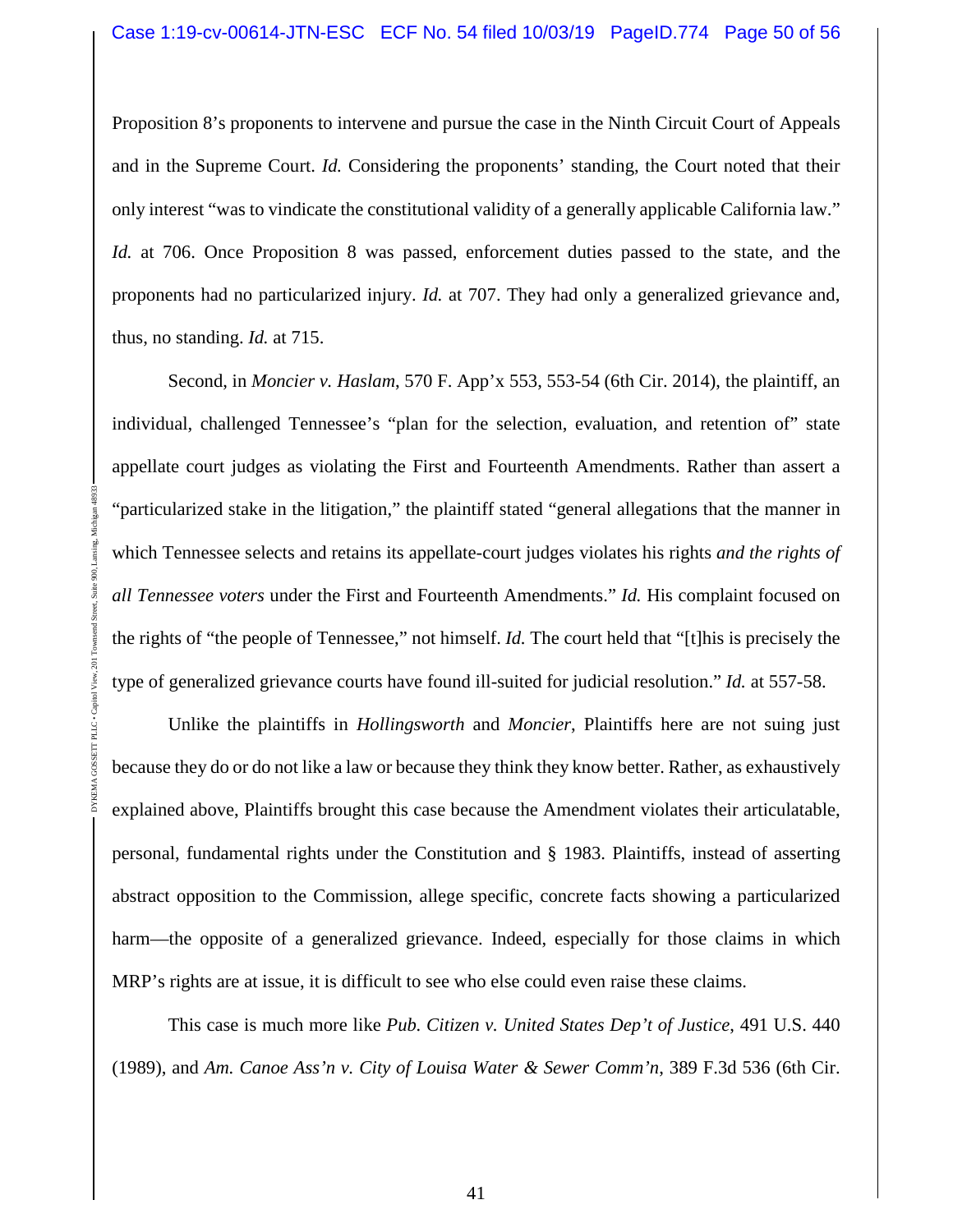2004), in which the defendants argued that the plaintiffs had asserted a generalized grievance, but the courts held otherwise. In *Pub. Citizen*, several interest groups argued that the Federal Advisory Committee Act ("FACA") applied to the ABA's rating of judicial nominees. 491 U.S. at 443. They sought access to the ABA's committee documents but were refused. *Id.* at 449. The defendant ABA argued that the plaintiffs lacked standing as they asserted only a "general grievance shared in substantially equal measure by all or a large class of citizens." *Id.* The Court disagreed, holding that although "other citizens or groups of citizens might make the same complaint after unsuccessfully demanding disclosure," that did "not lessen appellants' asserted injury, any more than the fact that numerous citizens might request the same information under" the freedom of information act means denied their request "do not possess a sufficient basis to sue." *Id.* at 449- 50.

In *Am. Canoe*, two organizations filed a lawsuit on their members' behalf alleging Clean Water Act violations. 389 F.3d at 539. They argued that unless the local government required the defendants to monitor their pollutant discharge, that lack of information deprived their members "of the ability to make choices about whether it was 'safe to fish, paddle, and recreate in this waterway." *Id.* at 542. The court held that the lack of information "might be a 'generalized grievance' in the sense that up to the point they request it, the plaintiffs have an interest in the information shared by every other person, but it is not an abstract grievance." *Id.* at 545-46. In other words, "the injury alleged is not that the defendants are merely failing to obey the law, it is that they are disobeying the law in failing to provide information that the plaintiffs desire and allegedly need." *Id.* at 546. Consequently, there was no generalized grievance. *Id.*

DYKEMA GOSSETT PLLC • Capitol View, 201 Townsend Street, Suite 900, Lansing, Michigan 48933

GOSSETT PLLC . C

900

Similarly, Plaintiffs have shown an injury in fact because they allege and explain how an otherwise broadly violative action *personally* harms them specifically. That the Amendment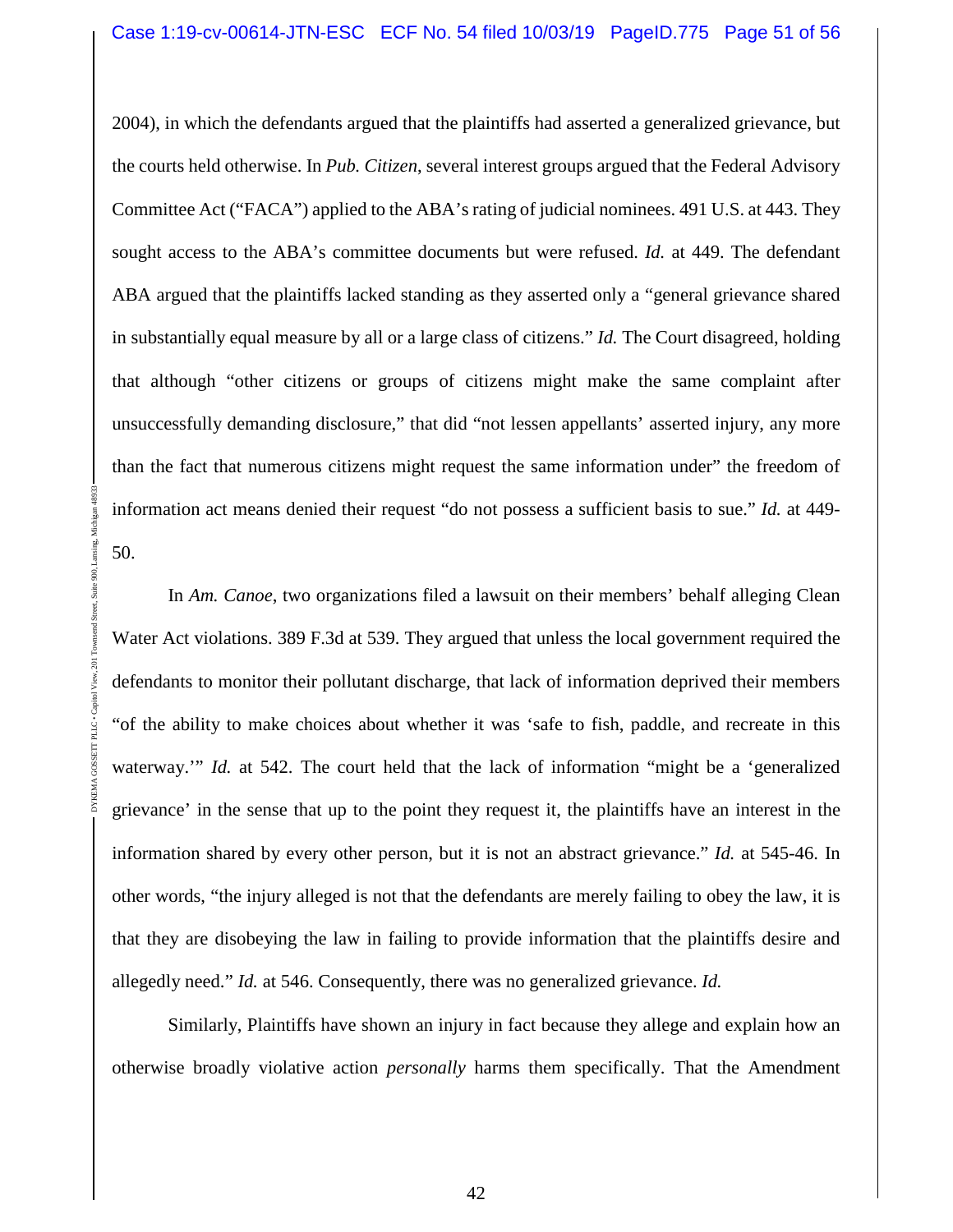violates many constitutional rights is unsurprising given that it is a seismic change, that it extensively amended the Michigan Constitution, and that it concerns core areas of political expression. Simply because others could raise a similar challenge does not mean Plaintiffs' harms are generalized grievances; it means that the Amendment violates the rights of many. As in *Students* and *Miller*, the question is not how many people could state the same claim or feel the same way, but whether specifically *Plaintiffs* can show an injury in fact.

Defendant Benson has an injury-in-fact objection as well, but only as to Count IV (the claim regarding the Amendment's speech restrictions). She contends that because Plaintiffs are not—nor are they likely to be—Commissioners or Commission staff, the Amendment's speech restrictions do not affect their ability to engage in protected speech. (Lead Case, ECF No. 45, Def. Benson's Resp., PageID.656-657.)

DYKEMA GOSSETT PLLC • Capitol View, 201 Townsend Street, Suite 900, Lansing, Michigan 48933

This argument ignores Plaintiffs' claim that the Amendment's infringement on their constitutional rights is forward looking. Its more fatal flaw, however, is that it ignores the role of MRP, which clearly has standing. It is undisputed that four Commissioners will be MRP members or affiliates. Thus, MRP can assert Count IV through associational standing. Associational standing applies if the organization's "members would otherwise have standing to sue in their own right, the interests at stake are germane to the organization's purpose, and neither the claim asserted nor the relief requested requires the participation of individual members in the lawsuit." *Friends of Earth, Inc. v. Laidlaw Environmental Services (TOC), Inc.*, 528 U.S. 167, 181 (2000). For the same reason stated above, MRP need not wait for its members' and affiliates' speech to be restricted to raise such claim. Even if only one plaintiff has standing to assert a claim for declaratory judgment, the court will rule on the claim. *Babbitt v. UFW Nat'l Union*, 442 U.S. 289, 299 n.11 (1979); *see also Sch. Dist. v. Sec'y of the United States Dep't of Educ.*, 584 F.3d 253,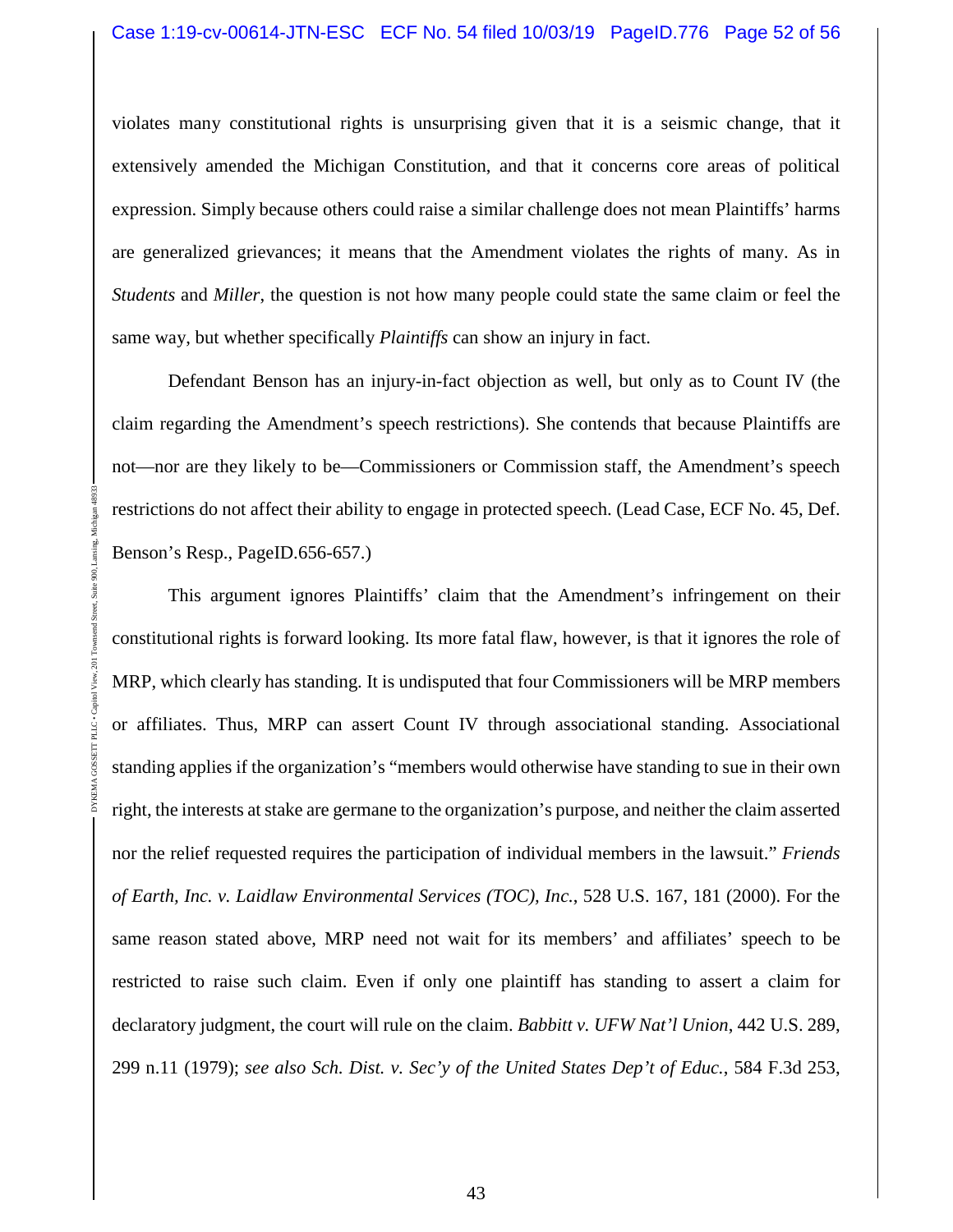261 (6th Cir. 2009) (same). Because MRP will eventually have members or affiliates serving on the Commission whose associational and speech interests are germane to MRP's purpose, it has standing to assert this claim, and the Court has jurisdiction to hear it.

### **B. This Court Can Redress the Amendment's Restrictions on Plaintiffs' Constitutional Rights**

Defendant VNP also argues that Plaintiffs cannot show redressability because, even if the speech and association restrictions were removed, there is "minimal chance of being randomly selected" to serve on the Commission. (Lead Case, ECF No. 38, Br. in Support of VNP's Mot. to Dismiss, PageID.500.) Therefore, VNP argues, it is not "'likely' as opposed to purely 'speculative'" that a favorable decision here would achieve Plaintiffs' requested relief. *Id.*

This argument fails because it ignores Plaintiffs' requested relief. As stated above, redressability is "a likelihood that the requested relief will redress the alleged injury." To decide that question, it is crucial that the requested relief and injury be clearly defined. Plaintiffs argue that certain provisions of the Amendment violate their freedoms of speech and association and their equal protection rights by requiring them to choose between those rights and Commissioner eligibility. Plaintiffs are asking the Court to declare those provisions unconstitutional. Because those provisions are not severable from the rest of the Amendment,<sup>15</sup> Plaintiffs are seeking a

<sup>&</sup>lt;sup>15</sup> The challenged provisions are inextricably intertwined with the remainder of the Amendment and cannot be severed, which is the reason Plaintiffs have requested the broad injunctive relief. *See Hill v. Wallace*, 259 U.S. 44, 70 (1922) ("[The severability clause] did not intend the court to dissect an unconstitutional measure and reframe a valid one out of it by inserting limitations it does not contain. This is legislative work beyond the power and function of the court."); *Averett v. United States HHS*, 306 F. Supp. 3d 1005, 1022 (M.D. Tenn. 2018) (holding an invalid provision of a rule not severable because its provisions were intertwined); *King Enters. v. Thomas Twp.*, 215 F. Supp. 2d 891, 918 (E.D. Mich. 2002) (holding provisions of an ordinance invalid because its provisions were "inextricabl[y] intertwined"); *In re Apportionment of State Legislature-1982*, 413 Mich. 96, 138, 321 N.W.2d 565 (1982) (holding that "inextricably related" provisions were nonseverable).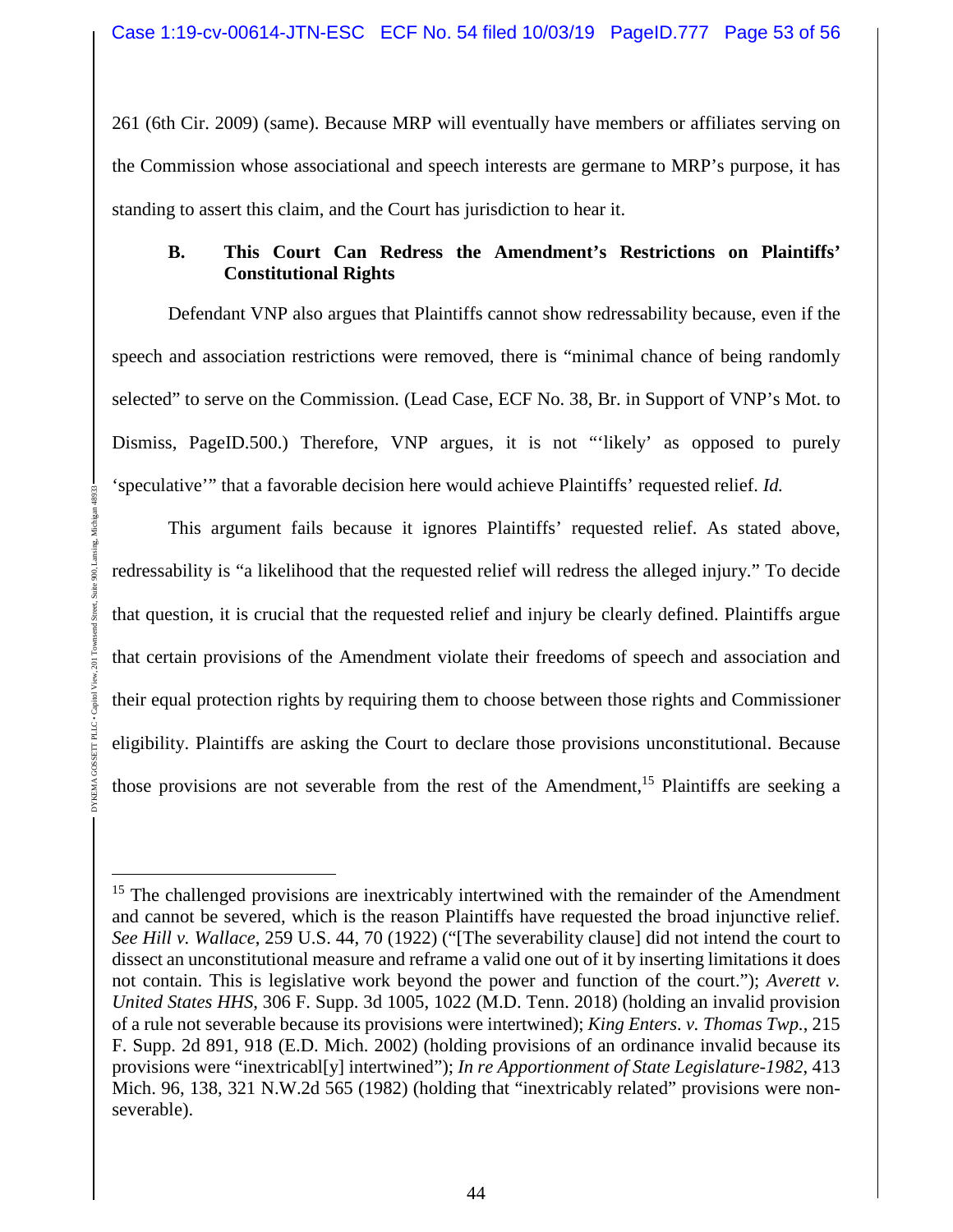declaration that the entire Amendment is unconstitutional: "Wherefore, Plaintiffs respectfully request that the Court enter an Order (a) declaring the [Amendment] unconstitutional under the First and Fourteenth Amendments to the United States Constitution." (Member Case, ECF 1, the Complaint, PageID.24.) In short, Plaintiffs' injuries are caused by the Amendment, and their requested relief is that the Court declare the Amendment unconstitutional. Holding for Plaintiffs is not just likely to redress the harm—it is certain.

Further, even if the Court holds that the Amendment's offending provisions are severable, Plaintiffs still have standing. Redressability in this context means giving Plaintiffs an equal opportunity to apply for service on the Commission—not that they will be guaranteed a position on the Commission, as Defendant VNP wrongly contends. (Lead Case, ECF No. 36, Def. VNP's Resp., PageID.453.) Plaintiffs' final prayer for relief is for "such other and further relief as the Court deems equitable and just." (Member Case, ECF 1, the Complaint, PageID.25.) That prayer allows for the equitable, flexible remedy Plaintiffs are seeking in the event the Court finds the offending provisions severable.

DYKEMA GOSSETT PLLC • Capitol View, 201 Townsend Street, Suite 900, Lansing, Michigan 48933

PLLC · Capit

Defendant VNP also contends that, although Plaintiffs "have asserted in passing that they wish to serve on the new Commission, ... the sincerity of that claim seems doubtful in light of the relief that they seek, which would prevent any implementation or use of that Commission." (Lead Case, ECF No. 38, Br. in Support of VNP's Mot. to Dismiss, PageID.500.) The argument appears to be that Plaintiffs cannot truly wish to be on a Commission they believe is unconstitutional. But desires are not always so binary; these are merely desires in the alternative. As outlined above, Plaintiffs' primary request is that the Court declare the Amendment unconstitutional. Alternatively, if the Amendment is not declared unconstitutional, Plaintiffs desire to have an equal opportunity to serve on the Commission.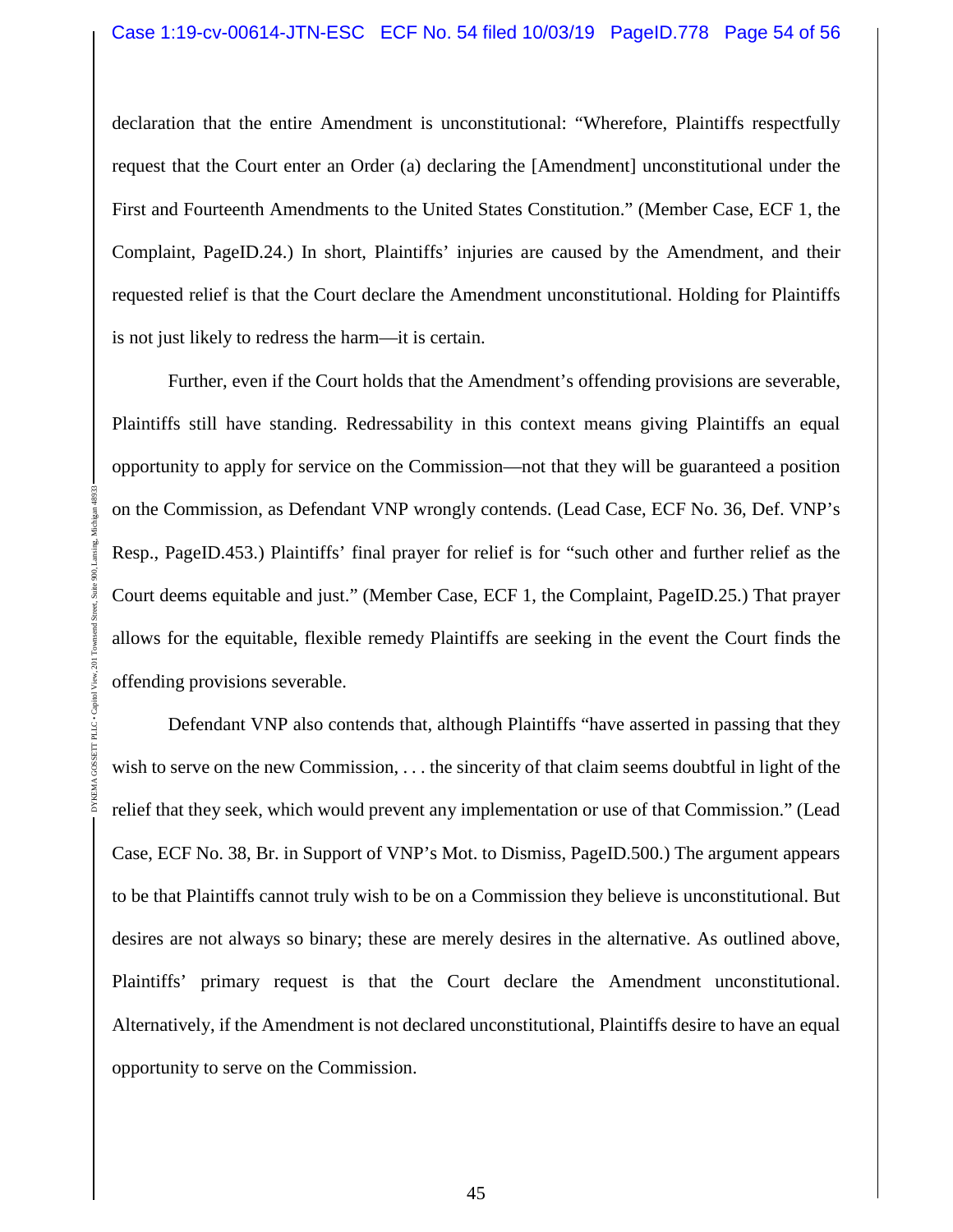Because Plaintiffs satisfy all three elements of the standing test, the Court has jurisdiction to hear their claims.

#### **V. PLAINTIFFS' CLAIMS ARE NOT BARRED BY THE DOCTRINE OF LACHES**

Defendant claims that Plaintiffs unduly delayed in the filing of this action and, therefore, that Plaintiffs' claims are barred by laches. (Lead Case, ECF No. 45, Def. Benson's Resp., PageID.665-669.) As an initial matter, the Amendment was not adopted until late 2018 upon certification of the November general election results, and Plaintiffs brought this action in the summer of 2019 to enjoin implementation of the Amendment—mere months after its adoption and prior to the first implementation deadline. Plaintiffs did not unreasonably delay in bringing this action, and in any event, the doctrine of laches does not bar Plaintiffs' constitutional claims as a matter of law.

Laches is inapplicable to these constitutional claims because Plaintiffs continue to suffer ongoing harm due to Defendant Benson's implementation of the Amendment. Laches does not apply to ongoing constitutional violations because while "laches stems from prejudice to the defendant occasioned by the plaintiff's past delay . . . almost by definition, the plaintiff's past dilatoriness is unrelated to a defendant's ongoing behavior that threatens future harm." *Danjaq LLC v. Sony Corp.*, 263 F.3d 942, 959-60 (9th Cir. 2001). Moreover, the Sixth Circuit has held that laches is not a viable defense in claims seeking injunctive or declaratory relief. *See Kellogg Co. v. Exxon Corp.*, 209 F.3d 562, 568 (6th Cir. 2000) (holding that the doctrine of laches "does not bar injunctive relief"). "Laches only bars damages that occurred before the filing date of the lawsuit." *Nartron Corp. v. STMicroelectronics, Inc.*, 305 F.3d 397, 412 (6th Cir. 2002) (internal citation omitted). "A law that works an ongoing violation of constitutional rights does not become immunized from legal challenge" simply because it has not been immediately challenged. *Kuhnle Bros.*, *Inc. v. Cty. of Geauga*, 103 F.3d 516, 522 (6th Cir. 1997).